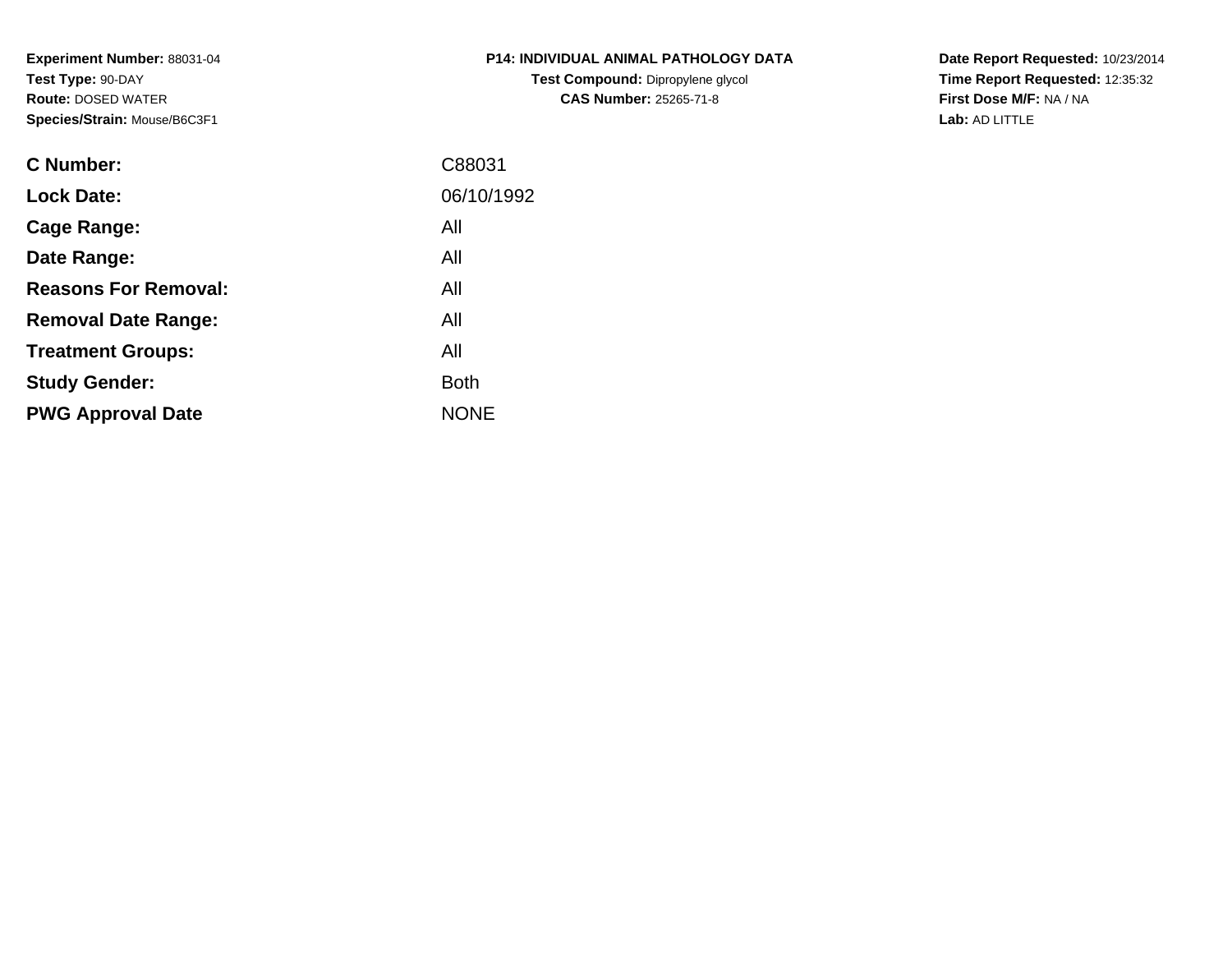| Experiment Number: 88031-04<br>Test Type: 90-DAY<br><b>Route: DOSED WATER</b><br>Species/Strain: Mouse/B6C3F1 | <b>P14: INDIVIDUAL ANIMAL PATHOLOGY DATA</b><br><b>Test Compound: Dipropylene glycol</b><br><b>CAS Number: 25265-71-8</b> |                                   | Date Report Requested: 10/23/2014<br>Time Report Requested: 12:35:32<br>First Dose M/F: NA / NA<br>Lab: AD LITTLE |
|---------------------------------------------------------------------------------------------------------------|---------------------------------------------------------------------------------------------------------------------------|-----------------------------------|-------------------------------------------------------------------------------------------------------------------|
| <b>ANIMAL ID: 1</b>                                                                                           | <b>TRT#: 1</b>                                                                                                            | <b>SEX: Male</b>                  | DAY ON TEST: 91                                                                                                   |
|                                                                                                               | <b>DOSE: VEHICLE CONTROL</b>                                                                                              | <b>DISP: Terminal Sacrifice</b>   | <b>HISTO: 90-1164-1</b>                                                                                           |
|                                                                                                               |                                                                                                                           | ORGAN AND ACCOUNTABLE SITE STATUS |                                                                                                                   |
| <b>NORMAL</b>                                                                                                 |                                                                                                                           |                                   |                                                                                                                   |
| * Adrenal Medulla                                                                                             | * Blood Vessel                                                                                                            | * Bone                            | * Bone Marrow                                                                                                     |
| * Brain                                                                                                       | * Epididymis                                                                                                              | * Esophagus                       | * Gallbladder                                                                                                     |
| * Heart                                                                                                       | * Intestine Large, Cecum                                                                                                  | * Intestine Large, Colon          | * Intestine Large, Rectum                                                                                         |
| * Intestine Small, Duodenum                                                                                   | * Intestine Small, Ileum                                                                                                  | * Intestine Small, Jejunum        | * Islets. Pancreatic                                                                                              |
| * Kidney                                                                                                      | * Liver                                                                                                                   | * Lung                            | * Lymph Node, Mandibular                                                                                          |
| * Lymph Node, Mesenteric                                                                                      | * Nose                                                                                                                    | * Parathyroid Gland               | * Pituitary Gland                                                                                                 |
| * Prostate                                                                                                    | * Salivary Glands                                                                                                         | * Seminal Vesicle                 | * Skin                                                                                                            |
| * Spleen                                                                                                      | * Stomach, Forestomach                                                                                                    | * Stomach, Glandular              | * Testes                                                                                                          |
| * Thymus                                                                                                      | * Thyroid Gland                                                                                                           | * Trachea                         | * Urinary Bladder                                                                                                 |
| <b>MISSING</b>                                                                                                |                                                                                                                           |                                   |                                                                                                                   |
| * Mammary Gland                                                                                               |                                                                                                                           |                                   |                                                                                                                   |
| <b>OBSERVATIONS</b>                                                                                           |                                                                                                                           |                                   |                                                                                                                   |
| * Adrenal Cortex                                                                                              | Subcapsular                                                                                                               | Hyperplasia                       | Minimal                                                                                                           |
| * Pancreas                                                                                                    |                                                                                                                           | <b>Necrosis</b>                   | Mild                                                                                                              |
| * Preputial Gland                                                                                             |                                                                                                                           | Dilatation                        | Mild                                                                                                              |
| PRIMARY CAUSE OF DEATH                                                                                        |                                                                                                                           |                                   |                                                                                                                   |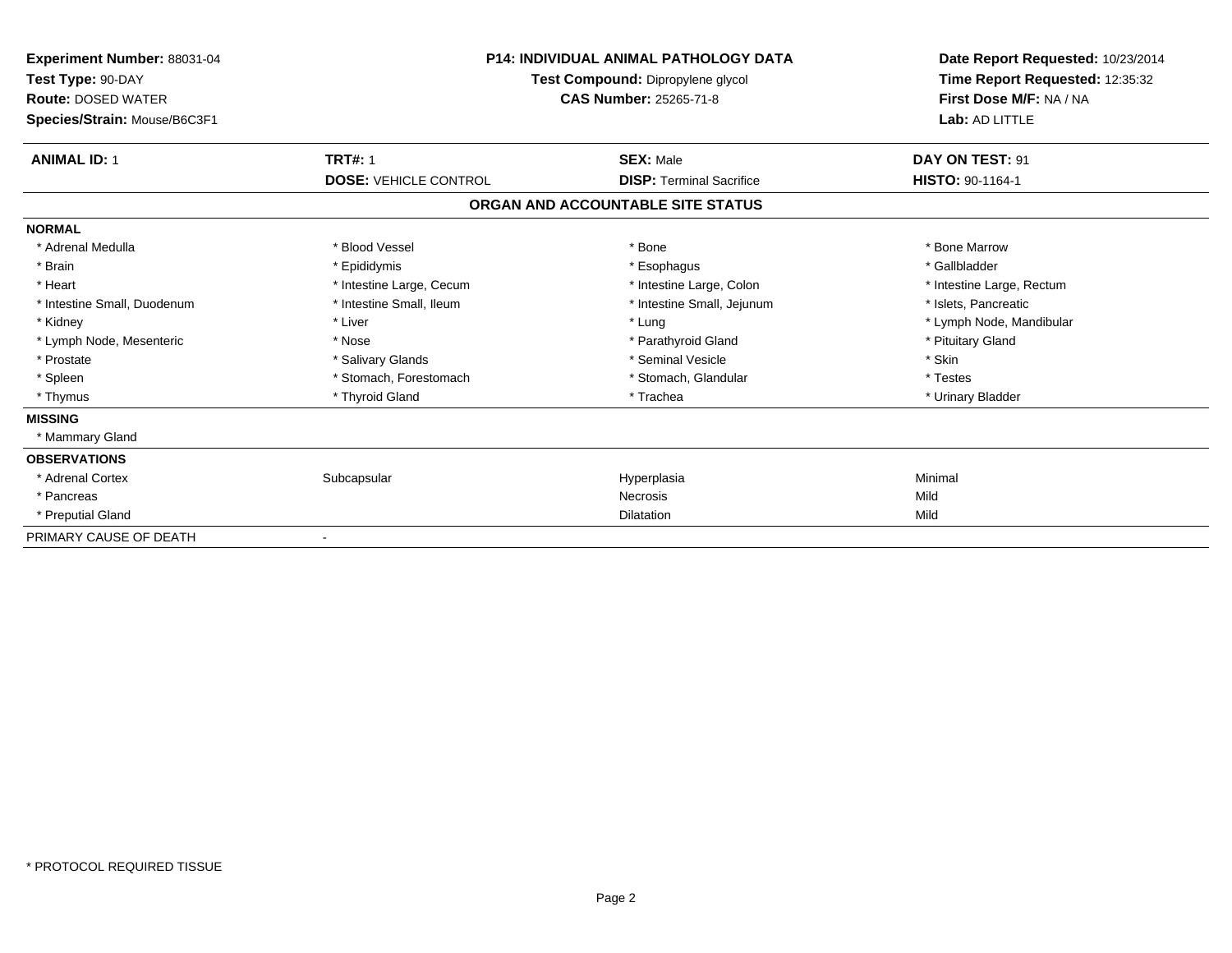| Experiment Number: 88031-04<br>Test Type: 90-DAY<br><b>Route: DOSED WATER</b><br>Species/Strain: Mouse/B6C3F1 | <b>P14: INDIVIDUAL ANIMAL PATHOLOGY DATA</b><br>Test Compound: Dipropylene glycol<br><b>CAS Number: 25265-71-8</b> |                                   | Date Report Requested: 10/23/2014<br>Time Report Requested: 12:35:32<br>First Dose M/F: NA / NA<br>Lab: AD LITTLE |
|---------------------------------------------------------------------------------------------------------------|--------------------------------------------------------------------------------------------------------------------|-----------------------------------|-------------------------------------------------------------------------------------------------------------------|
| <b>ANIMAL ID: 2</b>                                                                                           | <b>TRT#: 1</b>                                                                                                     | <b>SEX: Male</b>                  | DAY ON TEST: 91                                                                                                   |
|                                                                                                               | <b>DOSE: VEHICLE CONTROL</b>                                                                                       | <b>DISP: Terminal Sacrifice</b>   | HISTO: 90-1164-2                                                                                                  |
|                                                                                                               |                                                                                                                    | ORGAN AND ACCOUNTABLE SITE STATUS |                                                                                                                   |
| <b>NORMAL</b>                                                                                                 |                                                                                                                    |                                   |                                                                                                                   |
| * Adrenal Cortex                                                                                              | * Adrenal Medulla                                                                                                  | * Blood Vessel                    | * Bone                                                                                                            |
| * Bone Marrow                                                                                                 | * Brain                                                                                                            | * Epididymis                      | * Esophagus                                                                                                       |
| * Gallbladder                                                                                                 | * Heart                                                                                                            | * Intestine Large, Cecum          | * Intestine Large, Colon                                                                                          |
| * Intestine Large, Rectum                                                                                     | * Intestine Small, Duodenum                                                                                        | * Intestine Small, Ileum          | * Intestine Small, Jejunum                                                                                        |
| * Islets, Pancreatic                                                                                          | * Kidney                                                                                                           | * Liver                           | * Lung                                                                                                            |
| * Lymph Node, Mandibular                                                                                      | * Lymph Node, Mesenteric                                                                                           | * Mammary Gland                   | * Nose                                                                                                            |
| * Pancreas                                                                                                    | * Parathyroid Gland                                                                                                | * Pituitary Gland                 | * Prostate                                                                                                        |
| * Salivary Glands                                                                                             | * Seminal Vesicle                                                                                                  | * Skin                            | * Spleen                                                                                                          |
| * Stomach, Forestomach                                                                                        | * Stomach, Glandular                                                                                               | * Testes                          | * Thymus                                                                                                          |
| * Thyroid Gland                                                                                               | * Trachea                                                                                                          | * Urinary Bladder                 |                                                                                                                   |
| <b>OBSERVATIONS</b>                                                                                           |                                                                                                                    |                                   |                                                                                                                   |
| * Preputial Gland                                                                                             |                                                                                                                    | <b>Dilatation</b>                 | Mild                                                                                                              |
| PRIMARY CAUSE OF DEATH                                                                                        |                                                                                                                    |                                   |                                                                                                                   |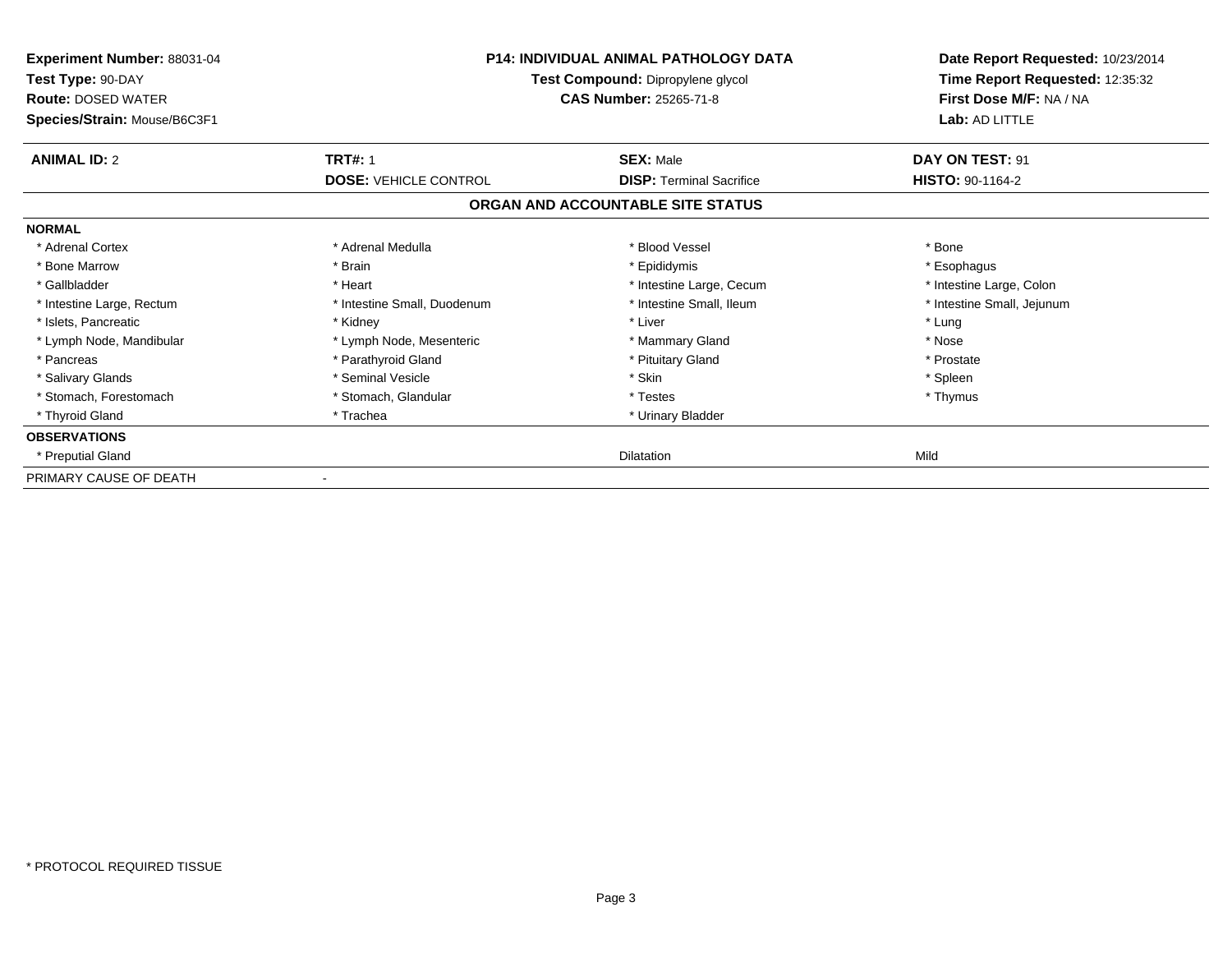| <b>Experiment Number: 88031-04</b><br>Test Type: 90-DAY<br><b>Route: DOSED WATER</b><br>Species/Strain: Mouse/B6C3F1 |                              | <b>P14: INDIVIDUAL ANIMAL PATHOLOGY DATA</b><br>Test Compound: Dipropylene glycol<br><b>CAS Number: 25265-71-8</b> | Date Report Requested: 10/23/2014<br>Time Report Requested: 12:35:32<br>First Dose M/F: NA / NA<br>Lab: AD LITTLE |
|----------------------------------------------------------------------------------------------------------------------|------------------------------|--------------------------------------------------------------------------------------------------------------------|-------------------------------------------------------------------------------------------------------------------|
| <b>ANIMAL ID: 3</b>                                                                                                  | <b>TRT#: 1</b>               | <b>SEX: Male</b>                                                                                                   | DAY ON TEST: 91                                                                                                   |
|                                                                                                                      | <b>DOSE: VEHICLE CONTROL</b> | <b>DISP: Terminal Sacrifice</b>                                                                                    | HISTO: 90-1164-3                                                                                                  |
|                                                                                                                      |                              | ORGAN AND ACCOUNTABLE SITE STATUS                                                                                  |                                                                                                                   |
| <b>NORMAL</b>                                                                                                        |                              |                                                                                                                    |                                                                                                                   |
| * Adrenal Cortex                                                                                                     | * Adrenal Medulla            | * Blood Vessel                                                                                                     | * Bone                                                                                                            |
| * Bone Marrow                                                                                                        | * Brain                      | * Epididymis                                                                                                       | * Esophagus                                                                                                       |
| * Gallbladder                                                                                                        | * Heart                      | * Intestine Large, Cecum                                                                                           | * Intestine Large, Colon                                                                                          |
| * Intestine Large, Rectum                                                                                            | * Intestine Small, Duodenum  | * Intestine Small. Ileum                                                                                           | * Intestine Small, Jejunum                                                                                        |
| * Islets, Pancreatic                                                                                                 | * Kidney                     | * Lung                                                                                                             | * Lymph Node, Mandibular                                                                                          |
| * Lymph Node, Mesenteric                                                                                             | * Mammary Gland              | * Nose                                                                                                             | * Pancreas                                                                                                        |
| * Parathyroid Gland                                                                                                  | * Pituitary Gland            | * Prostate                                                                                                         | * Salivary Glands                                                                                                 |
| * Seminal Vesicle                                                                                                    | * Skin                       | * Spleen                                                                                                           | * Stomach, Forestomach                                                                                            |
| * Stomach, Glandular                                                                                                 | * Testes                     | * Thymus                                                                                                           | * Thyroid Gland                                                                                                   |
| * Trachea                                                                                                            | * Urinary Bladder            |                                                                                                                    |                                                                                                                   |
| <b>OBSERVATIONS</b>                                                                                                  |                              |                                                                                                                    |                                                                                                                   |
| * Liver                                                                                                              |                              | Inflammation                                                                                                       | Chronic Active, Minimal                                                                                           |
| * Preputial Gland                                                                                                    |                              | <b>Dilatation</b>                                                                                                  | Minimal                                                                                                           |
| PRIMARY CAUSE OF DEATH                                                                                               |                              |                                                                                                                    |                                                                                                                   |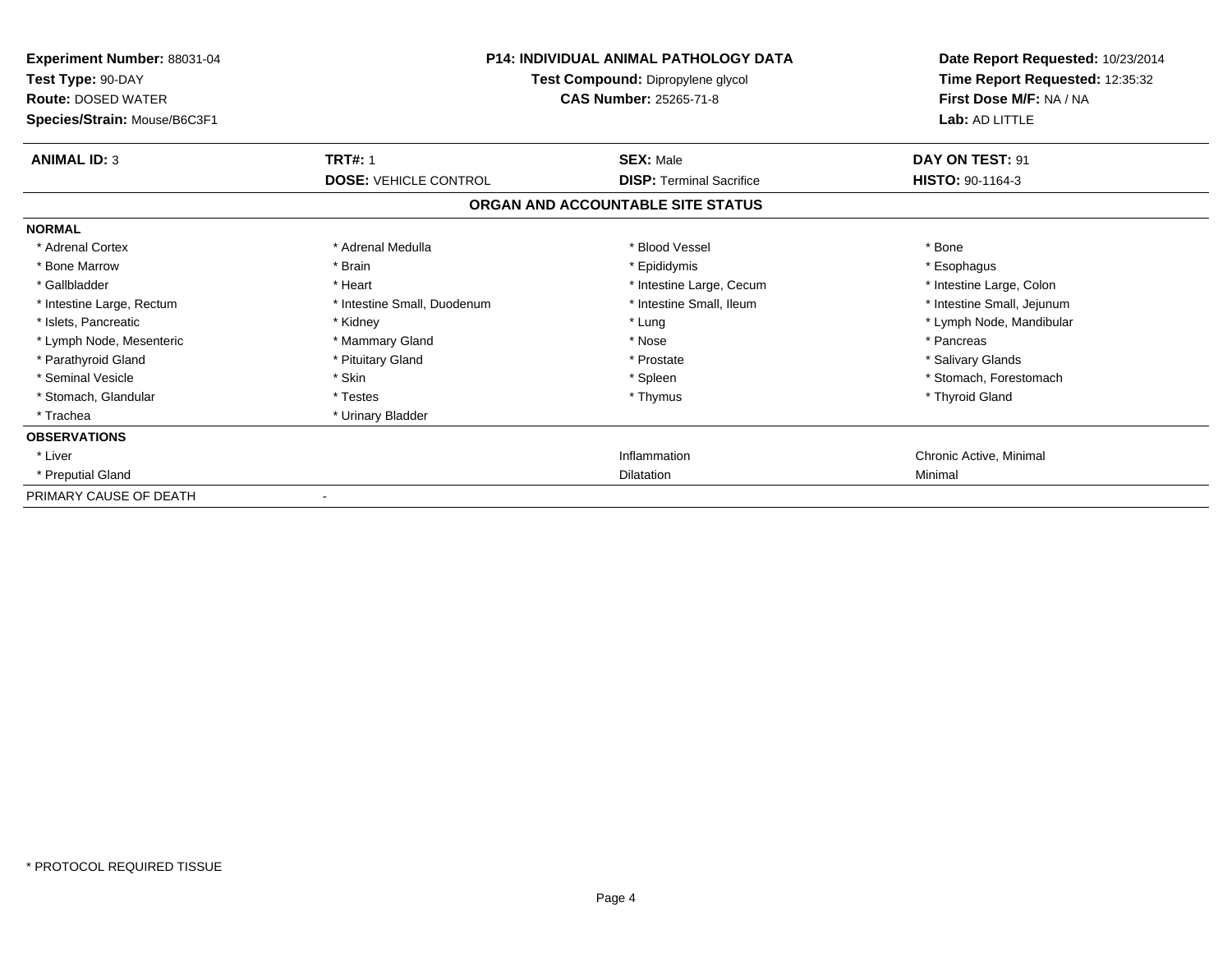| Experiment Number: 88031-04<br>Test Type: 90-DAY          | <b>P14: INDIVIDUAL ANIMAL PATHOLOGY DATA</b><br>Test Compound: Dipropylene glycol |                                   | Date Report Requested: 10/23/2014<br>Time Report Requested: 12:35:32 |  |
|-----------------------------------------------------------|-----------------------------------------------------------------------------------|-----------------------------------|----------------------------------------------------------------------|--|
| <b>Route: DOSED WATER</b><br>Species/Strain: Mouse/B6C3F1 |                                                                                   | CAS Number: 25265-71-8            | First Dose M/F: NA / NA<br>Lab: AD LITTLE                            |  |
| <b>ANIMAL ID: 4</b>                                       | <b>TRT#: 1</b>                                                                    | <b>SEX: Male</b>                  | DAY ON TEST: 91                                                      |  |
|                                                           | <b>DOSE: VEHICLE CONTROL</b>                                                      | <b>DISP: Terminal Sacrifice</b>   | <b>HISTO: 90-1164-4</b>                                              |  |
|                                                           |                                                                                   | ORGAN AND ACCOUNTABLE SITE STATUS |                                                                      |  |
| <b>NORMAL</b>                                             |                                                                                   |                                   |                                                                      |  |
| * Adrenal Cortex                                          | * Adrenal Medulla                                                                 | * Blood Vessel                    | * Bone                                                               |  |
| * Bone Marrow                                             | * Brain                                                                           | * Epididymis                      | * Esophagus                                                          |  |
| * Gallbladder                                             | * Heart                                                                           | * Intestine Large, Cecum          | * Intestine Large, Colon                                             |  |
| * Intestine Large, Rectum                                 | * Intestine Small, Duodenum                                                       | * Intestine Small, Ileum          | * Intestine Small, Jejunum                                           |  |
| * Islets, Pancreatic                                      | * Kidney                                                                          | * Liver                           | * Lung                                                               |  |
| * Lymph Node, Mandibular                                  | * Lymph Node, Mesenteric                                                          | * Nose                            | * Pancreas                                                           |  |
| * Pituitary Gland                                         | * Prostate                                                                        | * Salivary Glands                 | * Seminal Vesicle                                                    |  |
| * Skin                                                    | * Spleen                                                                          | * Stomach, Forestomach            | * Testes                                                             |  |
| * Thymus                                                  | * Thyroid Gland                                                                   | * Trachea                         | * Urinary Bladder                                                    |  |
| <b>MISSING</b>                                            |                                                                                   |                                   |                                                                      |  |
| * Mammary Gland                                           | * Parathyroid Gland                                                               |                                   |                                                                      |  |
| <b>OBSERVATIONS</b>                                       |                                                                                   |                                   |                                                                      |  |
| * Preputial Gland                                         |                                                                                   | Dilatation                        | Moderate                                                             |  |
| * Stomach, Glandular                                      |                                                                                   | Inflammation                      | Chronic Active, Minimal                                              |  |
| PRIMARY CAUSE OF DEATH                                    |                                                                                   |                                   |                                                                      |  |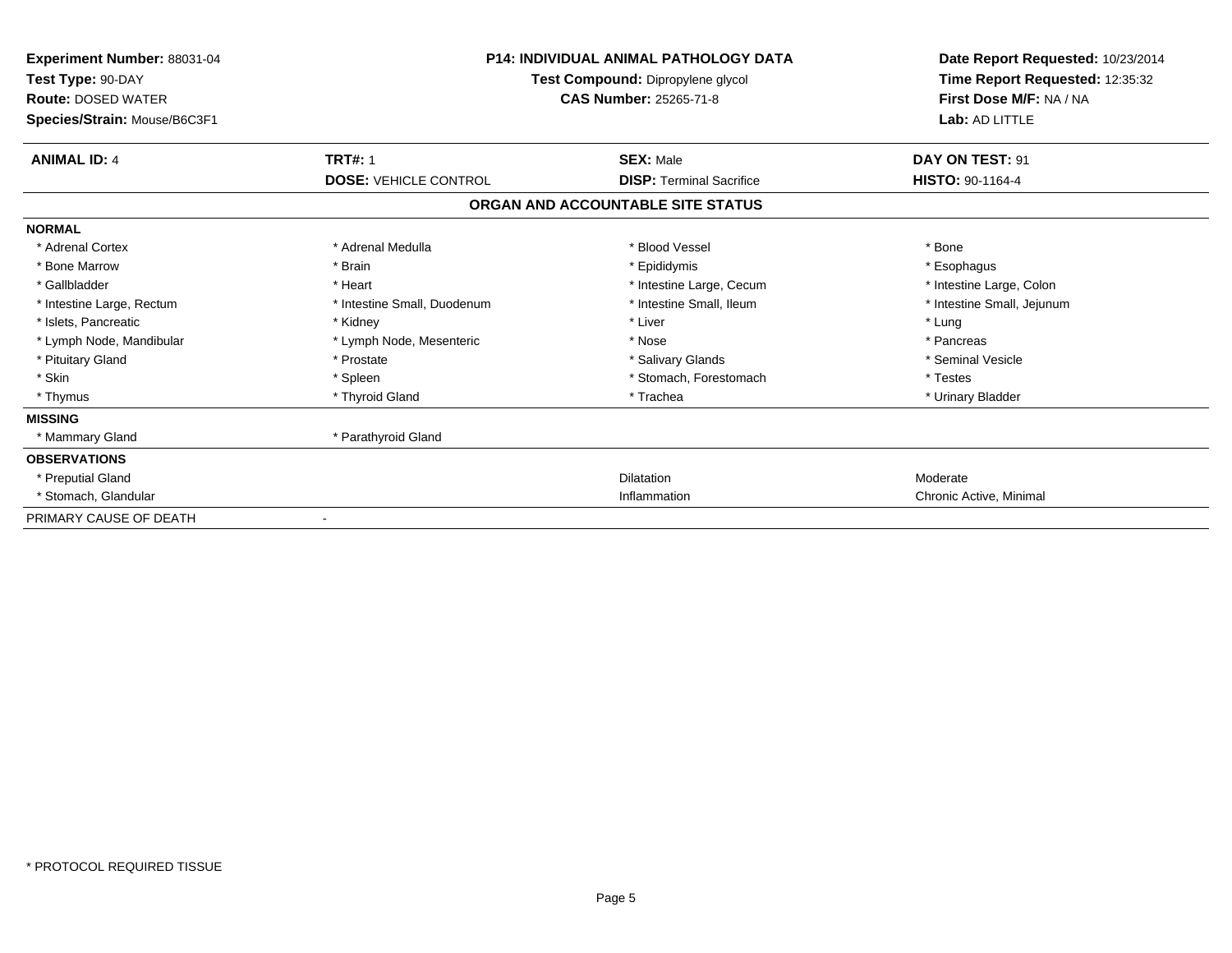| Experiment Number: 88031-04<br>Test Type: 90-DAY<br><b>Route: DOSED WATER</b><br>Species/Strain: Mouse/B6C3F1 | <b>P14: INDIVIDUAL ANIMAL PATHOLOGY DATA</b><br>Test Compound: Dipropylene glycol<br><b>CAS Number: 25265-71-8</b> |                                   | Date Report Requested: 10/23/2014<br>Time Report Requested: 12:35:32<br>First Dose M/F: NA / NA<br>Lab: AD LITTLE |
|---------------------------------------------------------------------------------------------------------------|--------------------------------------------------------------------------------------------------------------------|-----------------------------------|-------------------------------------------------------------------------------------------------------------------|
| <b>ANIMAL ID: 5</b>                                                                                           | <b>TRT#: 1</b>                                                                                                     | <b>SEX: Male</b>                  | DAY ON TEST: 91                                                                                                   |
|                                                                                                               | <b>DOSE: VEHICLE CONTROL</b>                                                                                       | <b>DISP:</b> Terminal Sacrifice   | <b>HISTO: 90-1164-5</b>                                                                                           |
|                                                                                                               |                                                                                                                    | ORGAN AND ACCOUNTABLE SITE STATUS |                                                                                                                   |
| <b>NORMAL</b>                                                                                                 |                                                                                                                    |                                   |                                                                                                                   |
| * Adrenal Cortex                                                                                              | * Adrenal Medulla                                                                                                  | * Blood Vessel                    | * Bone                                                                                                            |
| * Bone Marrow                                                                                                 | * Brain                                                                                                            | * Epididymis                      | * Esophagus                                                                                                       |
| * Gallbladder                                                                                                 | * Heart                                                                                                            | * Intestine Large, Cecum          | * Intestine Large, Colon                                                                                          |
| * Intestine Large, Rectum                                                                                     | * Intestine Small, Duodenum                                                                                        | * Intestine Small, Ileum          | * Intestine Small, Jejunum                                                                                        |
| * Islets, Pancreatic                                                                                          | * Kidney                                                                                                           | * Liver                           | * Lung                                                                                                            |
| * Lymph Node, Mandibular                                                                                      | * Lymph Node, Mesenteric                                                                                           | * Mammary Gland                   | * Nose                                                                                                            |
| * Pancreas                                                                                                    | * Parathyroid Gland                                                                                                | * Pituitary Gland                 | * Prostate                                                                                                        |
| * Salivary Glands                                                                                             | * Seminal Vesicle                                                                                                  | * Skin                            | * Spleen                                                                                                          |
| * Stomach, Forestomach                                                                                        | * Stomach, Glandular                                                                                               | * Testes                          | * Thymus                                                                                                          |
| * Thyroid Gland                                                                                               | * Trachea                                                                                                          | * Urinary Bladder                 |                                                                                                                   |
| <b>OBSERVATIONS</b>                                                                                           |                                                                                                                    |                                   |                                                                                                                   |
| * Preputial Gland                                                                                             |                                                                                                                    | Dilatation                        | Minimal                                                                                                           |
| PRIMARY CAUSE OF DEATH                                                                                        |                                                                                                                    |                                   |                                                                                                                   |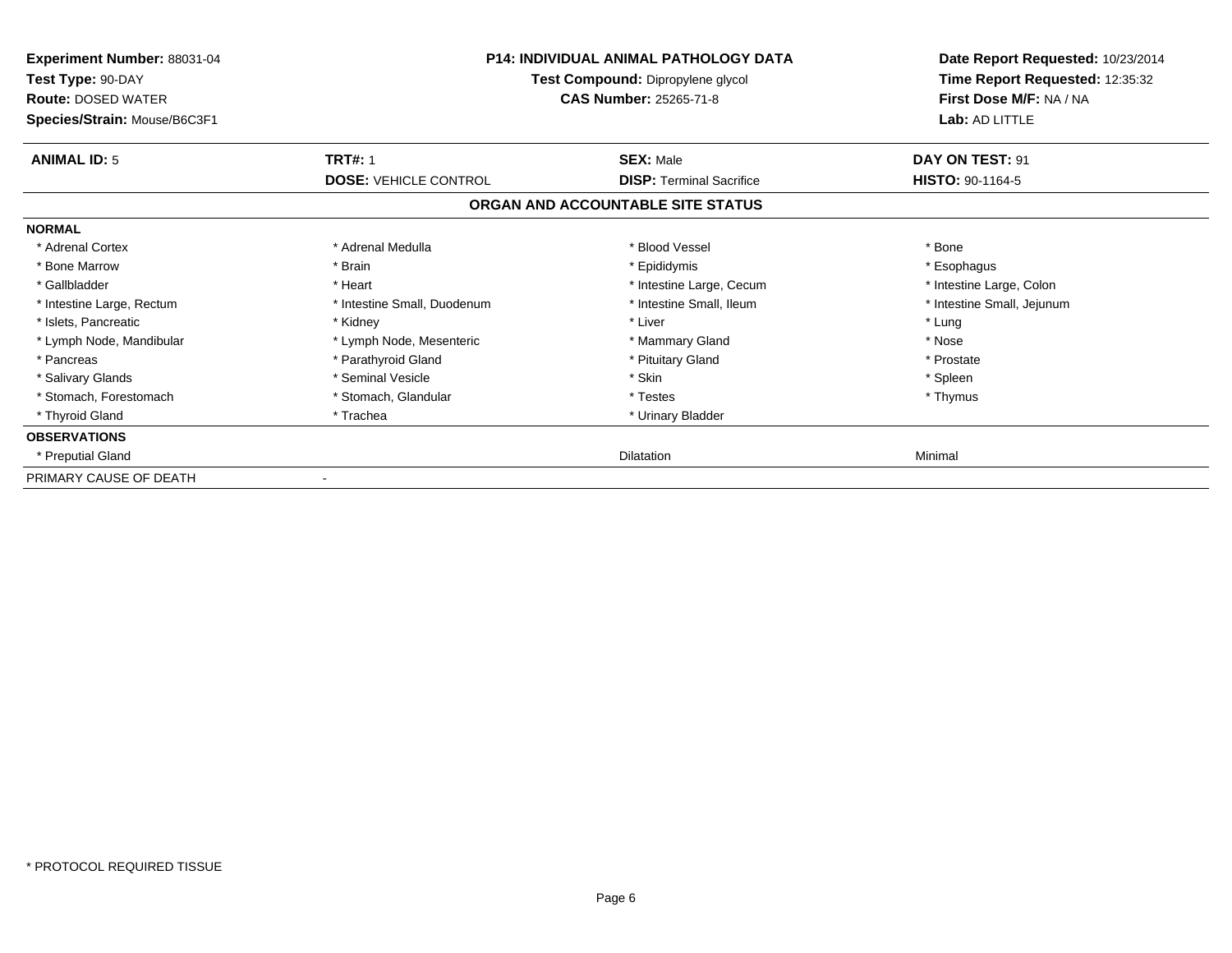| Experiment Number: 88031-04<br>Test Type: 90-DAY<br><b>Route: DOSED WATER</b><br>Species/Strain: Mouse/B6C3F1 |                              | <b>P14: INDIVIDUAL ANIMAL PATHOLOGY DATA</b><br>Test Compound: Dipropylene glycol<br>CAS Number: 25265-71-8 | Date Report Requested: 10/23/2014<br>Time Report Requested: 12:35:32<br>First Dose M/F: NA / NA<br>Lab: AD LITTLE |
|---------------------------------------------------------------------------------------------------------------|------------------------------|-------------------------------------------------------------------------------------------------------------|-------------------------------------------------------------------------------------------------------------------|
| <b>ANIMAL ID: 6</b>                                                                                           | <b>TRT#: 1</b>               | <b>SEX: Male</b>                                                                                            | DAY ON TEST: 91                                                                                                   |
|                                                                                                               | <b>DOSE: VEHICLE CONTROL</b> | <b>DISP:</b> Terminal Sacrifice                                                                             | HISTO: 90-1164-6                                                                                                  |
|                                                                                                               |                              | ORGAN AND ACCOUNTABLE SITE STATUS                                                                           |                                                                                                                   |
| <b>NORMAL</b>                                                                                                 |                              |                                                                                                             |                                                                                                                   |
| * Adrenal Cortex                                                                                              | * Adrenal Medulla            | * Blood Vessel                                                                                              | * Bone                                                                                                            |
| * Bone Marrow                                                                                                 | * Brain                      | * Epididymis                                                                                                | * Esophagus                                                                                                       |
| * Gallbladder                                                                                                 | * Heart                      | * Intestine Large, Cecum                                                                                    | * Intestine Large, Colon                                                                                          |
| * Intestine Large, Rectum                                                                                     | * Intestine Small, Duodenum  | * Intestine Small, Ileum                                                                                    | * Intestine Small, Jejunum                                                                                        |
| * Islets, Pancreatic                                                                                          | * Kidney                     | * Liver                                                                                                     | * Lung                                                                                                            |
| * Lymph Node, Mandibular                                                                                      | * Lymph Node, Mesenteric     | * Mammary Gland                                                                                             | * Nose                                                                                                            |
| * Pancreas                                                                                                    | * Parathyroid Gland          | * Pituitary Gland                                                                                           | * Prostate                                                                                                        |
| * Salivary Glands                                                                                             | * Seminal Vesicle            | * Skin                                                                                                      | * Spleen                                                                                                          |
| * Stomach, Forestomach                                                                                        | * Stomach, Glandular         | * Testes                                                                                                    | * Thymus                                                                                                          |
| * Trachea                                                                                                     | * Urinary Bladder            |                                                                                                             |                                                                                                                   |
| <b>OBSERVATIONS</b>                                                                                           |                              |                                                                                                             |                                                                                                                   |
| * Preputial Gland                                                                                             |                              | <b>Dilatation</b>                                                                                           | Mild                                                                                                              |
| * Thyroid Gland                                                                                               |                              | Cyst                                                                                                        |                                                                                                                   |
| PRIMARY CAUSE OF DEATH                                                                                        |                              |                                                                                                             |                                                                                                                   |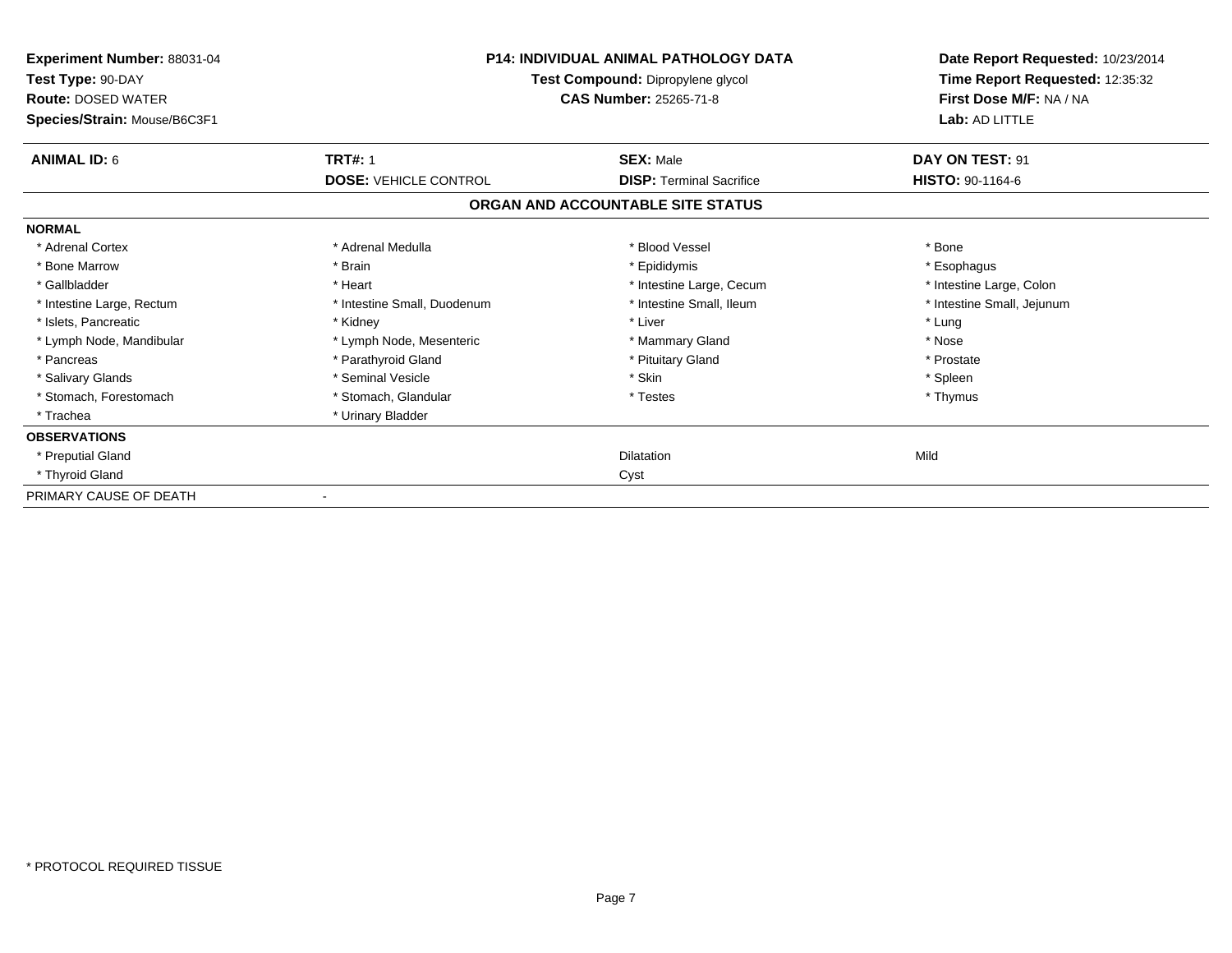| <b>Experiment Number: 88031-04</b><br>Test Type: 90-DAY<br><b>Route: DOSED WATER</b><br>Species/Strain: Mouse/B6C3F1 | <b>P14: INDIVIDUAL ANIMAL PATHOLOGY DATA</b><br><b>Test Compound: Dipropylene glycol</b><br><b>CAS Number: 25265-71-8</b> |                                   | Date Report Requested: 10/23/2014<br>Time Report Requested: 12:35:32<br>First Dose M/F: NA / NA<br>Lab: AD LITTLE |  |
|----------------------------------------------------------------------------------------------------------------------|---------------------------------------------------------------------------------------------------------------------------|-----------------------------------|-------------------------------------------------------------------------------------------------------------------|--|
| <b>ANIMAL ID: 7</b>                                                                                                  | <b>TRT#: 1</b>                                                                                                            | <b>SEX: Male</b>                  | DAY ON TEST: 91                                                                                                   |  |
|                                                                                                                      | <b>DOSE: VEHICLE CONTROL</b>                                                                                              | <b>DISP:</b> Terminal Sacrifice   | HISTO: 90-1164-7                                                                                                  |  |
|                                                                                                                      |                                                                                                                           | ORGAN AND ACCOUNTABLE SITE STATUS |                                                                                                                   |  |
| <b>NORMAL</b>                                                                                                        |                                                                                                                           |                                   |                                                                                                                   |  |
| * Adrenal Cortex                                                                                                     | * Adrenal Medulla                                                                                                         | * Blood Vessel                    | * Bone                                                                                                            |  |
| * Bone Marrow                                                                                                        | * Brain                                                                                                                   | * Epididymis                      | * Esophagus                                                                                                       |  |
| * Gallbladder                                                                                                        | * Heart                                                                                                                   | * Intestine Large, Cecum          | * Intestine Large, Colon                                                                                          |  |
| * Intestine Large, Rectum                                                                                            | * Intestine Small, Duodenum                                                                                               | * Intestine Small. Ileum          | * Intestine Small, Jejunum                                                                                        |  |
| * Islets, Pancreatic                                                                                                 | * Kidney                                                                                                                  | * Liver                           | * Lymph Node, Mandibular                                                                                          |  |
| * Lymph Node, Mesenteric                                                                                             | * Nose                                                                                                                    | * Pancreas                        | * Parathyroid Gland                                                                                               |  |
| * Pituitary Gland                                                                                                    | * Prostate                                                                                                                | * Salivary Glands                 | * Seminal Vesicle                                                                                                 |  |
| * Skin                                                                                                               | * Spleen                                                                                                                  | * Stomach, Forestomach            | * Stomach, Glandular                                                                                              |  |
| * Testes                                                                                                             | * Thymus                                                                                                                  | * Thyroid Gland                   | * Trachea                                                                                                         |  |
| * Urinary Bladder                                                                                                    |                                                                                                                           |                                   |                                                                                                                   |  |
| <b>MISSING</b>                                                                                                       |                                                                                                                           |                                   |                                                                                                                   |  |
| * Mammary Gland                                                                                                      |                                                                                                                           |                                   |                                                                                                                   |  |
| <b>OBSERVATIONS</b>                                                                                                  |                                                                                                                           |                                   |                                                                                                                   |  |
| * Lung                                                                                                               |                                                                                                                           | <b>Infiltration Cellular</b>      | Lymphocyte, Minimal                                                                                               |  |
| * Preputial Gland                                                                                                    |                                                                                                                           | Dilatation                        | Minimal                                                                                                           |  |
| PRIMARY CAUSE OF DEATH                                                                                               |                                                                                                                           |                                   |                                                                                                                   |  |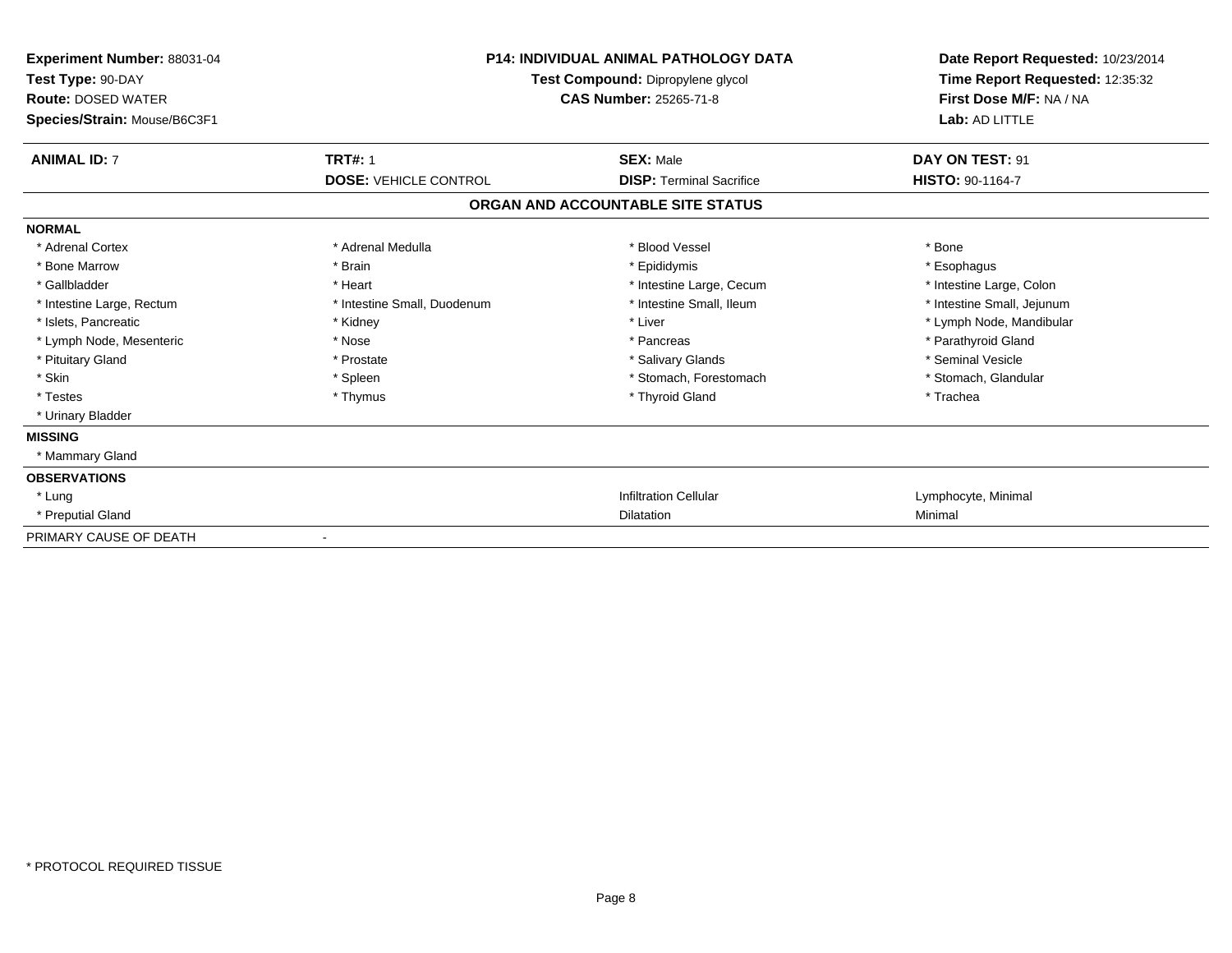| Experiment Number: 88031-04<br>Test Type: 90-DAY<br><b>Route: DOSED WATER</b><br>Species/Strain: Mouse/B6C3F1 | <b>P14: INDIVIDUAL ANIMAL PATHOLOGY DATA</b><br>Test Compound: Dipropylene glycol<br><b>CAS Number: 25265-71-8</b> |                                   | Date Report Requested: 10/23/2014<br>Time Report Requested: 12:35:32<br>First Dose M/F: NA / NA<br>Lab: AD LITTLE |
|---------------------------------------------------------------------------------------------------------------|--------------------------------------------------------------------------------------------------------------------|-----------------------------------|-------------------------------------------------------------------------------------------------------------------|
| <b>ANIMAL ID: 8</b>                                                                                           | <b>TRT#: 1</b>                                                                                                     | <b>SEX: Male</b>                  | DAY ON TEST: 91                                                                                                   |
|                                                                                                               | <b>DOSE: VEHICLE CONTROL</b>                                                                                       | <b>DISP: Terminal Sacrifice</b>   | HISTO: 90-1164-8                                                                                                  |
|                                                                                                               |                                                                                                                    | ORGAN AND ACCOUNTABLE SITE STATUS |                                                                                                                   |
| <b>NORMAL</b>                                                                                                 |                                                                                                                    |                                   |                                                                                                                   |
| * Adrenal Cortex                                                                                              | * Adrenal Medulla                                                                                                  | * Blood Vessel                    | * Bone                                                                                                            |
| * Bone Marrow                                                                                                 | * Brain                                                                                                            | * Epididymis                      | * Esophagus                                                                                                       |
| * Gallbladder                                                                                                 | * Heart                                                                                                            | * Intestine Large, Cecum          | * Intestine Large, Colon                                                                                          |
| * Intestine Large, Rectum                                                                                     | * Intestine Small, Duodenum                                                                                        | * Intestine Small, Ileum          | * Intestine Small, Jejunum                                                                                        |
| * Islets, Pancreatic                                                                                          | * Kidney                                                                                                           | * Liver                           | * Lung                                                                                                            |
| * Lymph Node, Mandibular                                                                                      | * Lymph Node, Mesenteric                                                                                           | * Nose                            | * Pancreas                                                                                                        |
| * Parathyroid Gland                                                                                           | * Pituitary Gland                                                                                                  | * Preputial Gland                 | * Prostate                                                                                                        |
| * Salivary Glands                                                                                             | * Seminal Vesicle                                                                                                  | * Skin                            | * Spleen                                                                                                          |
| * Stomach, Forestomach                                                                                        | * Stomach, Glandular                                                                                               | * Testes                          | * Thymus                                                                                                          |
| * Thyroid Gland                                                                                               | * Trachea                                                                                                          | * Urinary Bladder                 |                                                                                                                   |
| <b>MISSING</b>                                                                                                |                                                                                                                    |                                   |                                                                                                                   |
| * Mammary Gland                                                                                               |                                                                                                                    |                                   |                                                                                                                   |
| PRIMARY CAUSE OF DEATH                                                                                        |                                                                                                                    |                                   |                                                                                                                   |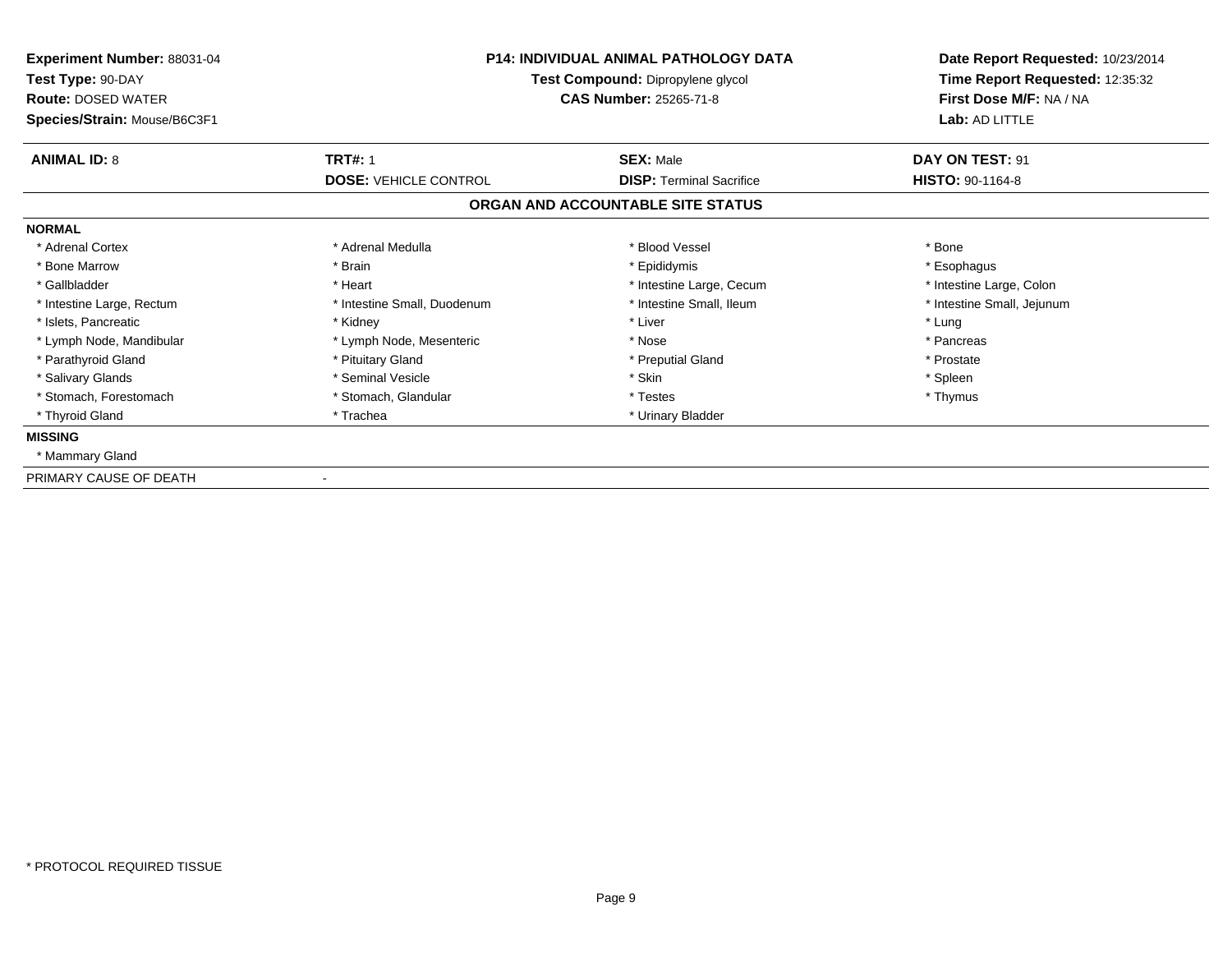| <b>Experiment Number: 88031-04</b><br>Test Type: 90-DAY<br><b>Route: DOSED WATER</b><br>Species/Strain: Mouse/B6C3F1 | <b>P14: INDIVIDUAL ANIMAL PATHOLOGY DATA</b><br>Test Compound: Dipropylene glycol<br><b>CAS Number: 25265-71-8</b> |                                   | Date Report Requested: 10/23/2014<br>Time Report Requested: 12:35:32<br>First Dose M/F: NA / NA<br>Lab: AD LITTLE |
|----------------------------------------------------------------------------------------------------------------------|--------------------------------------------------------------------------------------------------------------------|-----------------------------------|-------------------------------------------------------------------------------------------------------------------|
| <b>ANIMAL ID: 9</b>                                                                                                  | <b>TRT#: 1</b>                                                                                                     | <b>SEX: Male</b>                  | DAY ON TEST: 91                                                                                                   |
|                                                                                                                      | <b>DOSE: VEHICLE CONTROL</b>                                                                                       | <b>DISP:</b> Terminal Sacrifice   | HISTO: 90-1164-9                                                                                                  |
|                                                                                                                      |                                                                                                                    | ORGAN AND ACCOUNTABLE SITE STATUS |                                                                                                                   |
| <b>NORMAL</b>                                                                                                        |                                                                                                                    |                                   |                                                                                                                   |
| * Adrenal Cortex                                                                                                     | * Adrenal Medulla                                                                                                  | * Blood Vessel                    | * Bone                                                                                                            |
| * Bone Marrow                                                                                                        | * Brain                                                                                                            | * Epididymis                      | * Esophagus                                                                                                       |
| * Gallbladder                                                                                                        | * Heart                                                                                                            | * Intestine Large, Cecum          | * Intestine Large, Colon                                                                                          |
| * Intestine Large, Rectum                                                                                            | * Intestine Small, Duodenum                                                                                        | * Intestine Small. Ileum          | * Intestine Small, Jejunum                                                                                        |
| * Islets, Pancreatic                                                                                                 | * Kidney                                                                                                           | * Lung                            | * Lymph Node, Mandibular                                                                                          |
| * Lymph Node, Mesenteric                                                                                             | * Nose                                                                                                             | * Pancreas                        | * Parathyroid Gland                                                                                               |
| * Pituitary Gland                                                                                                    | * Prostate                                                                                                         | * Salivary Glands                 | * Seminal Vesicle                                                                                                 |
| * Skin                                                                                                               | * Spleen                                                                                                           | * Stomach, Forestomach            | * Stomach, Glandular                                                                                              |
| * Testes                                                                                                             | * Thymus                                                                                                           | * Thyroid Gland                   | * Trachea                                                                                                         |
| * Urinary Bladder                                                                                                    |                                                                                                                    |                                   |                                                                                                                   |
| <b>MISSING</b>                                                                                                       |                                                                                                                    |                                   |                                                                                                                   |
| * Mammary Gland                                                                                                      |                                                                                                                    |                                   |                                                                                                                   |
| <b>OBSERVATIONS</b>                                                                                                  |                                                                                                                    |                                   |                                                                                                                   |
| * Liver                                                                                                              |                                                                                                                    | Inflammation                      | Chronic Active, Minimal                                                                                           |
| * Preputial Gland                                                                                                    |                                                                                                                    | Dilatation                        | Mild                                                                                                              |
| PRIMARY CAUSE OF DEATH                                                                                               |                                                                                                                    |                                   |                                                                                                                   |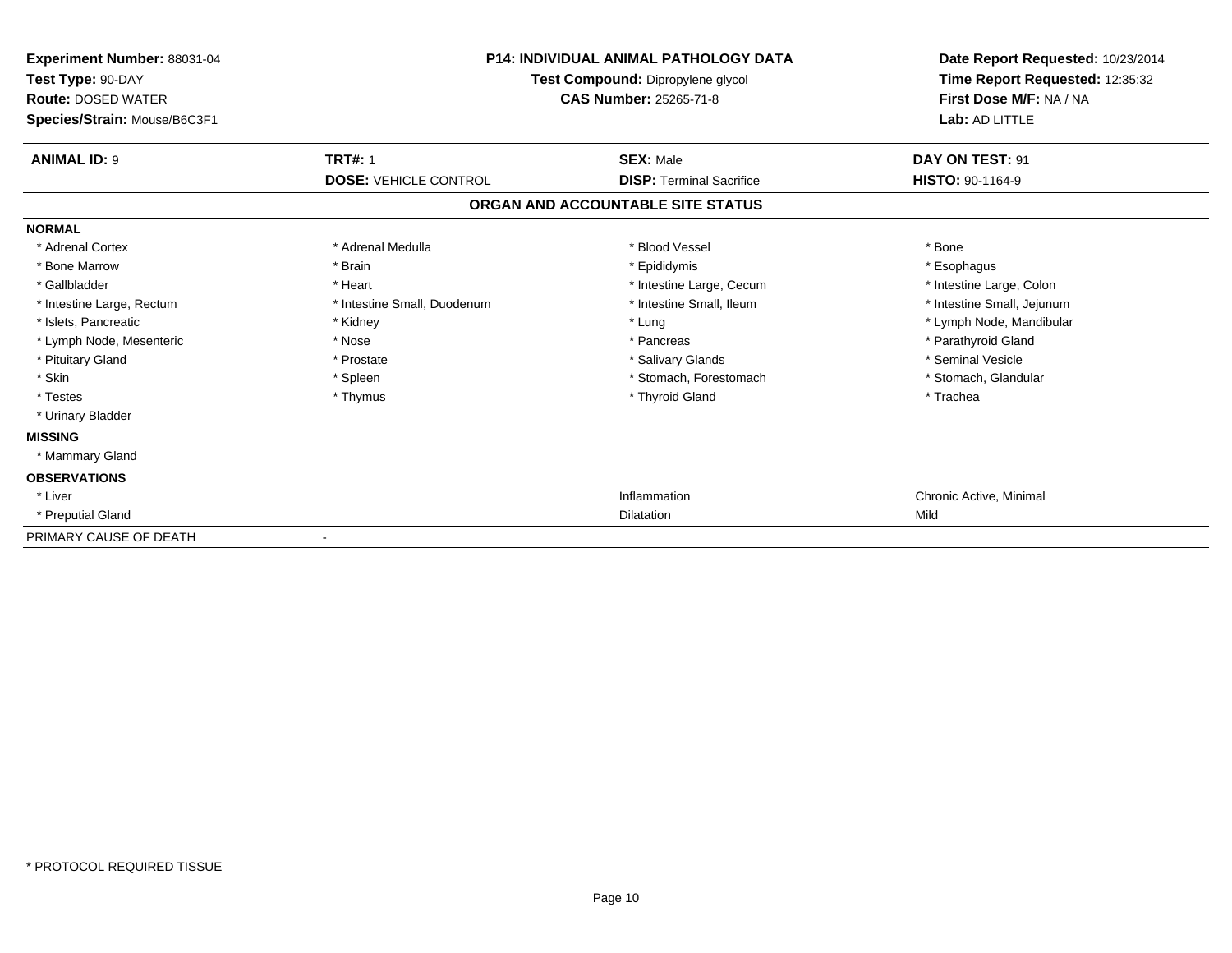| Experiment Number: 88031-04<br>Test Type: 90-DAY<br><b>Route: DOSED WATER</b><br>Species/Strain: Mouse/B6C3F1 | <b>P14: INDIVIDUAL ANIMAL PATHOLOGY DATA</b><br>Test Compound: Dipropylene glycol<br><b>CAS Number: 25265-71-8</b> |                                   | Date Report Requested: 10/23/2014<br>Time Report Requested: 12:35:32<br>First Dose M/F: NA / NA<br>Lab: AD LITTLE |
|---------------------------------------------------------------------------------------------------------------|--------------------------------------------------------------------------------------------------------------------|-----------------------------------|-------------------------------------------------------------------------------------------------------------------|
| <b>ANIMAL ID: 10</b>                                                                                          | <b>TRT#: 1</b>                                                                                                     | <b>SEX: Male</b>                  | DAY ON TEST: 91                                                                                                   |
|                                                                                                               | <b>DOSE: VEHICLE CONTROL</b>                                                                                       | <b>DISP: Terminal Sacrifice</b>   | HISTO: 90-1164-10                                                                                                 |
|                                                                                                               |                                                                                                                    | ORGAN AND ACCOUNTABLE SITE STATUS |                                                                                                                   |
| <b>NORMAL</b>                                                                                                 |                                                                                                                    |                                   |                                                                                                                   |
| * Adrenal Cortex                                                                                              | * Adrenal Medulla                                                                                                  | * Blood Vessel                    | * Bone                                                                                                            |
| * Bone Marrow                                                                                                 | * Brain                                                                                                            | * Epididymis                      | * Esophagus                                                                                                       |
| * Gallbladder                                                                                                 | * Heart                                                                                                            | * Intestine Large, Cecum          | * Intestine Large, Colon                                                                                          |
| * Intestine Large, Rectum                                                                                     | * Intestine Small, Duodenum                                                                                        | * Intestine Small, Ileum          | * Intestine Small, Jejunum                                                                                        |
| * Islets, Pancreatic                                                                                          | * Kidney                                                                                                           | * Liver                           | * Lung                                                                                                            |
| * Lymph Node, Mandibular                                                                                      | * Lymph Node, Mesenteric                                                                                           | * Nose                            | * Pancreas                                                                                                        |
| * Parathyroid Gland                                                                                           | * Pituitary Gland                                                                                                  | * Prostate                        | * Salivary Glands                                                                                                 |
| * Seminal Vesicle                                                                                             | * Skin                                                                                                             | * Spleen                          | * Stomach, Forestomach                                                                                            |
| * Stomach, Glandular                                                                                          | * Testes                                                                                                           | * Thymus                          | * Thyroid Gland                                                                                                   |
| * Trachea                                                                                                     | * Urinary Bladder                                                                                                  |                                   |                                                                                                                   |
| <b>MISSING</b>                                                                                                |                                                                                                                    |                                   |                                                                                                                   |
| * Mammary Gland                                                                                               |                                                                                                                    |                                   |                                                                                                                   |
| <b>OBSERVATIONS</b>                                                                                           |                                                                                                                    |                                   |                                                                                                                   |
| * Preputial Gland                                                                                             |                                                                                                                    | <b>Dilatation</b>                 | Mild                                                                                                              |
| PRIMARY CAUSE OF DEATH                                                                                        |                                                                                                                    |                                   |                                                                                                                   |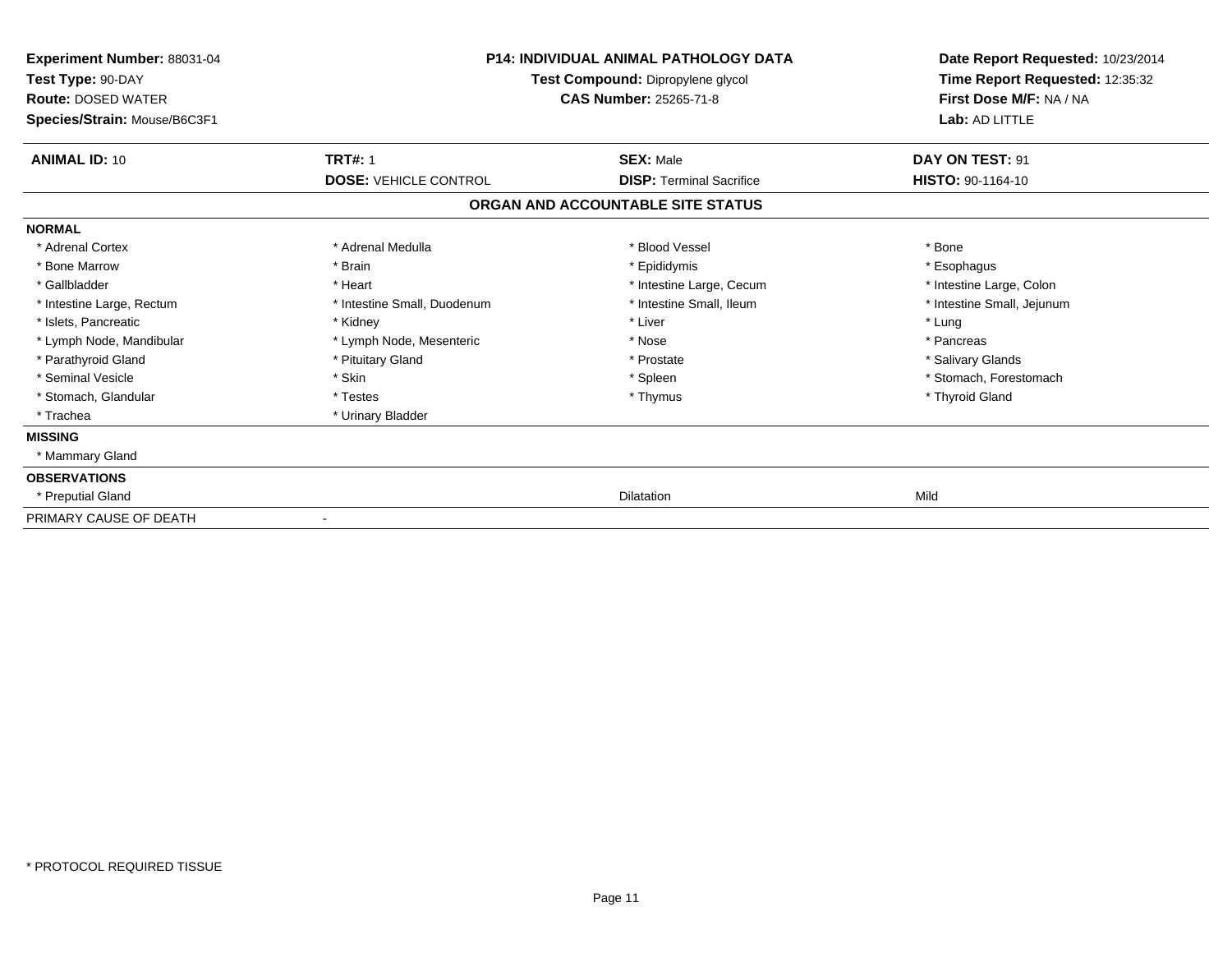| <b>Experiment Number: 88031-04</b><br>Test Type: 90-DAY |                   | <b>P14: INDIVIDUAL ANIMAL PATHOLOGY DATA</b> | Date Report Requested: 10/23/2014<br>Time Report Requested: 12:35:32<br>First Dose M/F: NA / NA |  |
|---------------------------------------------------------|-------------------|----------------------------------------------|-------------------------------------------------------------------------------------------------|--|
|                                                         |                   | Test Compound: Dipropylene glycol            |                                                                                                 |  |
| <b>Route: DOSED WATER</b>                               |                   | <b>CAS Number: 25265-71-8</b>                |                                                                                                 |  |
| Species/Strain: Mouse/B6C3F1                            |                   |                                              | Lab: AD LITTLE                                                                                  |  |
| <b>ANIMAL ID: 36</b>                                    | <b>TRT#: 4</b>    | <b>SEX: Male</b>                             | DAY ON TEST: 91                                                                                 |  |
|                                                         | <b>DOSE: 2.0%</b> | <b>DISP: Terminal Sacrifice</b>              | <b>HISTO: 90-1164-36</b>                                                                        |  |
| <b>OBSERVATIONS</b>                                     |                   |                                              |                                                                                                 |  |
| Liver                                                   | Centrilobular     | Hypertrophy                                  | Minimal                                                                                         |  |
| PRIMARY CAUSE OF DEATH                                  |                   |                                              |                                                                                                 |  |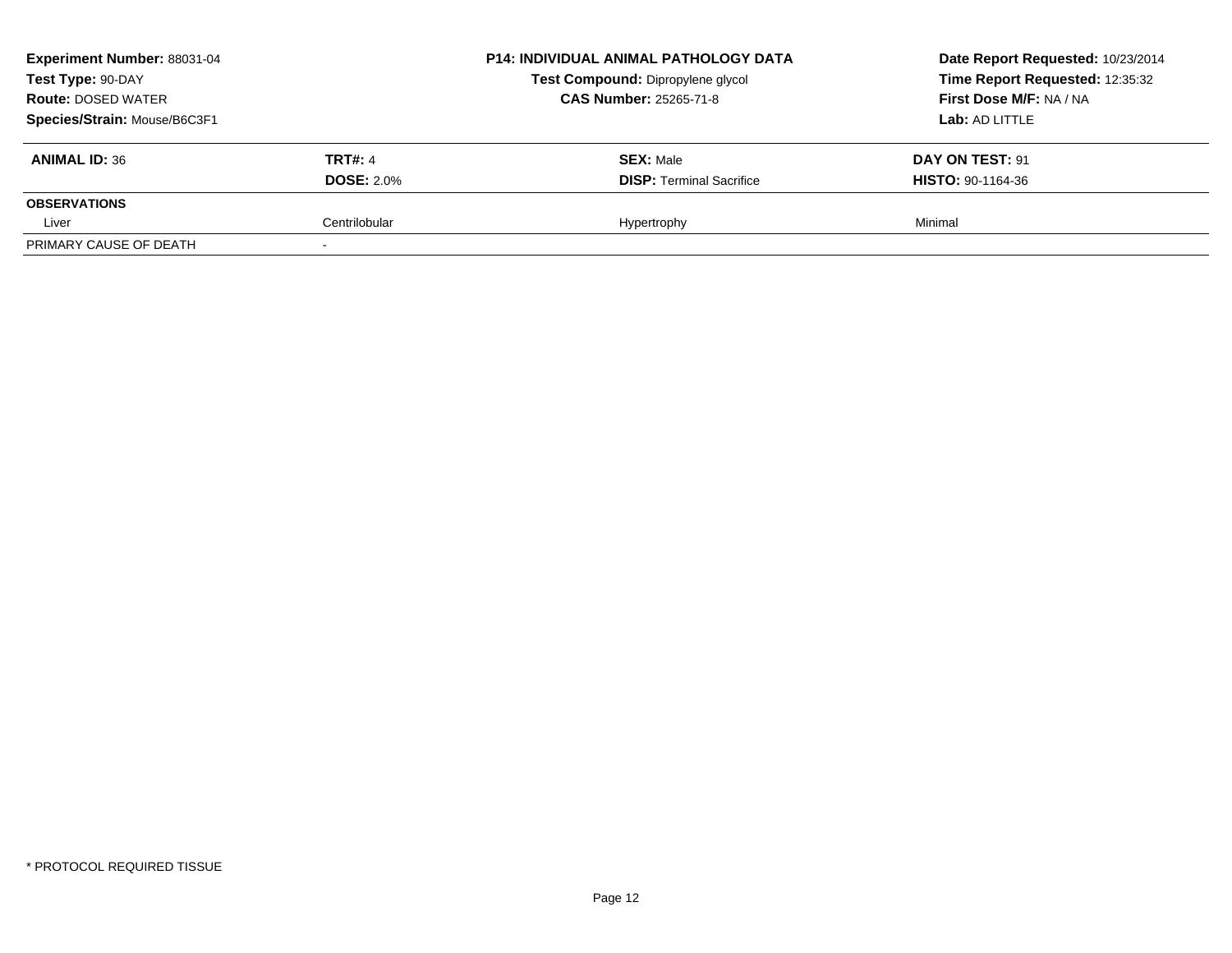| Experiment Number: 88031-04  |                   | <b>P14: INDIVIDUAL ANIMAL PATHOLOGY DATA</b> | Date Report Requested: 10/23/2014 |
|------------------------------|-------------------|----------------------------------------------|-----------------------------------|
| Test Type: 90-DAY            |                   | Test Compound: Dipropylene glycol            | Time Report Requested: 12:35:32   |
| <b>Route: DOSED WATER</b>    |                   | <b>CAS Number: 25265-71-8</b>                | First Dose M/F: NA / NA           |
| Species/Strain: Mouse/B6C3F1 |                   |                                              | Lab: AD LITTLE                    |
| <b>ANIMAL ID: 41</b>         | TRT#: 5           | <b>SEX: Male</b>                             | DAY ON TEST: 91                   |
|                              | <b>DOSE: 4.0%</b> | <b>DISP:</b> Terminal Sacrifice              | <b>HISTO: 90-1164-41</b>          |
|                              |                   | ORGAN AND ACCOUNTABLE SITE STATUS            |                                   |
| <b>NORMAL</b>                |                   |                                              |                                   |
| * Bone Marrow                | * Spleen          |                                              |                                   |
| <b>OBSERVATIONS</b>          |                   |                                              |                                   |
| * Liver                      | Centrilobular     | Hypertrophy                                  | Minimal                           |
| PRIMARY CAUSE OF DEATH       |                   |                                              |                                   |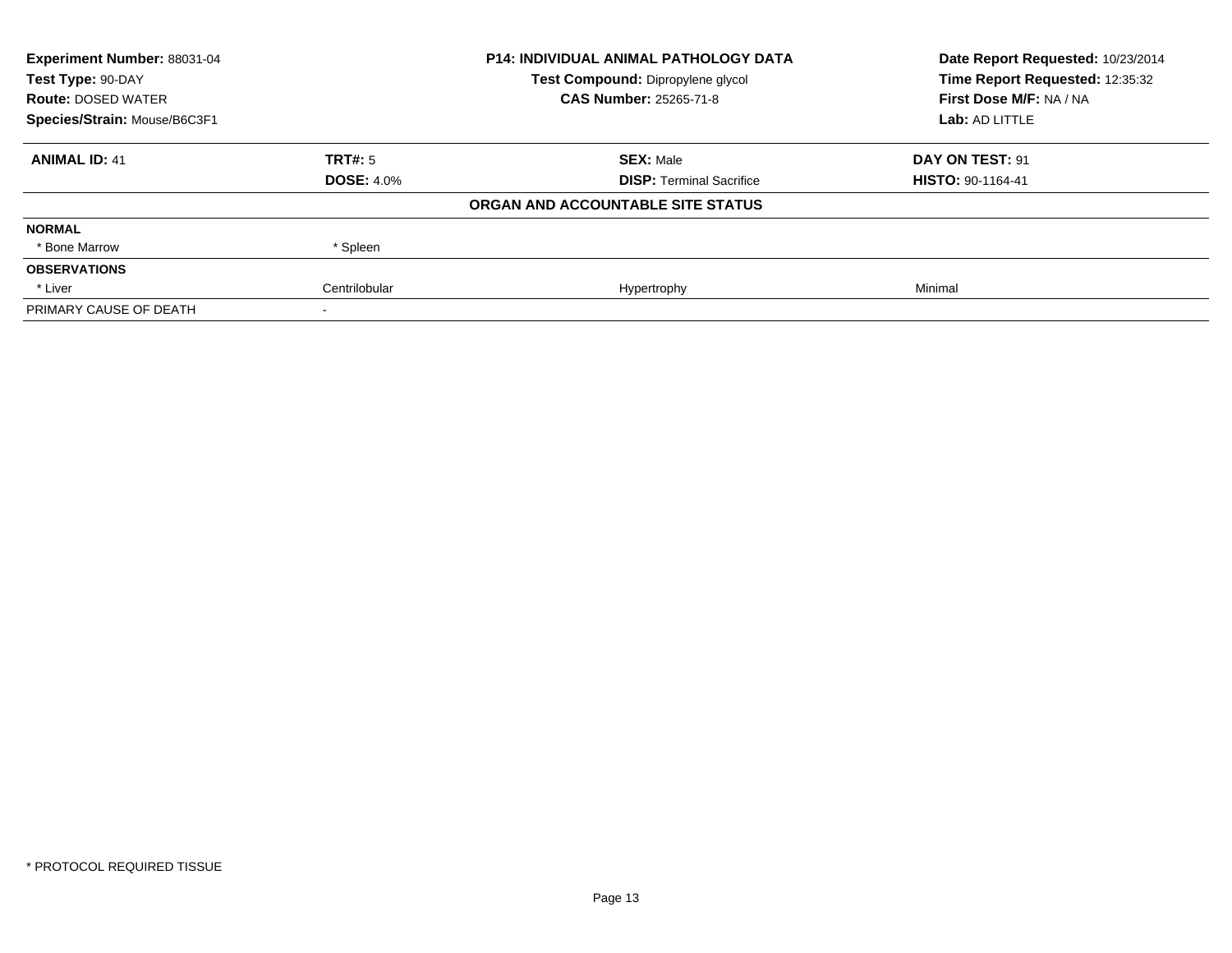| Experiment Number: 88031-04  |                   | <b>P14: INDIVIDUAL ANIMAL PATHOLOGY DATA</b> | Date Report Requested: 10/23/2014 |
|------------------------------|-------------------|----------------------------------------------|-----------------------------------|
| Test Type: 90-DAY            |                   | Test Compound: Dipropylene glycol            | Time Report Requested: 12:35:32   |
| <b>Route: DOSED WATER</b>    |                   | <b>CAS Number: 25265-71-8</b>                | First Dose M/F: NA / NA           |
| Species/Strain: Mouse/B6C3F1 |                   |                                              | Lab: AD LITTLE                    |
| <b>ANIMAL ID: 42</b>         | TRT#: 5           | <b>SEX: Male</b>                             | DAY ON TEST: 91                   |
|                              | <b>DOSE: 4.0%</b> | <b>DISP:</b> Terminal Sacrifice              | <b>HISTO: 90-1164-42</b>          |
|                              |                   | ORGAN AND ACCOUNTABLE SITE STATUS            |                                   |
| <b>NORMAL</b>                |                   |                                              |                                   |
| * Bone Marrow                | * Spleen          |                                              |                                   |
| <b>OBSERVATIONS</b>          |                   |                                              |                                   |
| * Liver                      | Centrilobular     | Hypertrophy                                  | Minimal                           |
| PRIMARY CAUSE OF DEATH       |                   |                                              |                                   |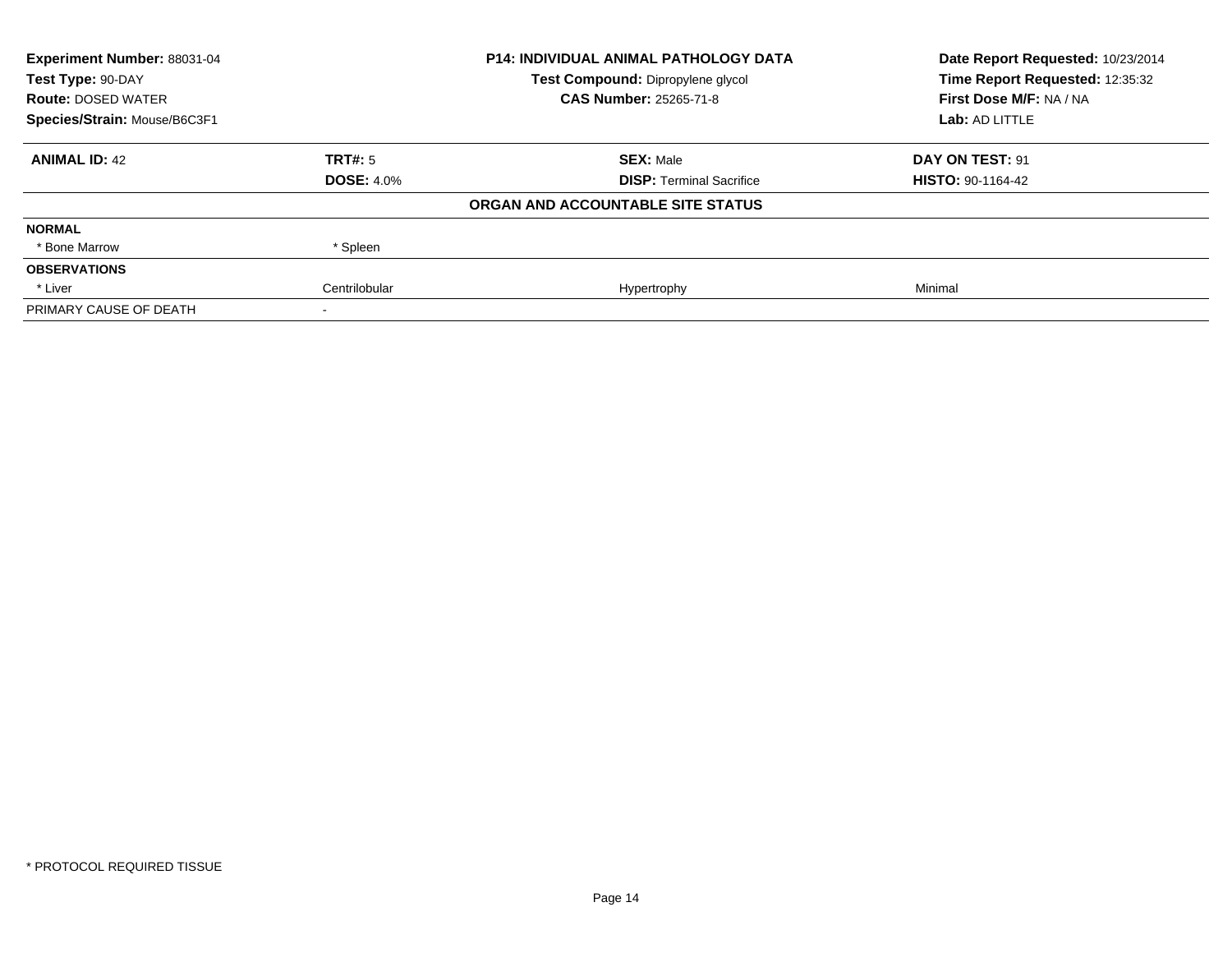| Experiment Number: 88031-04<br>Test Type: 90-DAY |                   | <b>P14: INDIVIDUAL ANIMAL PATHOLOGY DATA</b> | Date Report Requested: 10/23/2014<br>Time Report Requested: 12:35:32 |
|--------------------------------------------------|-------------------|----------------------------------------------|----------------------------------------------------------------------|
|                                                  |                   | Test Compound: Dipropylene glycol            |                                                                      |
| <b>Route: DOSED WATER</b>                        |                   | <b>CAS Number: 25265-71-8</b>                | First Dose M/F: NA / NA                                              |
| Species/Strain: Mouse/B6C3F1                     |                   |                                              | Lab: AD LITTLE                                                       |
| <b>ANIMAL ID: 43</b>                             | TRT#: 5           | <b>SEX: Male</b>                             | DAY ON TEST: 91                                                      |
|                                                  | <b>DOSE: 4.0%</b> | <b>DISP:</b> Terminal Sacrifice              | <b>HISTO: 90-1164-43</b>                                             |
|                                                  |                   | ORGAN AND ACCOUNTABLE SITE STATUS            |                                                                      |
| <b>NORMAL</b>                                    |                   |                                              |                                                                      |
| * Bone Marrow                                    | * Spleen          |                                              |                                                                      |
| <b>OBSERVATIONS</b>                              |                   |                                              |                                                                      |
| * Liver                                          | Centrilobular     | Hypertrophy                                  | Minimal                                                              |
| PRIMARY CAUSE OF DEATH                           |                   |                                              |                                                                      |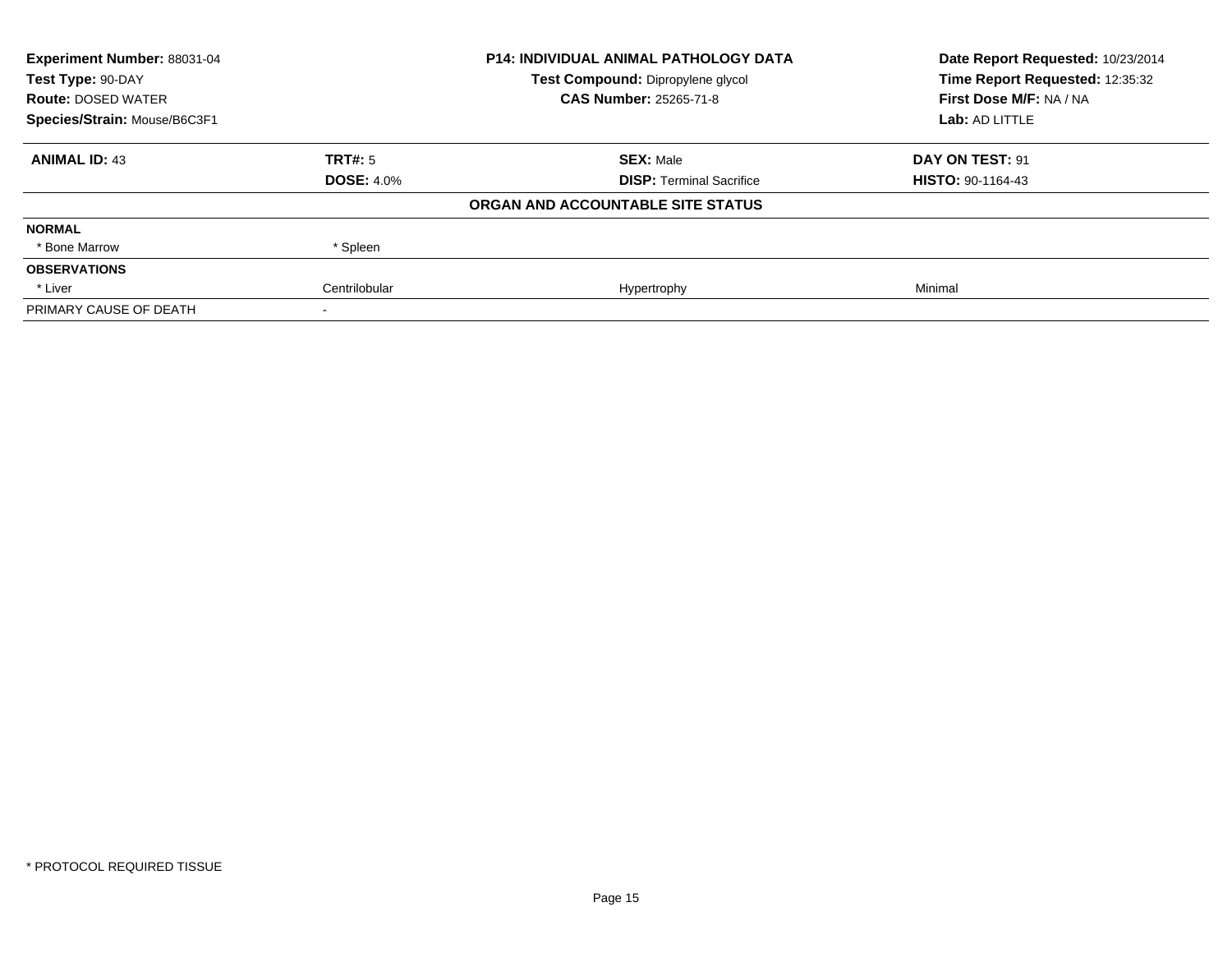| Experiment Number: 88031-04  |                   | <b>P14: INDIVIDUAL ANIMAL PATHOLOGY DATA</b> | Date Report Requested: 10/23/2014 |
|------------------------------|-------------------|----------------------------------------------|-----------------------------------|
| Test Type: 90-DAY            |                   | Test Compound: Dipropylene glycol            | Time Report Requested: 12:35:32   |
| <b>Route: DOSED WATER</b>    |                   | <b>CAS Number: 25265-71-8</b>                | First Dose M/F: NA / NA           |
| Species/Strain: Mouse/B6C3F1 |                   |                                              | Lab: AD LITTLE                    |
| <b>ANIMAL ID: 44</b>         | TRT#: 5           | <b>SEX: Male</b>                             | DAY ON TEST: 91                   |
|                              | <b>DOSE: 4.0%</b> | <b>DISP:</b> Terminal Sacrifice              | <b>HISTO: 90-1164-44</b>          |
|                              |                   | ORGAN AND ACCOUNTABLE SITE STATUS            |                                   |
| <b>NORMAL</b>                |                   |                                              |                                   |
| * Bone Marrow                | * Spleen          |                                              |                                   |
| <b>OBSERVATIONS</b>          |                   |                                              |                                   |
| * Liver                      | Centrilobular     | Hypertrophy                                  | Minimal                           |
| PRIMARY CAUSE OF DEATH       |                   |                                              |                                   |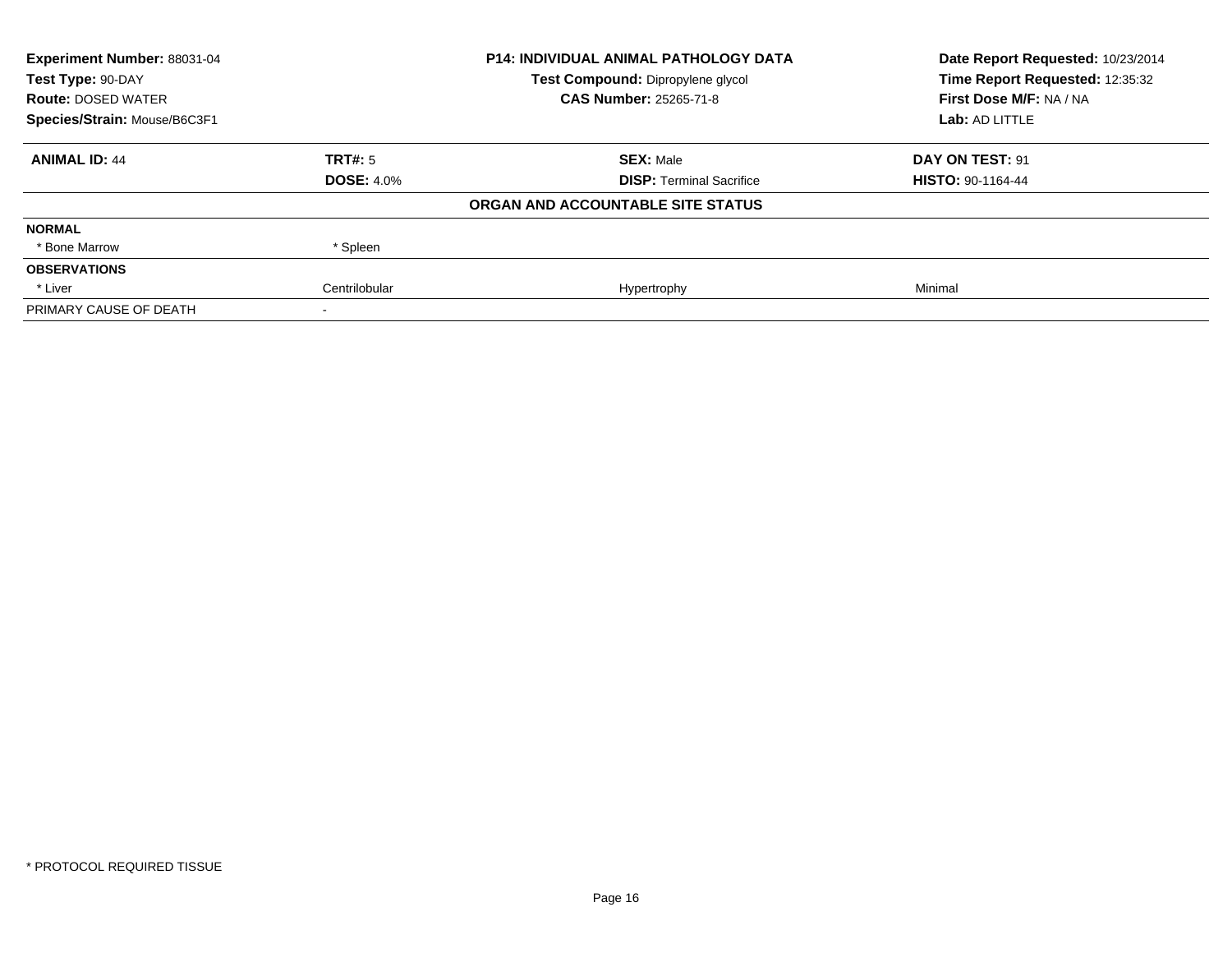| Experiment Number: 88031-04  |                   | <b>P14: INDIVIDUAL ANIMAL PATHOLOGY DATA</b> | Date Report Requested: 10/23/2014 |
|------------------------------|-------------------|----------------------------------------------|-----------------------------------|
| Test Type: 90-DAY            |                   | Test Compound: Dipropylene glycol            | Time Report Requested: 12:35:32   |
| <b>Route: DOSED WATER</b>    |                   | <b>CAS Number: 25265-71-8</b>                | First Dose M/F: NA / NA           |
| Species/Strain: Mouse/B6C3F1 |                   |                                              | Lab: AD LITTLE                    |
| <b>ANIMAL ID: 45</b>         | TRT#: 5           | <b>SEX: Male</b>                             | DAY ON TEST: 91                   |
|                              | <b>DOSE: 4.0%</b> | <b>DISP:</b> Terminal Sacrifice              | <b>HISTO: 90-1164-45</b>          |
|                              |                   | ORGAN AND ACCOUNTABLE SITE STATUS            |                                   |
| <b>NORMAL</b>                |                   |                                              |                                   |
| * Bone Marrow                | * Spleen          |                                              |                                   |
| <b>OBSERVATIONS</b>          |                   |                                              |                                   |
| * Liver                      | Centrilobular     | Hypertrophy                                  | Minimal                           |
| PRIMARY CAUSE OF DEATH       |                   |                                              |                                   |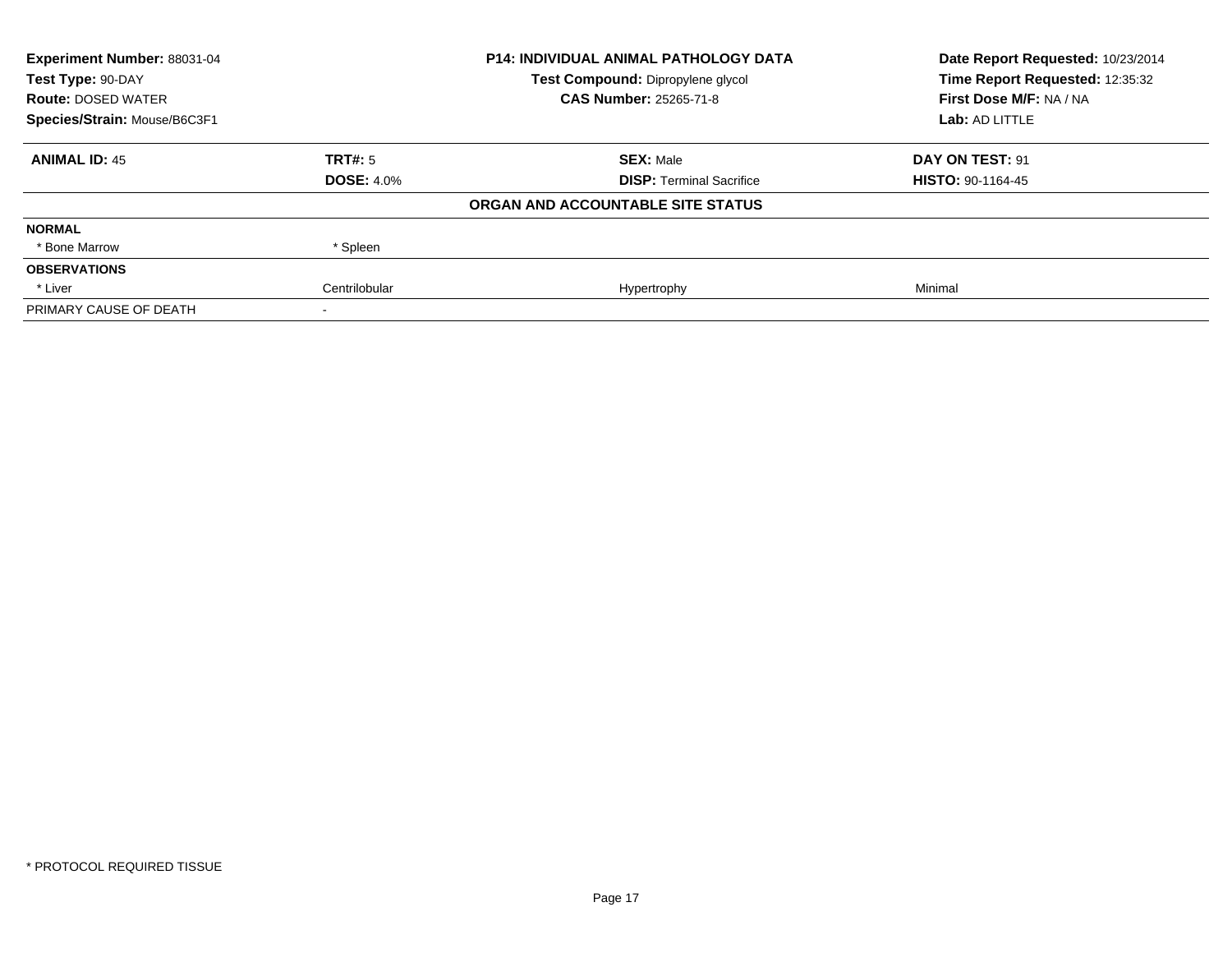| Experiment Number: 88031-04<br>Test Type: 90-DAY<br><b>Route: DOSED WATER</b> |                   | <b>P14: INDIVIDUAL ANIMAL PATHOLOGY DATA</b> | Date Report Requested: 10/23/2014 |
|-------------------------------------------------------------------------------|-------------------|----------------------------------------------|-----------------------------------|
|                                                                               |                   | Test Compound: Dipropylene glycol            | Time Report Requested: 12:35:32   |
|                                                                               |                   | <b>CAS Number: 25265-71-8</b>                | First Dose M/F: NA / NA           |
| Species/Strain: Mouse/B6C3F1                                                  |                   |                                              | Lab: AD LITTLE                    |
| <b>ANIMAL ID: 46</b>                                                          | TRT#: 5           | <b>SEX: Male</b>                             | DAY ON TEST: 91                   |
|                                                                               | <b>DOSE: 4.0%</b> | <b>DISP:</b> Terminal Sacrifice              | <b>HISTO: 90-1164-46</b>          |
|                                                                               |                   | ORGAN AND ACCOUNTABLE SITE STATUS            |                                   |
| <b>NORMAL</b>                                                                 |                   |                                              |                                   |
| * Bone Marrow                                                                 | * Liver           | * Spleen                                     |                                   |
| PRIMARY CAUSE OF DEATH                                                        |                   |                                              |                                   |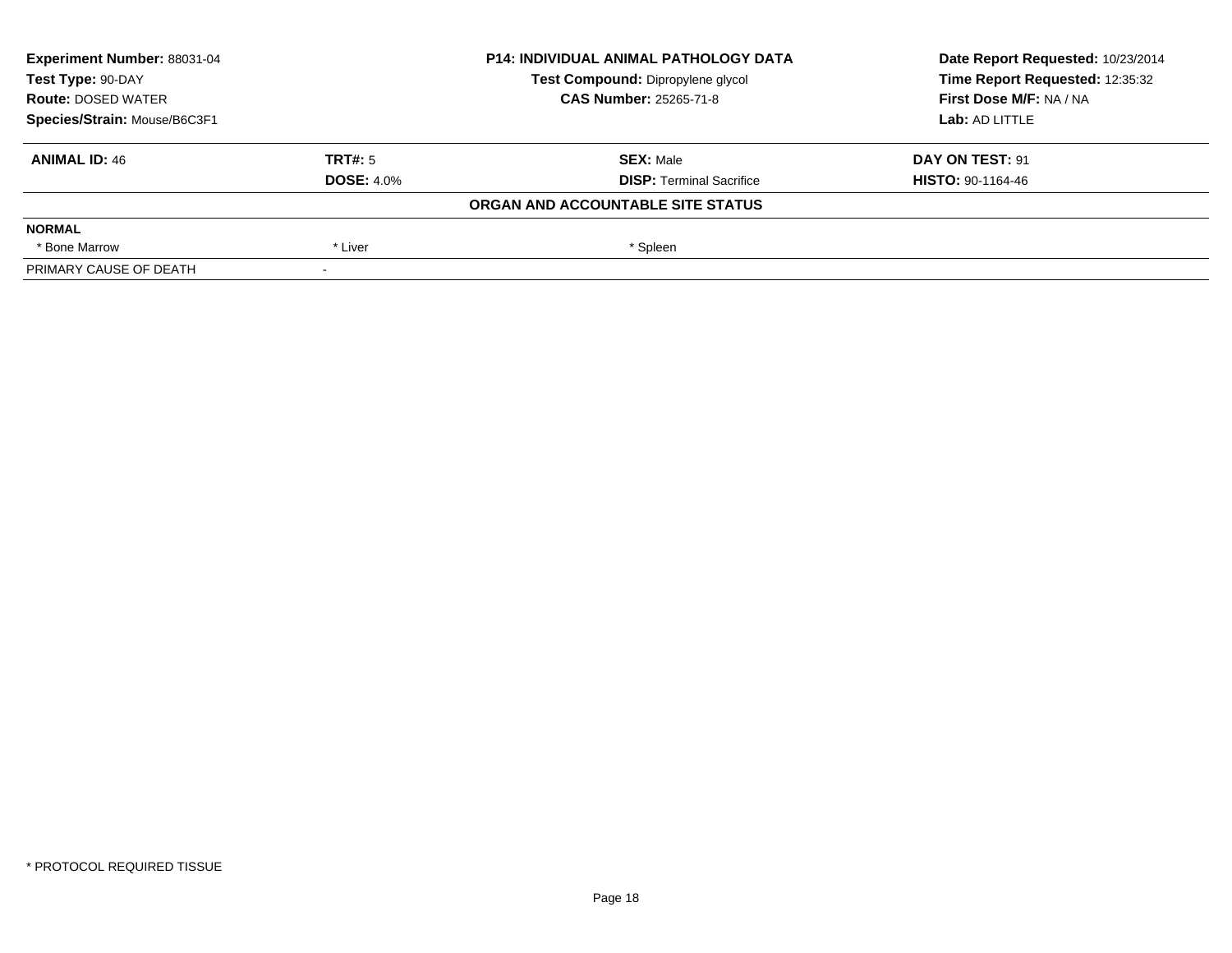| Experiment Number: 88031-04  |                   | <b>P14: INDIVIDUAL ANIMAL PATHOLOGY DATA</b> | Date Report Requested: 10/23/2014 |
|------------------------------|-------------------|----------------------------------------------|-----------------------------------|
| Test Type: 90-DAY            |                   | Test Compound: Dipropylene glycol            | Time Report Requested: 12:35:32   |
| <b>Route: DOSED WATER</b>    |                   | <b>CAS Number: 25265-71-8</b>                | First Dose M/F: NA / NA           |
| Species/Strain: Mouse/B6C3F1 |                   |                                              | Lab: AD LITTLE                    |
| <b>ANIMAL ID: 47</b>         | TRT#: 5           | <b>SEX: Male</b>                             | DAY ON TEST: 91                   |
|                              | <b>DOSE: 4.0%</b> | <b>DISP:</b> Terminal Sacrifice              | <b>HISTO: 90-1164-47</b>          |
|                              |                   | ORGAN AND ACCOUNTABLE SITE STATUS            |                                   |
| <b>NORMAL</b>                |                   |                                              |                                   |
| * Bone Marrow                | * Spleen          |                                              |                                   |
| <b>OBSERVATIONS</b>          |                   |                                              |                                   |
| * Liver                      | Centrilobular     | Hypertrophy                                  | Minimal                           |
| PRIMARY CAUSE OF DEATH       |                   |                                              |                                   |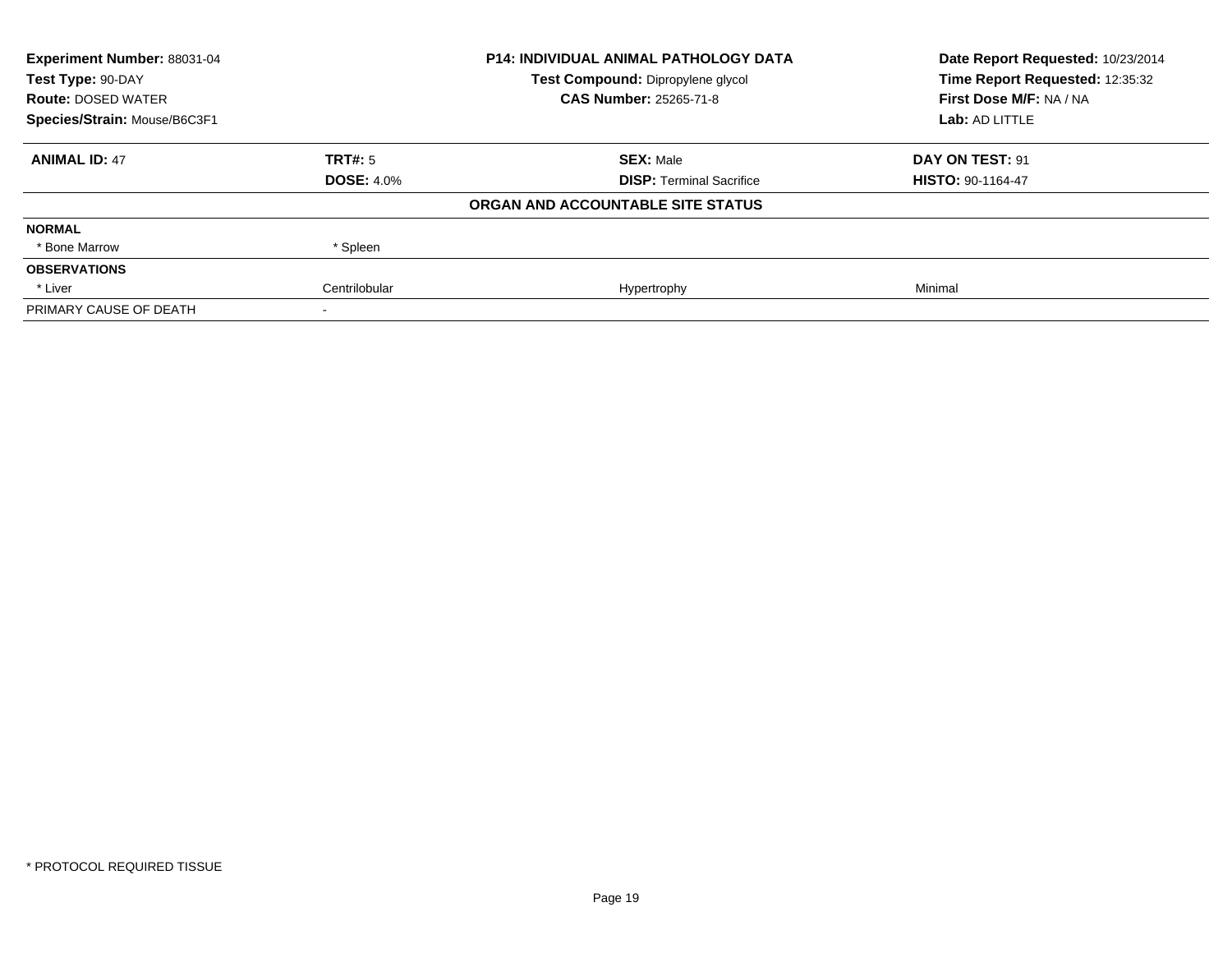| Experiment Number: 88031-04<br>Test Type: 90-DAY |                   | <b>P14: INDIVIDUAL ANIMAL PATHOLOGY DATA</b> | Date Report Requested: 10/23/2014<br>Time Report Requested: 12:35:32 |
|--------------------------------------------------|-------------------|----------------------------------------------|----------------------------------------------------------------------|
|                                                  |                   | Test Compound: Dipropylene glycol            |                                                                      |
| <b>Route: DOSED WATER</b>                        |                   | <b>CAS Number: 25265-71-8</b>                | First Dose M/F: NA / NA                                              |
| Species/Strain: Mouse/B6C3F1                     |                   |                                              | Lab: AD LITTLE                                                       |
| <b>ANIMAL ID: 48</b>                             | TRT#: 5           | <b>SEX: Male</b>                             | DAY ON TEST: 91                                                      |
|                                                  | <b>DOSE: 4.0%</b> | <b>DISP:</b> Terminal Sacrifice              | <b>HISTO: 90-1164-48</b>                                             |
|                                                  |                   | ORGAN AND ACCOUNTABLE SITE STATUS            |                                                                      |
| <b>NORMAL</b>                                    |                   |                                              |                                                                      |
| * Bone Marrow                                    | * Spleen          |                                              |                                                                      |
| <b>OBSERVATIONS</b>                              |                   |                                              |                                                                      |
| * Liver                                          | Centrilobular     | Hypertrophy                                  | Minimal                                                              |
| PRIMARY CAUSE OF DEATH                           |                   |                                              |                                                                      |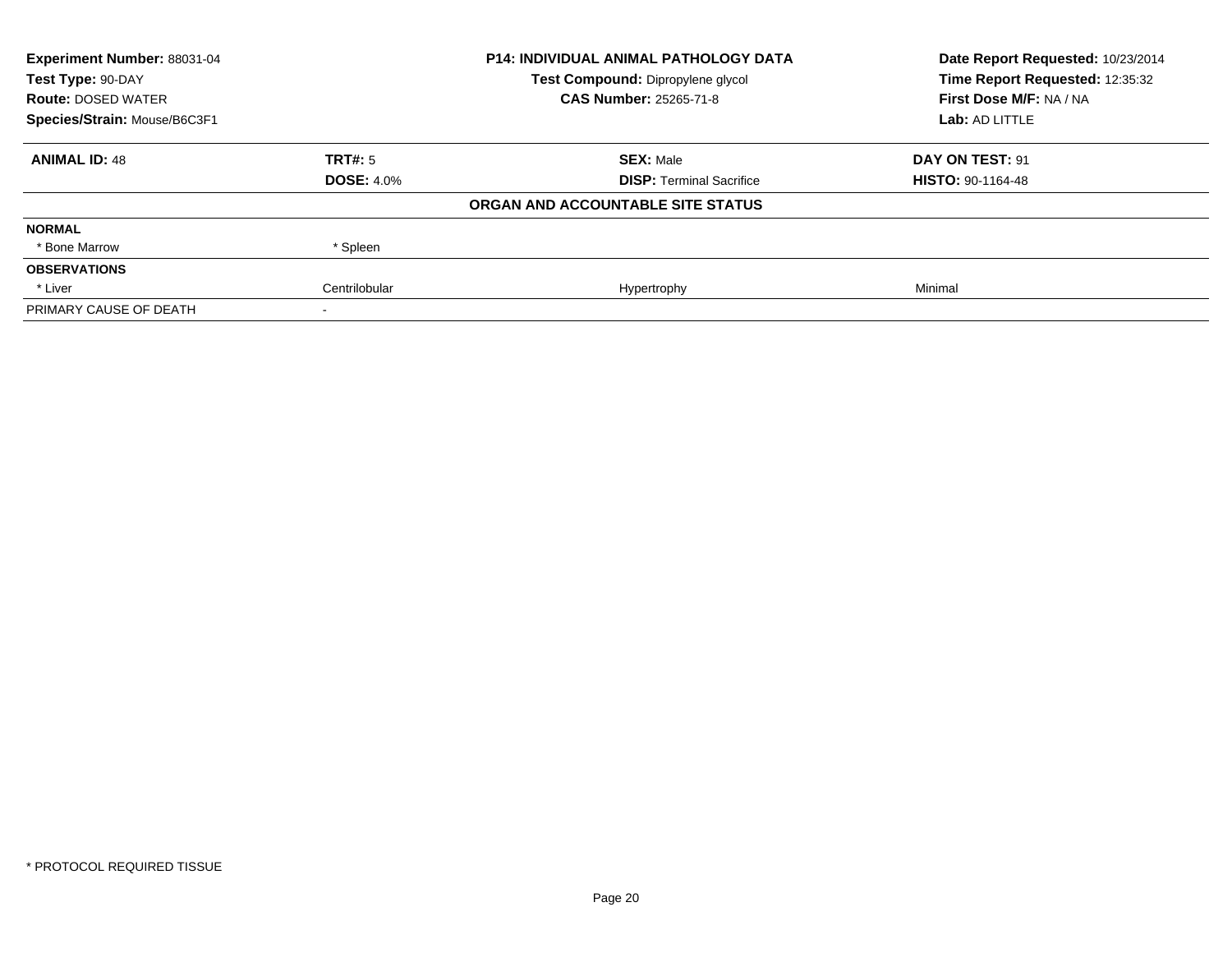| Experiment Number: 88031-04<br>Test Type: 90-DAY |                   | <b>P14: INDIVIDUAL ANIMAL PATHOLOGY DATA</b> | Date Report Requested: 10/23/2014<br>Time Report Requested: 12:35:32 |
|--------------------------------------------------|-------------------|----------------------------------------------|----------------------------------------------------------------------|
|                                                  |                   | Test Compound: Dipropylene glycol            |                                                                      |
| <b>Route: DOSED WATER</b>                        |                   | <b>CAS Number: 25265-71-8</b>                | First Dose M/F: NA / NA                                              |
| Species/Strain: Mouse/B6C3F1                     |                   |                                              | Lab: AD LITTLE                                                       |
| <b>ANIMAL ID: 49</b>                             | TRT#: 5           | <b>SEX: Male</b>                             | DAY ON TEST: 91                                                      |
|                                                  | <b>DOSE: 4.0%</b> | <b>DISP:</b> Terminal Sacrifice              | <b>HISTO: 90-1164-49</b>                                             |
|                                                  |                   | ORGAN AND ACCOUNTABLE SITE STATUS            |                                                                      |
| <b>NORMAL</b>                                    |                   |                                              |                                                                      |
| * Bone Marrow                                    | * Spleen          |                                              |                                                                      |
| <b>OBSERVATIONS</b>                              |                   |                                              |                                                                      |
| * Liver                                          | Centrilobular     | Hypertrophy                                  | Minimal                                                              |
| PRIMARY CAUSE OF DEATH                           |                   |                                              |                                                                      |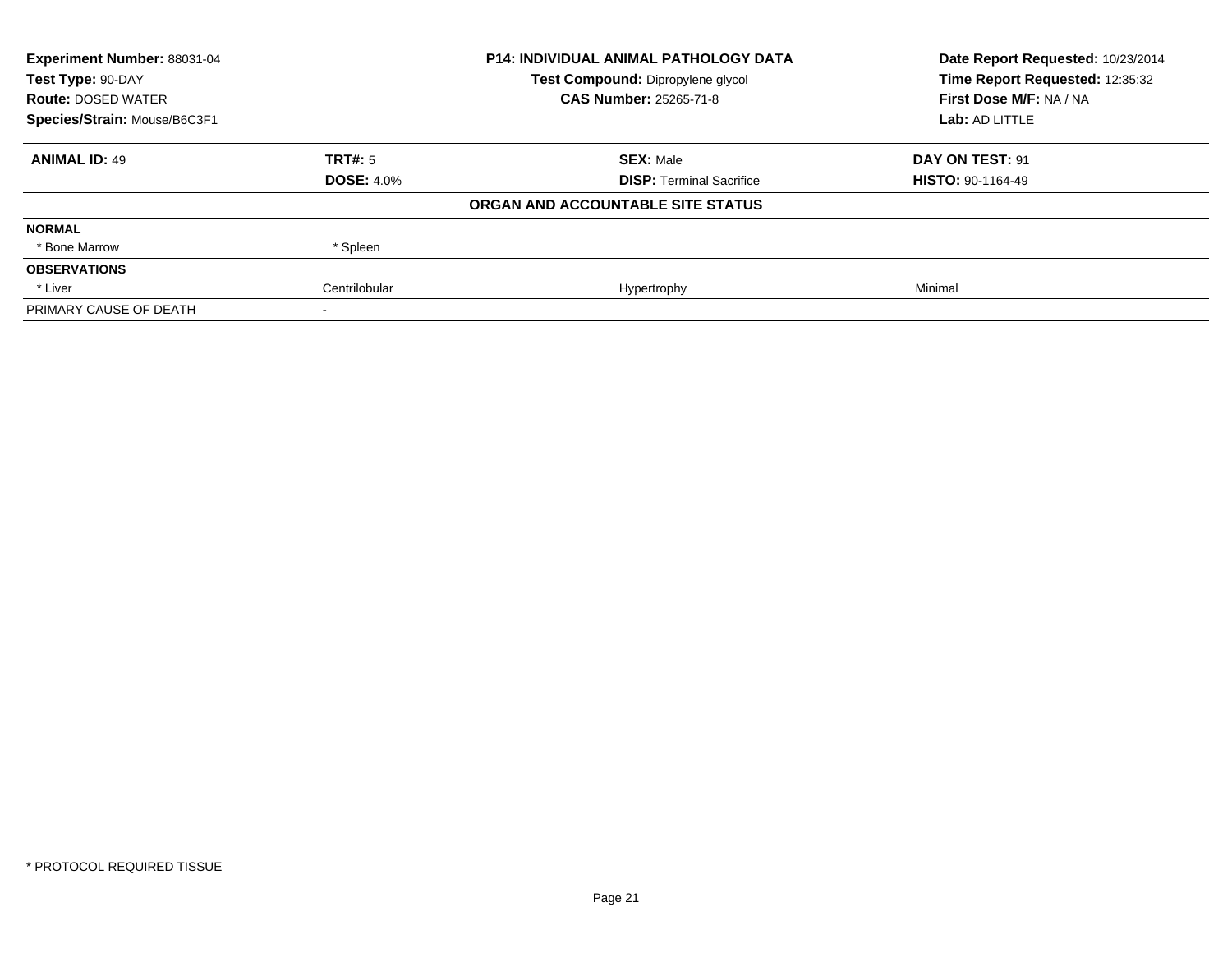| Experiment Number: 88031-04<br>Test Type: 90-DAY |                   | <b>P14: INDIVIDUAL ANIMAL PATHOLOGY DATA</b> | Date Report Requested: 10/23/2014<br>Time Report Requested: 12:35:32 |  |
|--------------------------------------------------|-------------------|----------------------------------------------|----------------------------------------------------------------------|--|
|                                                  |                   | Test Compound: Dipropylene glycol            |                                                                      |  |
| <b>Route: DOSED WATER</b>                        |                   | <b>CAS Number: 25265-71-8</b>                | First Dose M/F: NA / NA                                              |  |
| Species/Strain: Mouse/B6C3F1                     |                   |                                              | Lab: AD LITTLE                                                       |  |
| <b>ANIMAL ID: 50</b>                             | TRT#: 5           | <b>SEX: Male</b>                             | DAY ON TEST: 91                                                      |  |
|                                                  | <b>DOSE: 4.0%</b> | <b>DISP:</b> Terminal Sacrifice              | <b>HISTO: 90-1164-50</b>                                             |  |
|                                                  |                   | ORGAN AND ACCOUNTABLE SITE STATUS            |                                                                      |  |
| <b>NORMAL</b>                                    |                   |                                              |                                                                      |  |
| * Bone Marrow                                    | * Spleen          |                                              |                                                                      |  |
| <b>OBSERVATIONS</b>                              |                   |                                              |                                                                      |  |
| * Liver                                          | Centrilobular     | Hypertrophy                                  | Minimal                                                              |  |
| PRIMARY CAUSE OF DEATH                           |                   |                                              |                                                                      |  |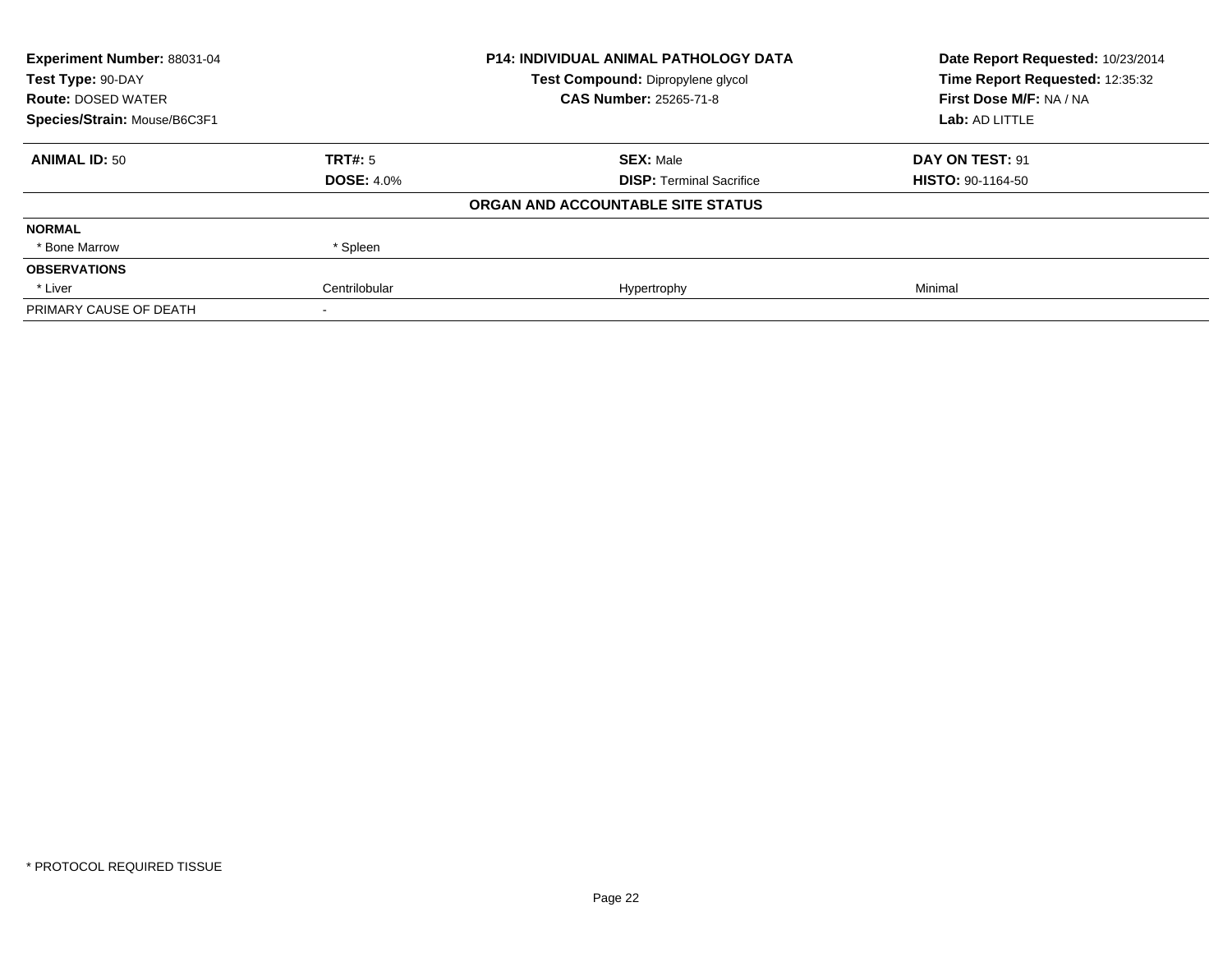| Experiment Number: 88031-04<br>Test Type: 90-DAY<br><b>Route: DOSED WATER</b><br>Species/Strain: Mouse/B6C3F1 |                              | <b>P14: INDIVIDUAL ANIMAL PATHOLOGY DATA</b><br>Test Compound: Dipropylene glycol<br>CAS Number: 25265-71-8 | Date Report Requested: 10/23/2014<br>Time Report Requested: 12:35:32<br>First Dose M/F: NA / NA<br>Lab: AD LITTLE |
|---------------------------------------------------------------------------------------------------------------|------------------------------|-------------------------------------------------------------------------------------------------------------|-------------------------------------------------------------------------------------------------------------------|
| <b>ANIMAL ID: 51</b>                                                                                          | <b>TRT#: 6</b>               | <b>SEX: Male</b>                                                                                            | DAY ON TEST: 91                                                                                                   |
|                                                                                                               | <b>DOSE: 8.0%</b>            | <b>DISP:</b> Terminal Sacrifice                                                                             | HISTO: 90-1164-51                                                                                                 |
|                                                                                                               |                              | ORGAN AND ACCOUNTABLE SITE STATUS                                                                           |                                                                                                                   |
| <b>NORMAL</b>                                                                                                 |                              |                                                                                                             |                                                                                                                   |
| * Adrenal Cortex                                                                                              | * Adrenal Medulla            | * Blood Vessel                                                                                              | * Bone                                                                                                            |
| * Bone Marrow                                                                                                 | * Brain                      | * Epididymis                                                                                                | * Esophagus                                                                                                       |
| * Gallbladder                                                                                                 | * Heart                      | * Intestine Large, Cecum                                                                                    | * Intestine Large, Colon                                                                                          |
| * Intestine Large, Rectum                                                                                     | * Intestine Small, Duodenum  | * Intestine Small, Ileum                                                                                    | * Intestine Small, Jejunum                                                                                        |
| * Islets, Pancreatic                                                                                          | * Kidney                     | * Lung                                                                                                      | * Lymph Node, Mandibular                                                                                          |
| * Lymph Node, Mesenteric                                                                                      | * Nose                       | * Pancreas                                                                                                  | * Parathyroid Gland                                                                                               |
| * Pituitary Gland                                                                                             | * Prostate                   | * Salivary Glands                                                                                           | * Seminal Vesicle                                                                                                 |
| * Skin                                                                                                        | * Spleen                     | * Stomach, Forestomach                                                                                      | * Stomach, Glandular                                                                                              |
| * Testes                                                                                                      | * Thymus                     | * Thyroid Gland                                                                                             | * Trachea                                                                                                         |
| * Urinary Bladder                                                                                             |                              |                                                                                                             |                                                                                                                   |
| <b>MISSING</b>                                                                                                |                              |                                                                                                             |                                                                                                                   |
| * Mammary Gland                                                                                               |                              |                                                                                                             |                                                                                                                   |
| <b>OBSERVATIONS</b>                                                                                           |                              |                                                                                                             |                                                                                                                   |
| * Liver                                                                                                       | Centrilobular                | Hypertrophy                                                                                                 | Minimal                                                                                                           |
| * Preputial Gland                                                                                             |                              | Dilatation                                                                                                  | Minimal                                                                                                           |
| PRIMARY CAUSE OF DEATH                                                                                        | $\qquad \qquad \blacksquare$ |                                                                                                             |                                                                                                                   |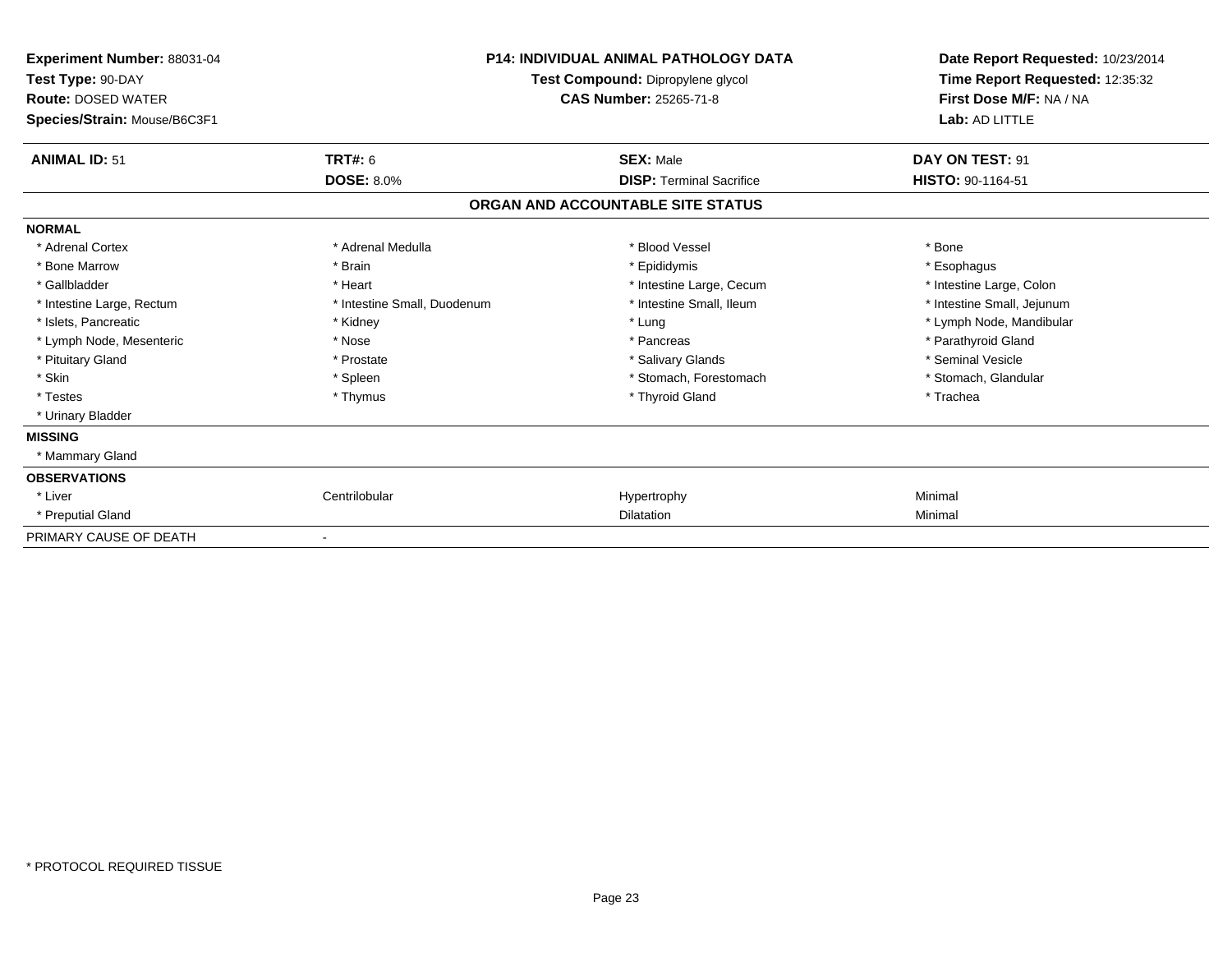| Experiment Number: 88031-04  | <b>P14: INDIVIDUAL ANIMAL PATHOLOGY DATA</b> |                                   | Date Report Requested: 10/23/2014                          |  |
|------------------------------|----------------------------------------------|-----------------------------------|------------------------------------------------------------|--|
| Test Type: 90-DAY            |                                              | Test Compound: Dipropylene glycol | Time Report Requested: 12:35:32<br>First Dose M/F: NA / NA |  |
| <b>Route: DOSED WATER</b>    |                                              | <b>CAS Number: 25265-71-8</b>     |                                                            |  |
| Species/Strain: Mouse/B6C3F1 |                                              |                                   | Lab: AD LITTLE                                             |  |
| <b>ANIMAL ID: 52</b>         | <b>TRT#: 6</b>                               | <b>SEX: Male</b>                  | DAY ON TEST: 11                                            |  |
|                              | <b>DOSE: 8.0%</b>                            | <b>DISP: Natural Death</b>        | HISTO: 90-1164-52                                          |  |
|                              |                                              | ORGAN AND ACCOUNTABLE SITE STATUS |                                                            |  |
| <b>NORMAL</b>                |                                              |                                   |                                                            |  |
| * Adrenal Cortex             | * Adrenal Medulla                            | * Blood Vessel                    | * Bone                                                     |  |
| * Brain                      | * Epididymis                                 | * Esophagus                       | * Heart                                                    |  |
| * Islets, Pancreatic         | * Kidney                                     | * Liver                           | * Lung                                                     |  |
| * Nose                       | * Pancreas                                   | * Parathyroid Gland               | * Prostate                                                 |  |
| * Salivary Glands            | * Seminal Vesicle                            | * Stomach, Forestomach            | * Testes                                                   |  |
| * Thyroid Gland              | * Trachea                                    | * Urinary Bladder                 |                                                            |  |
| <b>MISSING</b>               |                                              |                                   |                                                            |  |
| * Lymph Node, Mandibular     | * Lymph Node, Mesenteric                     | * Mammary Gland                   | * Pituitary Gland                                          |  |
| <b>AUTO PRECLUDES DIAG.</b>  |                                              |                                   |                                                            |  |
| * Gallbladder                | * Intestine Large, Cecum                     | * Intestine Large, Colon          | * Intestine Large, Rectum                                  |  |
| * Intestine Small, Duodenum  | * Intestine Small, Ileum                     | * Intestine Small, Jejunum        | * Stomach, Glandular                                       |  |
| <b>OBSERVATIONS</b>          |                                              |                                   |                                                            |  |
| * Bone Marrow                |                                              | Congestion                        | Moderate                                                   |  |
| Penis                        |                                              | Inflammation                      | Chronic Active, Mild                                       |  |
| [ Inflammation TGLS = 1-12 ] |                                              |                                   |                                                            |  |
| * Preputial Gland            |                                              | <b>Dilatation</b>                 | Mild                                                       |  |
| * Skin                       | <b>Hair Follicle</b>                         | Atrophy                           | Mild                                                       |  |
| [ Atrophy TGLS = $3-13$ ]    |                                              |                                   |                                                            |  |
| * Spleen                     |                                              | Atrophy                           | Mild                                                       |  |
| [Atrophy TGLS = $2-5$ ]      |                                              |                                   |                                                            |  |
| * Thymus                     |                                              | Atrophy                           | Marked                                                     |  |
| PRIMARY CAUSE OF DEATH       |                                              |                                   |                                                            |  |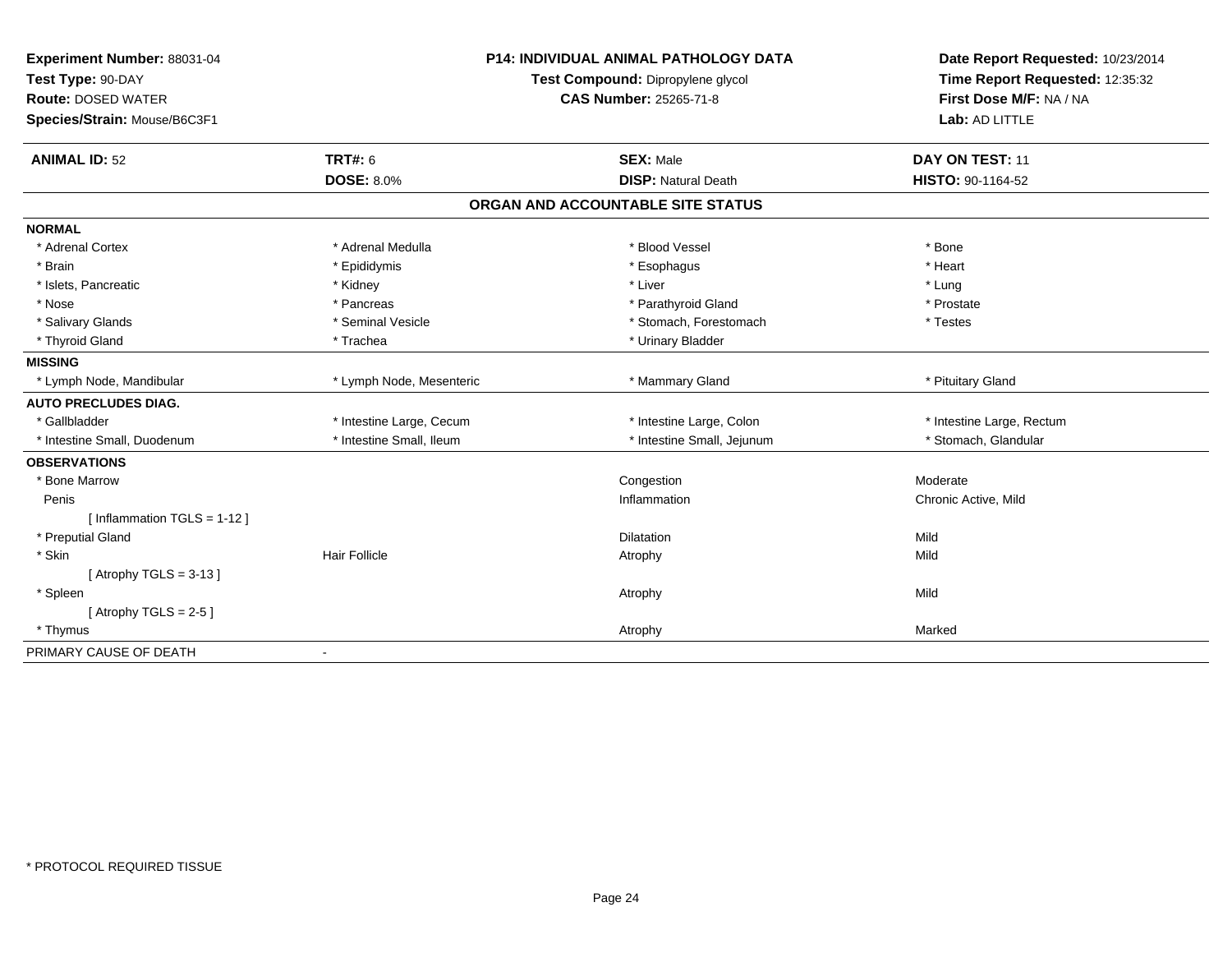| <b>Experiment Number: 88031-04</b><br>Test Type: 90-DAY<br><b>Route: DOSED WATER</b><br>Species/Strain: Mouse/B6C3F1 |                             | <b>P14: INDIVIDUAL ANIMAL PATHOLOGY DATA</b><br>Test Compound: Dipropylene glycol<br><b>CAS Number: 25265-71-8</b> |                            |
|----------------------------------------------------------------------------------------------------------------------|-----------------------------|--------------------------------------------------------------------------------------------------------------------|----------------------------|
| <b>ANIMAL ID: 53</b>                                                                                                 | <b>TRT#: 6</b>              | <b>SEX: Male</b>                                                                                                   | DAY ON TEST: 91            |
|                                                                                                                      | <b>DOSE: 8.0%</b>           | <b>DISP: Terminal Sacrifice</b>                                                                                    | <b>HISTO: 90-1164-53</b>   |
|                                                                                                                      |                             | ORGAN AND ACCOUNTABLE SITE STATUS                                                                                  |                            |
| <b>NORMAL</b>                                                                                                        |                             |                                                                                                                    |                            |
| * Adrenal Cortex                                                                                                     | * Adrenal Medulla           | * Blood Vessel                                                                                                     | * Bone                     |
| * Bone Marrow                                                                                                        | * Brain                     | * Epididymis                                                                                                       | * Esophagus                |
| * Gallbladder                                                                                                        | * Heart                     | * Intestine Large, Cecum                                                                                           | * Intestine Large, Colon   |
| * Intestine Large, Rectum                                                                                            | * Intestine Small, Duodenum | * Intestine Small, Ileum                                                                                           | * Intestine Small, Jejunum |
| * Islets, Pancreatic                                                                                                 | * Kidney                    | * Lung                                                                                                             | * Lymph Node, Mandibular   |
| * Lymph Node, Mesenteric                                                                                             | * Mammary Gland             | * Nose                                                                                                             | * Pancreas                 |
| * Pituitary Gland                                                                                                    | * Preputial Gland           | * Prostate                                                                                                         | * Salivary Glands          |
| * Seminal Vesicle                                                                                                    | * Skin                      | * Spleen                                                                                                           | * Stomach, Forestomach     |
| * Testes                                                                                                             | * Thymus                    | * Thyroid Gland                                                                                                    | * Trachea                  |
| * Urinary Bladder                                                                                                    |                             |                                                                                                                    |                            |
| <b>MISSING</b>                                                                                                       |                             |                                                                                                                    |                            |
| * Parathyroid Gland                                                                                                  |                             |                                                                                                                    |                            |
| <b>OBSERVATIONS</b>                                                                                                  |                             |                                                                                                                    |                            |
| * Liver                                                                                                              | Centrilobular               | Hypertrophy                                                                                                        | Mild                       |
| * Stomach, Glandular                                                                                                 |                             | Inflammation                                                                                                       | Chronic Active, Minimal    |
| PRIMARY CAUSE OF DEATH                                                                                               |                             |                                                                                                                    |                            |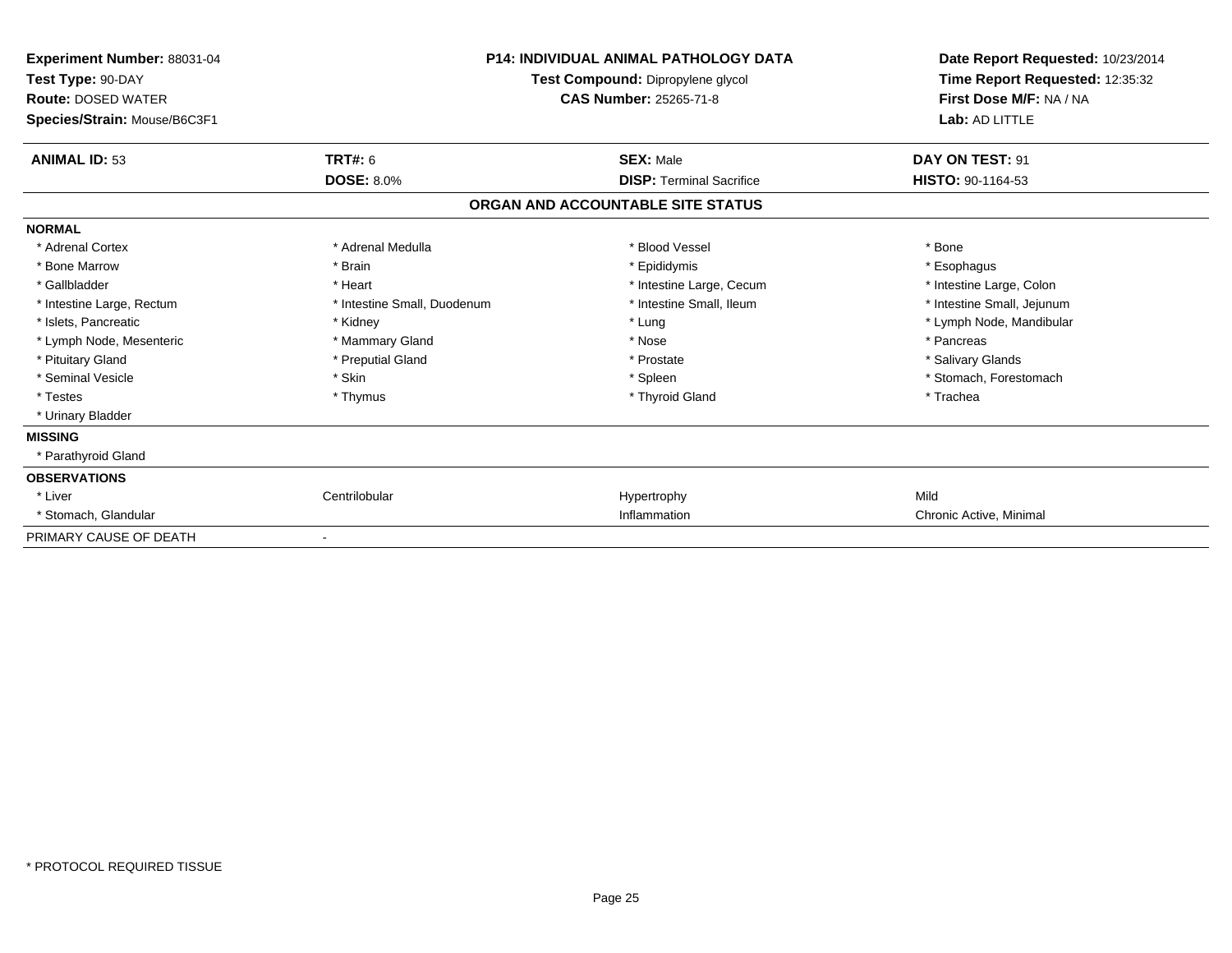| Experiment Number: 88031-04       |                               | <b>P14: INDIVIDUAL ANIMAL PATHOLOGY DATA</b> | Date Report Requested: 10/23/2014 |
|-----------------------------------|-------------------------------|----------------------------------------------|-----------------------------------|
| Test Type: 90-DAY                 |                               | Test Compound: Dipropylene glycol            | Time Report Requested: 12:35:32   |
| <b>Route: DOSED WATER</b>         | <b>CAS Number: 25265-71-8</b> |                                              | First Dose M/F: NA / NA           |
| Species/Strain: Mouse/B6C3F1      |                               |                                              | Lab: AD LITTLE                    |
| TRT#: 6<br><b>ANIMAL ID: 54</b>   |                               | <b>SEX: Male</b>                             | DAY ON TEST: 11                   |
| <b>DOSE: 8.0%</b>                 |                               | <b>DISP: Natural Death</b>                   | HISTO: 90-1164-54                 |
|                                   |                               | ORGAN AND ACCOUNTABLE SITE STATUS            |                                   |
| <b>NORMAL</b>                     |                               |                                              |                                   |
| * Adrenal Cortex                  | * Adrenal Medulla             | * Blood Vessel                               | * Bone                            |
| * Brain<br>* Epididymis           |                               | * Esophagus                                  | * Heart                           |
| * Intestine Large, Colon          | * Islets, Pancreatic          | * Kidney                                     | * Liver                           |
| * Lung                            | * Lymph Node, Mandibular      | * Nose                                       | * Pancreas                        |
| * Parathyroid Gland<br>* Prostate |                               | * Salivary Glands                            | * Seminal Vesicle                 |
| * Skin                            | * Stomach, Forestomach        | * Stomach, Glandular                         | * Testes                          |
| * Thyroid Gland<br>* Trachea      |                               | * Urinary Bladder                            |                                   |
| <b>MISSING</b>                    |                               |                                              |                                   |
| * Lymph Node, Mesenteric          | * Mammary Gland               | * Pituitary Gland                            | * Thymus                          |
| <b>AUTO PRECLUDES DIAG.</b>       |                               |                                              |                                   |
| * Gallbladder                     | * Intestine Large, Cecum      | * Intestine Large, Rectum                    | * Intestine Small, Duodenum       |
| * Intestine Small, Ileum          | * Intestine Small, Jejunum    |                                              |                                   |
| <b>OBSERVATIONS</b>               |                               |                                              |                                   |
| * Bone Marrow                     |                               | Atrophy                                      | Minimal                           |
|                                   |                               | Congestion                                   | Moderate                          |
| * Preputial Gland                 |                               | <b>Dilatation</b>                            | Moderate                          |
| * Spleen                          |                               | Atrophy                                      | Moderate                          |
| [Atrophy TGLS = $1-5$ ]           |                               |                                              |                                   |
| PRIMARY CAUSE OF DEATH            |                               |                                              |                                   |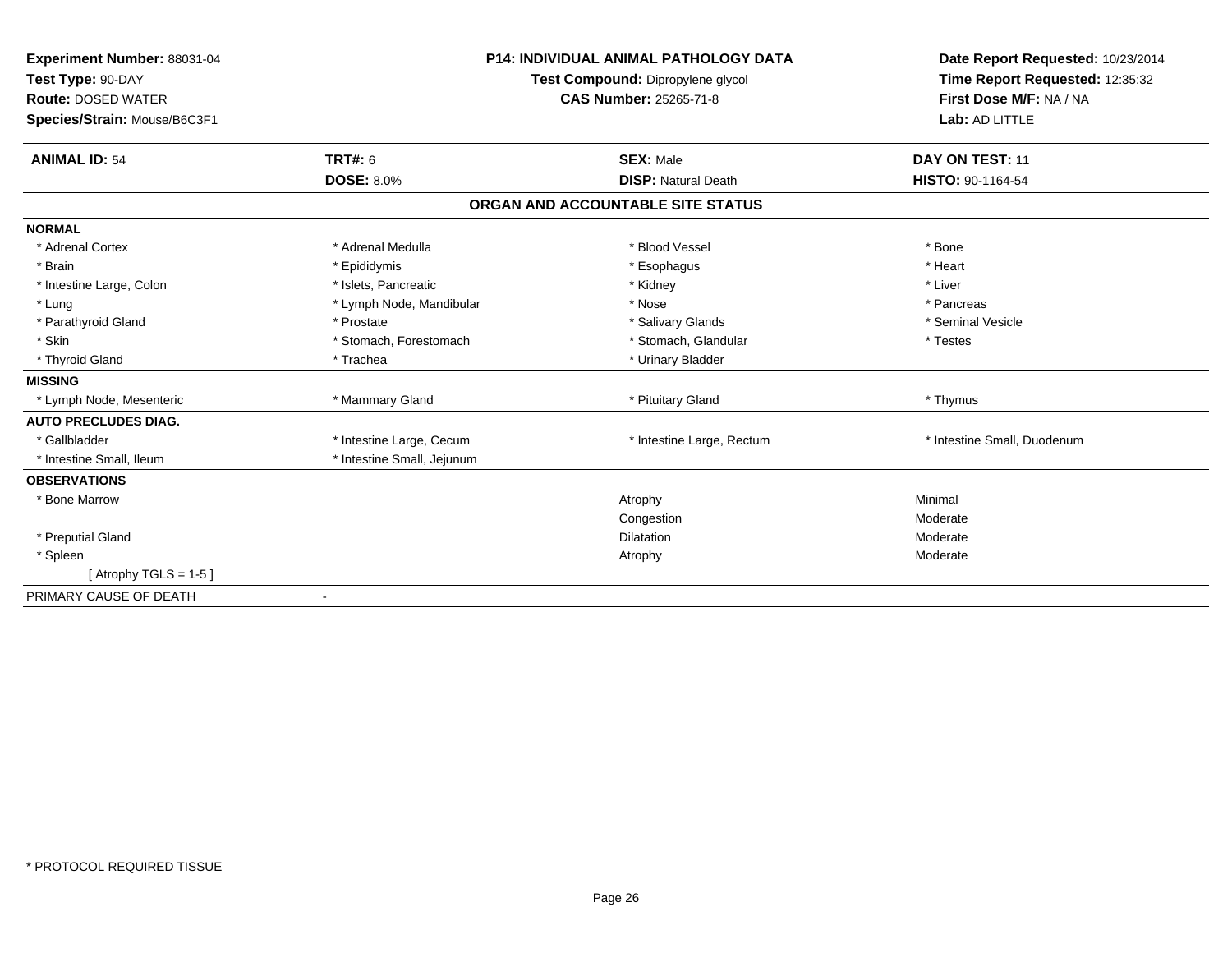| Experiment Number: 88031-04  | <b>P14: INDIVIDUAL ANIMAL PATHOLOGY DATA</b> |                                   | Date Report Requested: 10/23/2014 |  |
|------------------------------|----------------------------------------------|-----------------------------------|-----------------------------------|--|
| Test Type: 90-DAY            |                                              | Test Compound: Dipropylene glycol | Time Report Requested: 12:35:32   |  |
| <b>Route: DOSED WATER</b>    |                                              | <b>CAS Number: 25265-71-8</b>     | First Dose M/F: NA / NA           |  |
| Species/Strain: Mouse/B6C3F1 |                                              |                                   | Lab: AD LITTLE                    |  |
| <b>ANIMAL ID: 55</b>         | <b>TRT#: 6</b>                               | <b>SEX: Male</b>                  | DAY ON TEST: 11                   |  |
|                              | <b>DOSE: 8.0%</b>                            | <b>DISP: Natural Death</b>        | HISTO: 90-1164-55                 |  |
|                              |                                              | ORGAN AND ACCOUNTABLE SITE STATUS |                                   |  |
| <b>NORMAL</b>                |                                              |                                   |                                   |  |
| * Adrenal Cortex             | * Adrenal Medulla                            | * Blood Vessel                    | * Bone                            |  |
| * Brain                      | * Epididymis                                 | * Esophagus                       | * Heart                           |  |
| * Intestine Large, Colon     | * Intestine Small, Duodenum                  | * Islets, Pancreatic              | * Kidney                          |  |
| * Lung                       | * Lymph Node, Mandibular                     | * Nose                            | * Pancreas                        |  |
| * Prostate                   | * Salivary Glands                            | * Seminal Vesicle                 | * Skin                            |  |
| * Stomach. Forestomach       | * Testes                                     | * Thyroid Gland                   | * Trachea                         |  |
| * Urinary Bladder            |                                              |                                   |                                   |  |
| <b>MISSING</b>               |                                              |                                   |                                   |  |
| * Mammary Gland              | * Parathyroid Gland                          | * Pituitary Gland                 | * Thymus                          |  |
| <b>AUTO PRECLUDES DIAG.</b>  |                                              |                                   |                                   |  |
| * Gallbladder                | * Intestine Large, Cecum                     | * Intestine Large, Rectum         | * Intestine Small, Ileum          |  |
| * Intestine Small, Jejunum   | * Stomach, Glandular                         |                                   |                                   |  |
| <b>INSUFFICIENT TISSUE</b>   |                                              |                                   |                                   |  |
| * Lymph Node, Mesenteric     |                                              |                                   |                                   |  |
| <b>OBSERVATIONS</b>          |                                              |                                   |                                   |  |
| * Bone Marrow                |                                              | Congestion                        | Mild                              |  |
| * Liver                      | Hepatocyte                                   | Necrosis                          | Mild                              |  |
| * Preputial Gland            |                                              | <b>Dilatation</b>                 | Moderate                          |  |
| * Spleen                     |                                              | Atrophy                           | Mild                              |  |
| [Atrophy TGLS = $2-5$ ]      |                                              |                                   |                                   |  |
| PRIMARY CAUSE OF DEATH       | $\blacksquare$                               |                                   |                                   |  |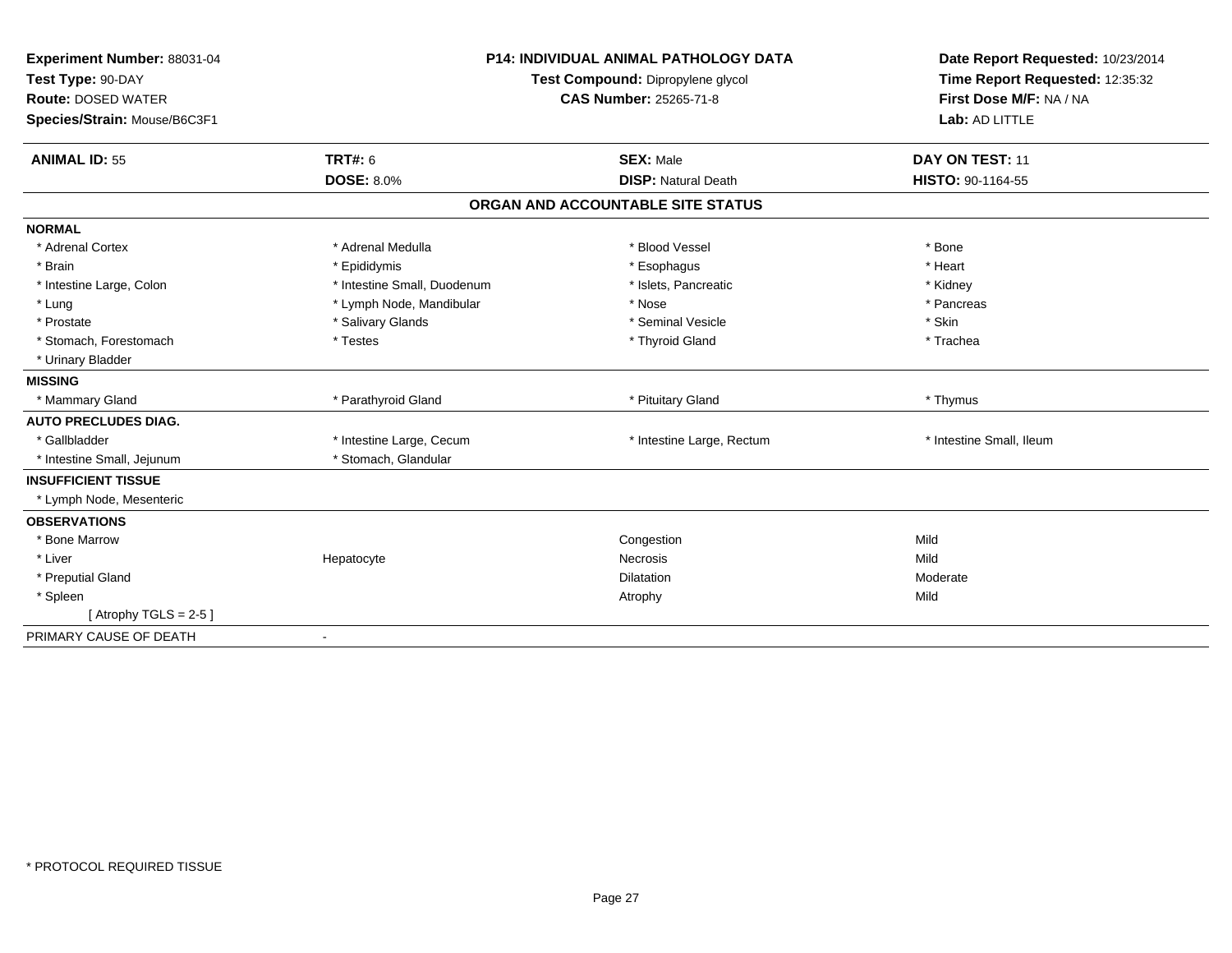| Experiment Number: 88031-04<br>Test Type: 90-DAY<br><b>Route: DOSED WATER</b><br>Species/Strain: Mouse/B6C3F1 | <b>P14: INDIVIDUAL ANIMAL PATHOLOGY DATA</b><br>Test Compound: Dipropylene glycol<br><b>CAS Number: 25265-71-8</b> |                                   | Date Report Requested: 10/23/2014<br>Time Report Requested: 12:35:32<br>First Dose M/F: NA / NA<br>Lab: AD LITTLE |
|---------------------------------------------------------------------------------------------------------------|--------------------------------------------------------------------------------------------------------------------|-----------------------------------|-------------------------------------------------------------------------------------------------------------------|
| <b>ANIMAL ID: 56</b>                                                                                          | <b>TRT#: 6</b>                                                                                                     | <b>SEX: Male</b>                  | DAY ON TEST: 91                                                                                                   |
|                                                                                                               | <b>DOSE: 8.0%</b>                                                                                                  | <b>DISP: Terminal Sacrifice</b>   | <b>HISTO: 90-1164-56</b>                                                                                          |
|                                                                                                               |                                                                                                                    | ORGAN AND ACCOUNTABLE SITE STATUS |                                                                                                                   |
| <b>NORMAL</b>                                                                                                 |                                                                                                                    |                                   |                                                                                                                   |
| * Adrenal Cortex                                                                                              | * Adrenal Medulla                                                                                                  | * Blood Vessel                    | * Bone                                                                                                            |
| * Bone Marrow                                                                                                 | * Brain                                                                                                            | * Epididymis                      | * Esophagus                                                                                                       |
| * Gallbladder                                                                                                 | * Heart                                                                                                            | * Intestine Large, Cecum          | * Intestine Large, Colon                                                                                          |
| * Intestine Large, Rectum                                                                                     | * Intestine Small, Duodenum                                                                                        | * Intestine Small, Ileum          | * Intestine Small, Jejunum                                                                                        |
| * Islets, Pancreatic                                                                                          | * Kidney                                                                                                           | * Lung                            | * Lymph Node, Mandibular                                                                                          |
| * Lymph Node, Mesenteric                                                                                      | * Mammary Gland                                                                                                    | * Nose                            | * Pancreas                                                                                                        |
| * Parathyroid Gland                                                                                           | * Pituitary Gland                                                                                                  | * Prostate                        | * Salivary Glands                                                                                                 |
| * Seminal Vesicle                                                                                             | * Skin                                                                                                             | * Spleen                          | * Stomach, Forestomach                                                                                            |
| * Stomach, Glandular                                                                                          | * Testes                                                                                                           | * Thymus                          | * Thyroid Gland                                                                                                   |
| * Trachea                                                                                                     | * Urinary Bladder                                                                                                  |                                   |                                                                                                                   |
| <b>OBSERVATIONS</b>                                                                                           |                                                                                                                    |                                   |                                                                                                                   |
| * Liver                                                                                                       | Centrilobular                                                                                                      | Hypertrophy                       | Minimal                                                                                                           |
| * Preputial Gland                                                                                             |                                                                                                                    | <b>Dilatation</b>                 | Mild                                                                                                              |
| PRIMARY CAUSE OF DEATH                                                                                        |                                                                                                                    |                                   |                                                                                                                   |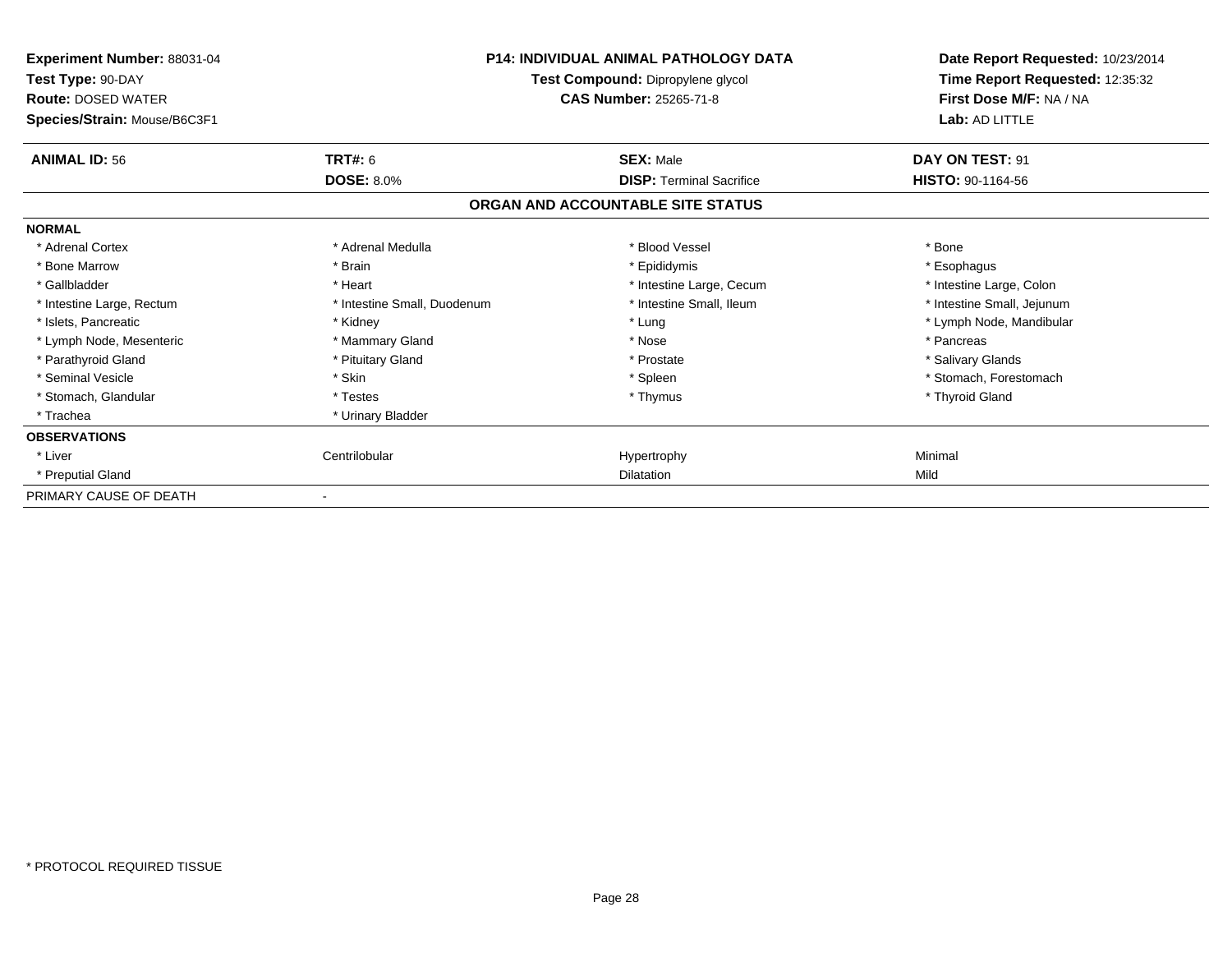| Experiment Number: 88031-04<br>Test Type: 90-DAY<br><b>Route: DOSED WATER</b><br>Species/Strain: Mouse/B6C3F1 |                          | <b>P14: INDIVIDUAL ANIMAL PATHOLOGY DATA</b><br>Test Compound: Dipropylene glycol<br><b>CAS Number: 25265-71-8</b> | Date Report Requested: 10/23/2014<br>Time Report Requested: 12:35:32<br>First Dose M/F: NA / NA<br>Lab: AD LITTLE |
|---------------------------------------------------------------------------------------------------------------|--------------------------|--------------------------------------------------------------------------------------------------------------------|-------------------------------------------------------------------------------------------------------------------|
|                                                                                                               |                          |                                                                                                                    |                                                                                                                   |
| <b>ANIMAL ID: 57</b>                                                                                          | <b>TRT#: 6</b>           | <b>SEX: Male</b>                                                                                                   | DAY ON TEST: 91                                                                                                   |
|                                                                                                               | <b>DOSE: 8.0%</b>        | <b>DISP: Terminal Sacrifice</b>                                                                                    | HISTO: 90-1164-57                                                                                                 |
|                                                                                                               |                          | ORGAN AND ACCOUNTABLE SITE STATUS                                                                                  |                                                                                                                   |
| <b>NORMAL</b>                                                                                                 |                          |                                                                                                                    |                                                                                                                   |
| * Adrenal Cortex                                                                                              | * Adrenal Medulla        | * Blood Vessel                                                                                                     | * Bone                                                                                                            |
| * Bone Marrow                                                                                                 | * Brain                  | * Epididymis                                                                                                       | * Gallbladder                                                                                                     |
| * Heart                                                                                                       | * Intestine Large, Cecum | * Intestine Large, Colon                                                                                           | * Intestine Large, Rectum                                                                                         |
| * Intestine Small, Duodenum                                                                                   | * Intestine Small, Ileum | * Intestine Small, Jejunum                                                                                         | * Islets, Pancreatic                                                                                              |
| * Kidney                                                                                                      | * Lung                   | * Lymph Node, Mandibular                                                                                           | * Lymph Node, Mesenteric                                                                                          |
| * Nose                                                                                                        | * Pancreas               | * Pituitary Gland                                                                                                  | * Prostate                                                                                                        |
| * Salivary Glands                                                                                             | * Seminal Vesicle        | * Skin                                                                                                             | * Spleen                                                                                                          |
| * Stomach, Forestomach                                                                                        | * Stomach, Glandular     | * Testes                                                                                                           | * Thymus                                                                                                          |
| * Thyroid Gland                                                                                               | * Trachea                | * Urinary Bladder                                                                                                  |                                                                                                                   |
| <b>MISSING</b>                                                                                                |                          |                                                                                                                    |                                                                                                                   |
| * Esophagus                                                                                                   | * Mammary Gland          |                                                                                                                    |                                                                                                                   |
| <b>OBSERVATIONS</b>                                                                                           |                          |                                                                                                                    |                                                                                                                   |
| * Liver                                                                                                       | Centrilobular            | Hypertrophy                                                                                                        | Minimal                                                                                                           |
| * Parathyroid Gland                                                                                           |                          | Cyst                                                                                                               |                                                                                                                   |
| * Preputial Gland                                                                                             |                          | Dilatation                                                                                                         | Minimal                                                                                                           |
| PRIMARY CAUSE OF DEATH                                                                                        |                          |                                                                                                                    |                                                                                                                   |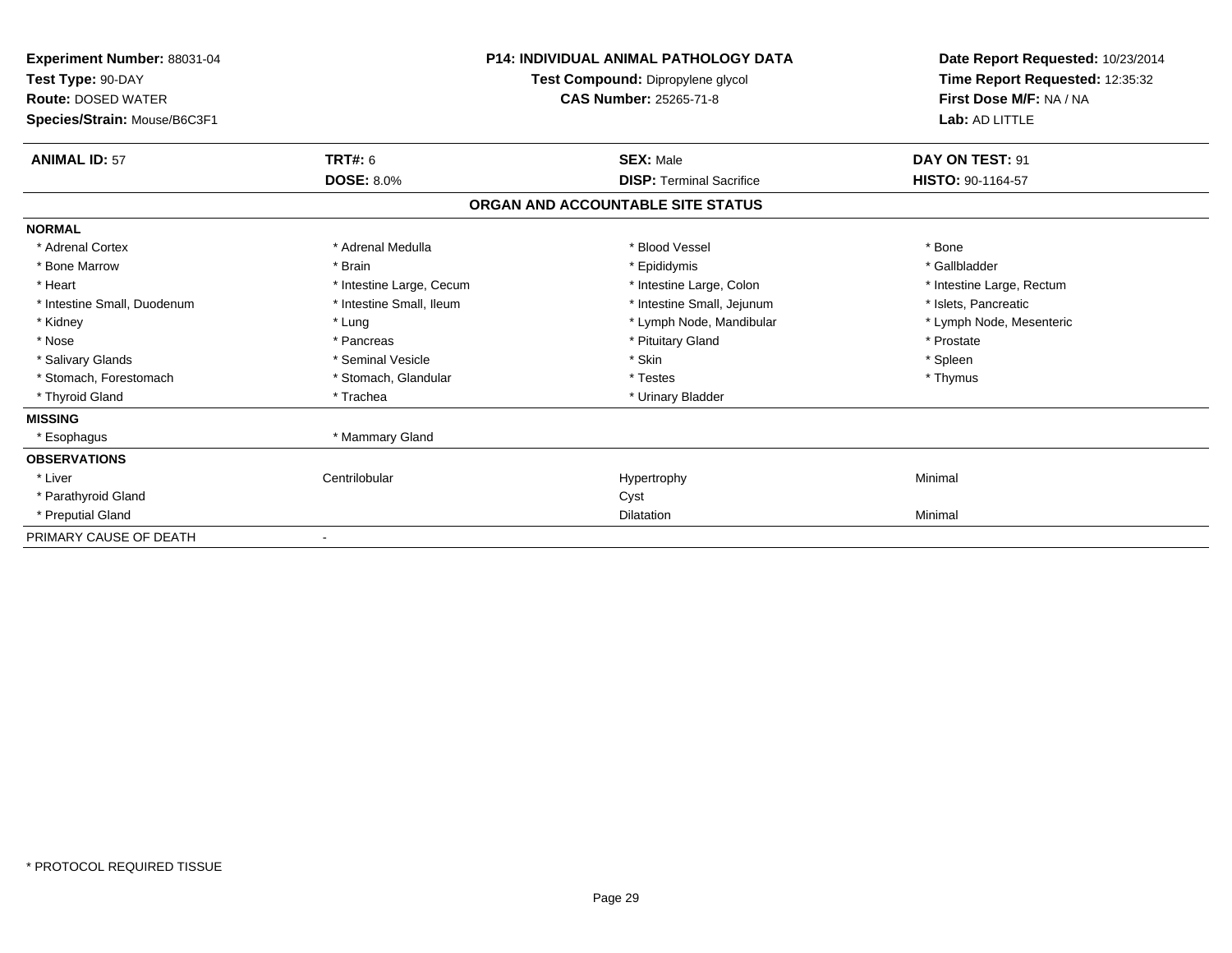| Experiment Number: 88031-04<br>Test Type: 90-DAY<br><b>Route: DOSED WATER</b><br>Species/Strain: Mouse/B6C3F1 |                          | <b>P14: INDIVIDUAL ANIMAL PATHOLOGY DATA</b><br>Test Compound: Dipropylene glycol<br><b>CAS Number: 25265-71-8</b> | Date Report Requested: 10/23/2014<br>Time Report Requested: 12:35:32<br>First Dose M/F: NA / NA<br>Lab: AD LITTLE |  |
|---------------------------------------------------------------------------------------------------------------|--------------------------|--------------------------------------------------------------------------------------------------------------------|-------------------------------------------------------------------------------------------------------------------|--|
| <b>ANIMAL ID: 58</b>                                                                                          | <b>TRT#: 6</b>           | <b>SEX: Male</b>                                                                                                   | DAY ON TEST: 91                                                                                                   |  |
|                                                                                                               | <b>DOSE: 8.0%</b>        | <b>DISP:</b> Terminal Sacrifice                                                                                    | HISTO: 90-1164-58                                                                                                 |  |
|                                                                                                               |                          | ORGAN AND ACCOUNTABLE SITE STATUS                                                                                  |                                                                                                                   |  |
| <b>NORMAL</b>                                                                                                 |                          |                                                                                                                    |                                                                                                                   |  |
| * Adrenal Cortex                                                                                              | * Adrenal Medulla        | * Blood Vessel                                                                                                     | * Bone                                                                                                            |  |
| * Bone Marrow                                                                                                 | * Brain                  | * Epididymis                                                                                                       | * Esophagus                                                                                                       |  |
| * Heart                                                                                                       | * Intestine Large, Cecum | * Intestine Large, Colon                                                                                           | * Intestine Large, Rectum                                                                                         |  |
| * Intestine Small, Duodenum                                                                                   | * Intestine Small, Ileum | * Intestine Small, Jejunum                                                                                         | * Islets, Pancreatic                                                                                              |  |
| * Kidney                                                                                                      | * Lung                   | * Lymph Node, Mandibular                                                                                           | * Lymph Node, Mesenteric                                                                                          |  |
| * Nose                                                                                                        | * Pancreas               | * Pituitary Gland                                                                                                  | * Prostate                                                                                                        |  |
| * Salivary Glands                                                                                             | * Seminal Vesicle        | * Skin                                                                                                             | * Spleen                                                                                                          |  |
| * Stomach, Forestomach                                                                                        | * Stomach, Glandular     | * Testes                                                                                                           | * Thymus                                                                                                          |  |
| * Thyroid Gland                                                                                               | * Trachea                | * Urinary Bladder                                                                                                  |                                                                                                                   |  |
| <b>MISSING</b>                                                                                                |                          |                                                                                                                    |                                                                                                                   |  |
| * Gallbladder                                                                                                 | * Mammary Gland          | * Parathyroid Gland                                                                                                |                                                                                                                   |  |
| <b>OBSERVATIONS</b>                                                                                           |                          |                                                                                                                    |                                                                                                                   |  |
| * Liver                                                                                                       | Centrilobular            | Hypertrophy                                                                                                        | Mild                                                                                                              |  |
| * Preputial Gland                                                                                             |                          | <b>Dilatation</b>                                                                                                  | Mild                                                                                                              |  |
| PRIMARY CAUSE OF DEATH                                                                                        |                          |                                                                                                                    |                                                                                                                   |  |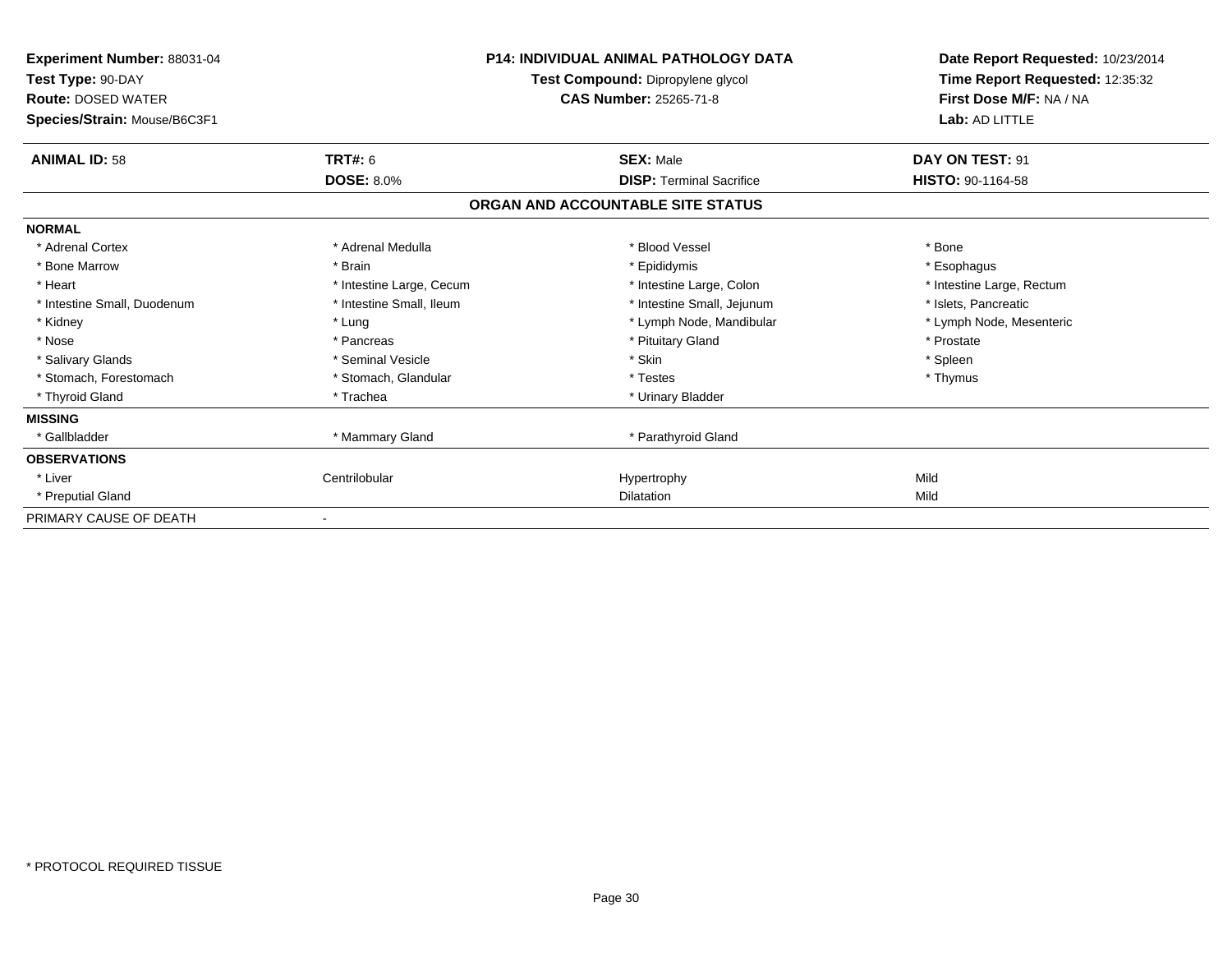| Experiment Number: 88031-04<br>Test Type: 90-DAY<br><b>Route: DOSED WATER</b><br>Species/Strain: Mouse/B6C3F1 |                             | <b>P14: INDIVIDUAL ANIMAL PATHOLOGY DATA</b><br>Test Compound: Dipropylene glycol<br><b>CAS Number: 25265-71-8</b> | Date Report Requested: 10/23/2014<br>Time Report Requested: 12:35:32<br>First Dose M/F: NA / NA<br>Lab: AD LITTLE |
|---------------------------------------------------------------------------------------------------------------|-----------------------------|--------------------------------------------------------------------------------------------------------------------|-------------------------------------------------------------------------------------------------------------------|
| <b>ANIMAL ID: 59</b>                                                                                          | <b>TRT#: 6</b>              | <b>SEX: Male</b>                                                                                                   | DAY ON TEST: 91                                                                                                   |
|                                                                                                               | <b>DOSE: 8.0%</b>           | <b>DISP: Terminal Sacrifice</b>                                                                                    | HISTO: 90-1164-59                                                                                                 |
|                                                                                                               |                             | ORGAN AND ACCOUNTABLE SITE STATUS                                                                                  |                                                                                                                   |
| <b>NORMAL</b>                                                                                                 |                             |                                                                                                                    |                                                                                                                   |
| * Adrenal Cortex                                                                                              | * Adrenal Medulla           | * Blood Vessel                                                                                                     | * Bone                                                                                                            |
| * Bone Marrow                                                                                                 | * Brain                     | * Epididymis                                                                                                       | * Esophagus                                                                                                       |
| * Gallbladder                                                                                                 | * Heart                     | * Intestine Large, Cecum                                                                                           | * Intestine Large, Colon                                                                                          |
| * Intestine Large, Rectum                                                                                     | * Intestine Small, Duodenum | * Intestine Small, Ileum                                                                                           | * Intestine Small, Jejunum                                                                                        |
| * Islets, Pancreatic                                                                                          | * Kidney                    | * Lung                                                                                                             | * Lymph Node, Mandibular                                                                                          |
| * Lymph Node, Mesenteric                                                                                      | * Nose                      | * Pancreas                                                                                                         | * Parathyroid Gland                                                                                               |
| * Pituitary Gland                                                                                             | * Prostate                  | * Salivary Glands                                                                                                  | * Seminal Vesicle                                                                                                 |
| * Skin                                                                                                        | * Spleen                    | * Stomach, Forestomach                                                                                             | * Stomach, Glandular                                                                                              |
| * Testes                                                                                                      | * Thymus                    | * Thyroid Gland                                                                                                    | * Trachea                                                                                                         |
| * Urinary Bladder                                                                                             |                             |                                                                                                                    |                                                                                                                   |
| <b>MISSING</b>                                                                                                |                             |                                                                                                                    |                                                                                                                   |
| * Mammary Gland                                                                                               |                             |                                                                                                                    |                                                                                                                   |
| <b>OBSERVATIONS</b>                                                                                           |                             |                                                                                                                    |                                                                                                                   |
| * Liver                                                                                                       | Centrilobular               | Hypertrophy                                                                                                        | Mild                                                                                                              |
| * Preputial Gland                                                                                             |                             | Dilatation                                                                                                         | Mild                                                                                                              |
| PRIMARY CAUSE OF DEATH                                                                                        |                             |                                                                                                                    |                                                                                                                   |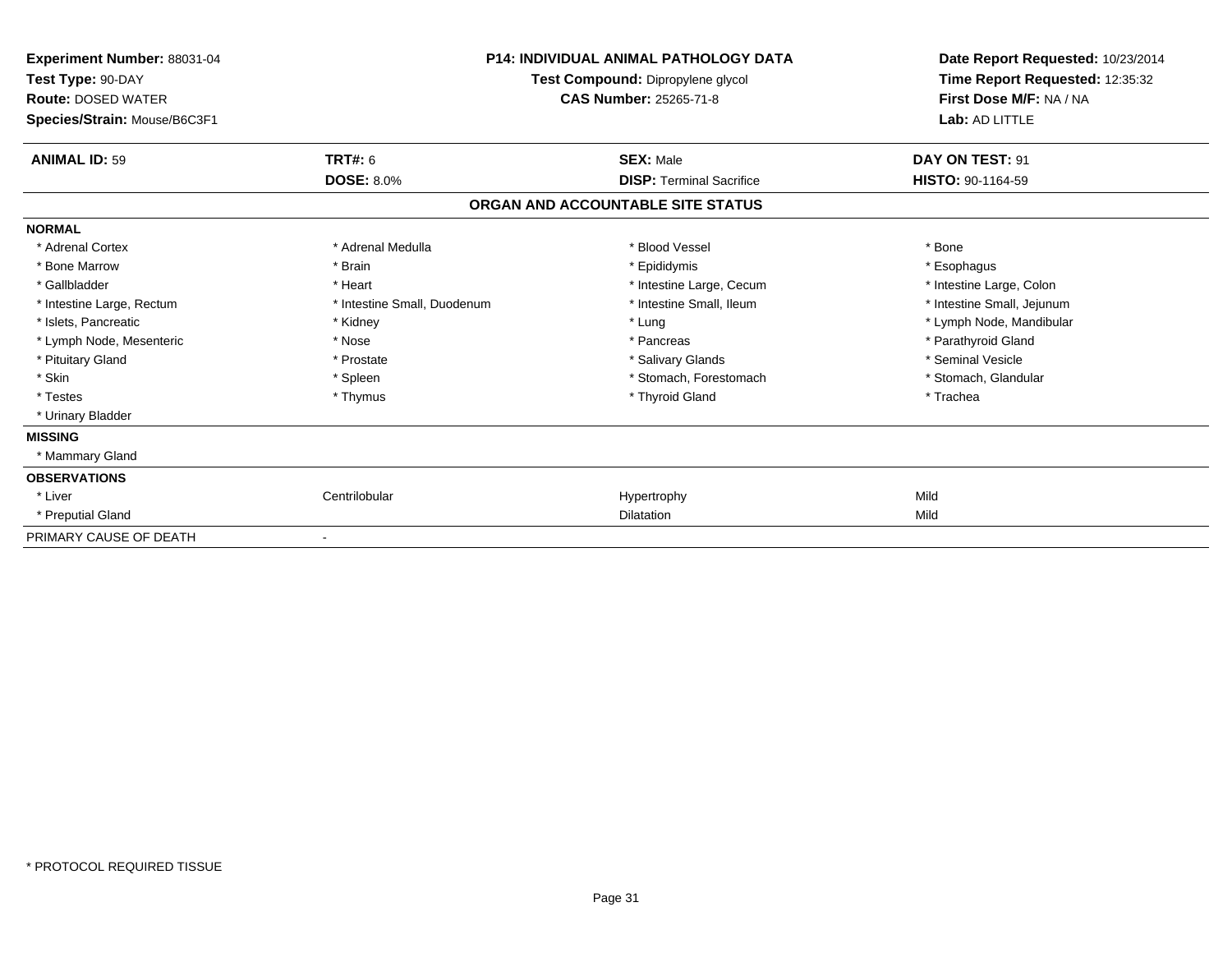| Experiment Number: 88031-04<br>Test Type: 90-DAY<br><b>Route: DOSED WATER</b><br>Species/Strain: Mouse/B6C3F1 | <b>P14: INDIVIDUAL ANIMAL PATHOLOGY DATA</b><br>Test Compound: Dipropylene glycol<br><b>CAS Number: 25265-71-8</b> |                                   | Date Report Requested: 10/23/2014<br>Time Report Requested: 12:35:32<br>First Dose M/F: NA / NA<br>Lab: AD LITTLE |
|---------------------------------------------------------------------------------------------------------------|--------------------------------------------------------------------------------------------------------------------|-----------------------------------|-------------------------------------------------------------------------------------------------------------------|
| <b>ANIMAL ID: 60</b>                                                                                          | <b>TRT#: 6</b>                                                                                                     | <b>SEX: Male</b>                  | DAY ON TEST: 91                                                                                                   |
|                                                                                                               | <b>DOSE: 8.0%</b>                                                                                                  | <b>DISP:</b> Terminal Sacrifice   | HISTO: 90-1164-60                                                                                                 |
|                                                                                                               |                                                                                                                    | ORGAN AND ACCOUNTABLE SITE STATUS |                                                                                                                   |
| <b>NORMAL</b>                                                                                                 |                                                                                                                    |                                   |                                                                                                                   |
| * Adrenal Cortex                                                                                              | * Adrenal Medulla                                                                                                  | * Blood Vessel                    | * Bone                                                                                                            |
| * Bone Marrow                                                                                                 | * Brain                                                                                                            | * Epididymis                      | * Esophagus                                                                                                       |
| * Gallbladder                                                                                                 | * Heart                                                                                                            | * Intestine Large, Cecum          | * Intestine Large, Colon                                                                                          |
| * Intestine Large, Rectum                                                                                     | * Intestine Small, Duodenum                                                                                        | * Intestine Small, Ileum          | * Intestine Small, Jejunum                                                                                        |
| * Islets, Pancreatic                                                                                          | * Lung                                                                                                             | * Lymph Node, Mandibular          | * Lymph Node, Mesenteric                                                                                          |
| * Nose                                                                                                        | * Pancreas                                                                                                         | * Pituitary Gland                 | * Prostate                                                                                                        |
| * Salivary Glands                                                                                             | * Seminal Vesicle                                                                                                  | * Skin                            | * Spleen                                                                                                          |
| * Stomach, Forestomach                                                                                        | * Stomach, Glandular                                                                                               | * Testes                          | * Thymus                                                                                                          |
| * Thyroid Gland                                                                                               | * Trachea                                                                                                          | * Urinary Bladder                 |                                                                                                                   |
| <b>MISSING</b>                                                                                                |                                                                                                                    |                                   |                                                                                                                   |
| * Mammary Gland                                                                                               | * Parathyroid Gland                                                                                                |                                   |                                                                                                                   |
| <b>OBSERVATIONS</b>                                                                                           |                                                                                                                    |                                   |                                                                                                                   |
| * Kidney                                                                                                      | Pelvis                                                                                                             | Inflammation                      | Chronic Active, Minimal                                                                                           |
| * Liver                                                                                                       | Centrilobular                                                                                                      | Hypertrophy                       | Mild                                                                                                              |
| * Preputial Gland                                                                                             |                                                                                                                    | Dilatation                        | Moderate                                                                                                          |
| PRIMARY CAUSE OF DEATH                                                                                        |                                                                                                                    |                                   |                                                                                                                   |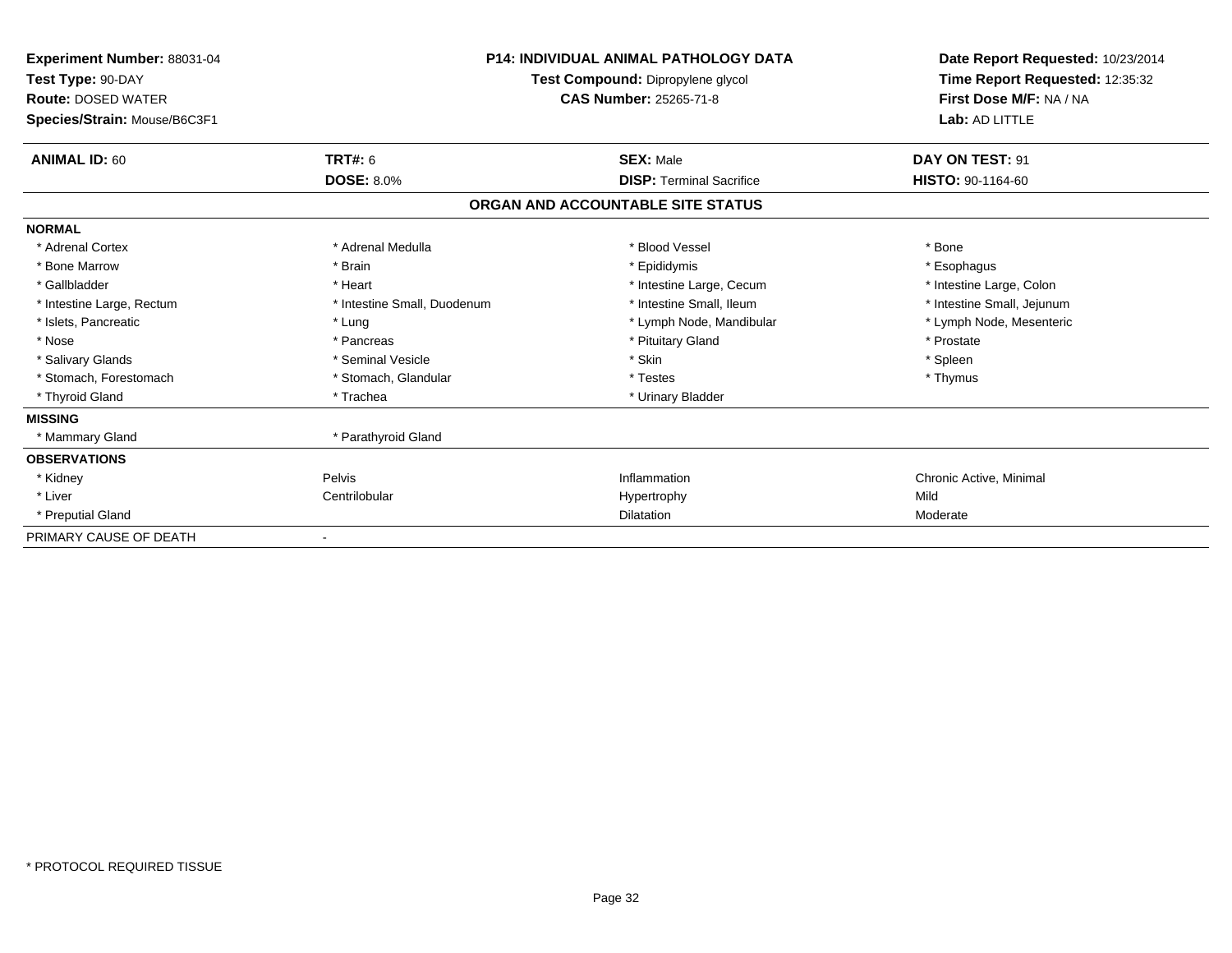| Experiment Number: 88031-04<br>Test Type: 90-DAY<br><b>Route: DOSED WATER</b><br>Species/Strain: Mouse/B6C3F1 | <b>P14: INDIVIDUAL ANIMAL PATHOLOGY DATA</b><br>Test Compound: Dipropylene glycol<br>CAS Number: 25265-71-8 |                                   |                             |  | Date Report Requested: 10/23/2014<br>Time Report Requested: 12:35:32<br>First Dose M/F: NA / NA<br>Lab: AD LITTLE |
|---------------------------------------------------------------------------------------------------------------|-------------------------------------------------------------------------------------------------------------|-----------------------------------|-----------------------------|--|-------------------------------------------------------------------------------------------------------------------|
| <b>ANIMAL ID: 61</b>                                                                                          | <b>TRT#: 7</b>                                                                                              | <b>SEX: Female</b>                | DAY ON TEST: 91             |  |                                                                                                                   |
|                                                                                                               | <b>DOSE: VEHICLE CONTROL</b>                                                                                | <b>DISP: Terminal Sacrifice</b>   | HISTO: 90-1164-61           |  |                                                                                                                   |
|                                                                                                               |                                                                                                             | ORGAN AND ACCOUNTABLE SITE STATUS |                             |  |                                                                                                                   |
| <b>NORMAL</b>                                                                                                 |                                                                                                             |                                   |                             |  |                                                                                                                   |
| * Adrenal Medulla                                                                                             | * Blood Vessel                                                                                              | * Bone                            | * Bone Marrow               |  |                                                                                                                   |
| * Brain                                                                                                       | * Esophagus                                                                                                 | * Gallbladder                     | * Heart                     |  |                                                                                                                   |
| * Intestine Large, Cecum                                                                                      | * Intestine Large, Colon                                                                                    | * Intestine Large, Rectum         | * Intestine Small, Duodenum |  |                                                                                                                   |
| * Intestine Small, Ileum                                                                                      | * Intestine Small, Jejunum                                                                                  | * Islets, Pancreatic              | * Kidney                    |  |                                                                                                                   |
| * Liver                                                                                                       | * Lung                                                                                                      | * Lymph Node, Mandibular          | * Mammary Gland             |  |                                                                                                                   |
| * Nose                                                                                                        | * Ovary                                                                                                     | * Pancreas                        | * Parathyroid Gland         |  |                                                                                                                   |
| * Pituitary Gland                                                                                             | * Salivary Glands                                                                                           | * Skin                            | * Spleen                    |  |                                                                                                                   |
| * Stomach, Forestomach                                                                                        | * Thymus                                                                                                    | * Thyroid Gland                   | * Trachea                   |  |                                                                                                                   |
| * Urinary Bladder                                                                                             |                                                                                                             |                                   |                             |  |                                                                                                                   |
| <b>MISSING</b>                                                                                                |                                                                                                             |                                   |                             |  |                                                                                                                   |
| * Clitoral Gland                                                                                              | * Lymph Node, Mesenteric                                                                                    |                                   |                             |  |                                                                                                                   |
| <b>OBSERVATIONS</b>                                                                                           |                                                                                                             |                                   |                             |  |                                                                                                                   |
| * Adrenal Cortex                                                                                              | Subcapsular                                                                                                 | Hyperplasia                       | Minimal                     |  |                                                                                                                   |
| * Stomach, Glandular                                                                                          |                                                                                                             | Inflammation                      | Chronic Active, Minimal     |  |                                                                                                                   |
| * Uterus                                                                                                      |                                                                                                             | Hyperplasia                       | Cystic, Minimal             |  |                                                                                                                   |
| PRIMARY CAUSE OF DEATH                                                                                        |                                                                                                             |                                   |                             |  |                                                                                                                   |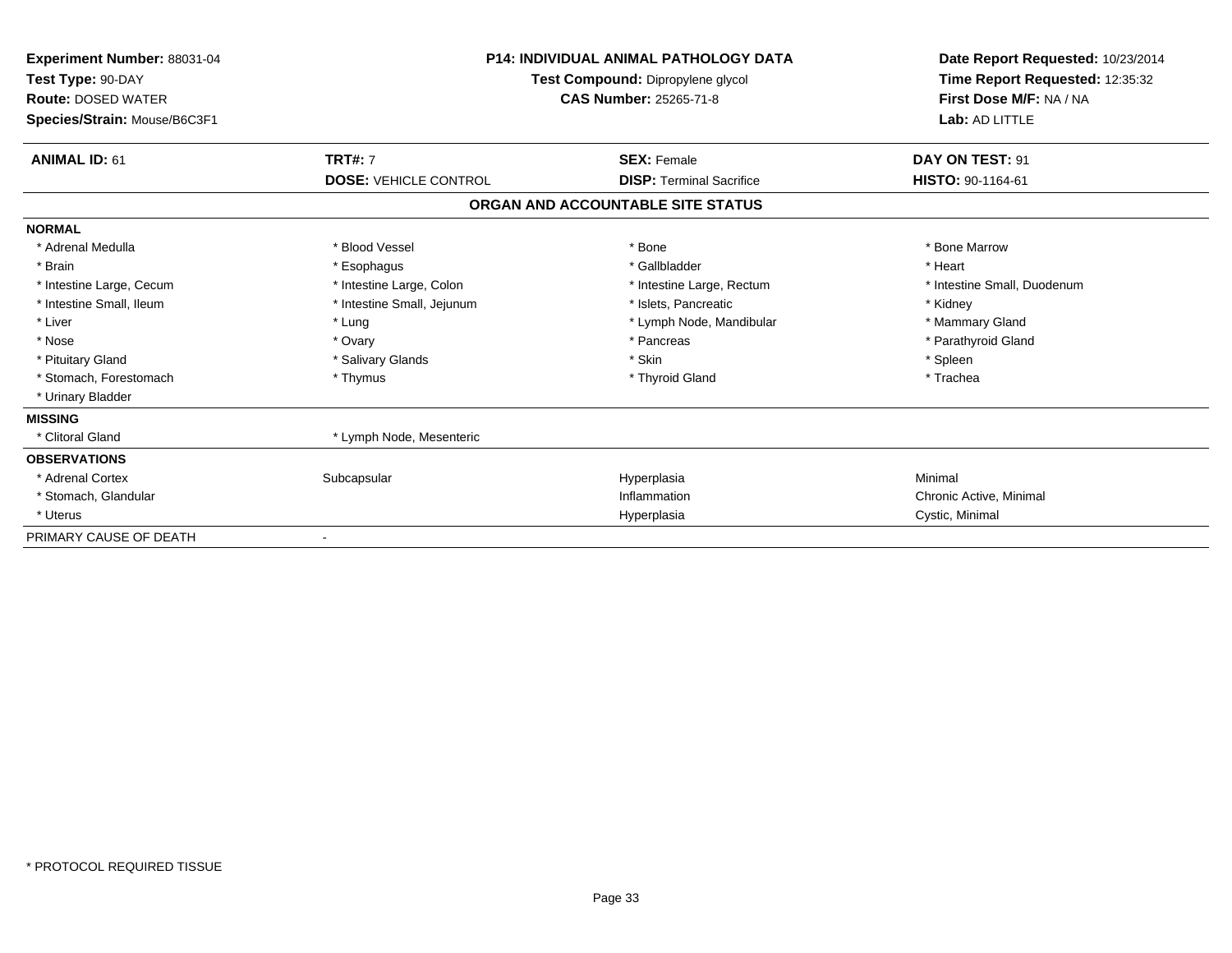| Experiment Number: 88031-04<br>Test Type: 90-DAY          | <b>P14: INDIVIDUAL ANIMAL PATHOLOGY DATA</b><br>Test Compound: Dipropylene glycol<br><b>CAS Number: 25265-71-8</b> |                                   | Date Report Requested: 10/23/2014<br>Time Report Requested: 12:35:32<br>First Dose M/F: NA / NA<br>Lab: AD LITTLE |
|-----------------------------------------------------------|--------------------------------------------------------------------------------------------------------------------|-----------------------------------|-------------------------------------------------------------------------------------------------------------------|
| <b>Route: DOSED WATER</b><br>Species/Strain: Mouse/B6C3F1 |                                                                                                                    |                                   |                                                                                                                   |
| <b>ANIMAL ID: 62</b>                                      | <b>TRT#: 7</b>                                                                                                     | <b>SEX: Female</b>                | DAY ON TEST: 91                                                                                                   |
|                                                           | <b>DOSE: VEHICLE CONTROL</b>                                                                                       | <b>DISP: Terminal Sacrifice</b>   | HISTO: 90-1164-62                                                                                                 |
|                                                           |                                                                                                                    | ORGAN AND ACCOUNTABLE SITE STATUS |                                                                                                                   |
| <b>NORMAL</b>                                             |                                                                                                                    |                                   |                                                                                                                   |
| * Adrenal Cortex                                          | * Adrenal Medulla                                                                                                  | * Blood Vessel                    | * Bone                                                                                                            |
| * Bone Marrow                                             | * Brain                                                                                                            | * Clitoral Gland                  | * Esophagus                                                                                                       |
| * Gallbladder                                             | * Heart                                                                                                            | * Intestine Large, Cecum          | * Intestine Large, Colon                                                                                          |
| * Intestine Large, Rectum                                 | * Intestine Small, Duodenum                                                                                        | * Intestine Small, Ileum          | * Intestine Small, Jejunum                                                                                        |
| * Islets, Pancreatic                                      | * Kidney                                                                                                           | * Liver                           | * Lung                                                                                                            |
| * Lymph Node, Mandibular                                  | * Lymph Node, Mesenteric                                                                                           | * Mammary Gland                   | * Ovary                                                                                                           |
| * Pancreas                                                | * Parathyroid Gland                                                                                                | * Pituitary Gland                 | * Skin                                                                                                            |
| * Spleen                                                  | * Stomach, Forestomach                                                                                             | * Stomach, Glandular              | * Thymus                                                                                                          |
| * Thyroid Gland                                           | * Trachea                                                                                                          | * Urinary Bladder                 |                                                                                                                   |
| <b>OBSERVATIONS</b>                                       |                                                                                                                    |                                   |                                                                                                                   |
| * Nose                                                    | Olfactory Epi                                                                                                      | Degeneration                      | Hyaline, Minimal                                                                                                  |
| * Salivary Glands                                         |                                                                                                                    | Inflammation                      | Chronic, Minimal                                                                                                  |
| * Uterus                                                  |                                                                                                                    | Hyperplasia                       | Cystic, Minimal                                                                                                   |
| [Hyperplasia TGLS = 1-8]                                  |                                                                                                                    |                                   |                                                                                                                   |
| PRIMARY CAUSE OF DEATH                                    |                                                                                                                    |                                   |                                                                                                                   |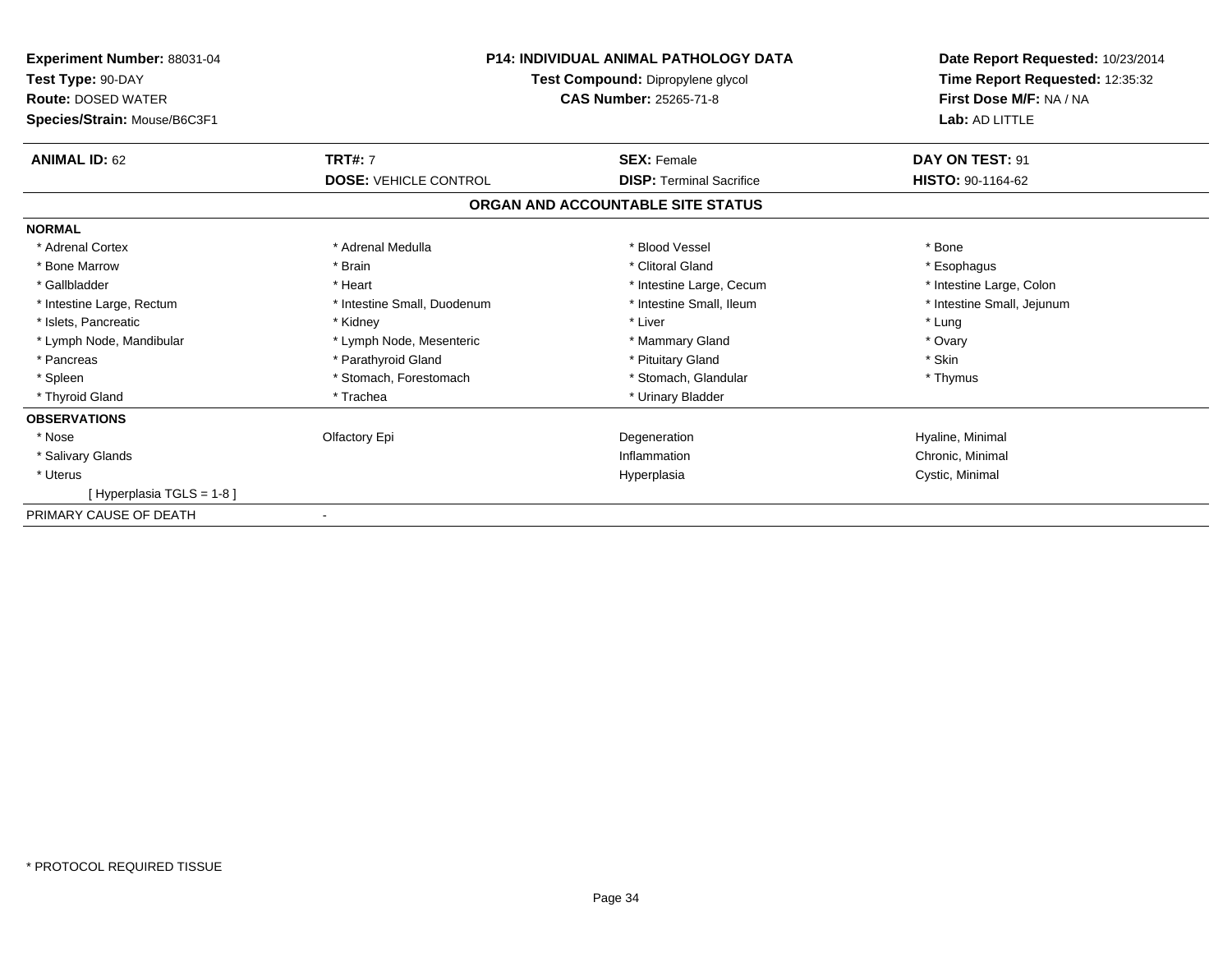| Experiment Number: 88031-04<br>Test Type: 90-DAY<br><b>Route: DOSED WATER</b><br>Species/Strain: Mouse/B6C3F1 | <b>P14: INDIVIDUAL ANIMAL PATHOLOGY DATA</b><br>Test Compound: Dipropylene glycol<br><b>CAS Number: 25265-71-8</b> |                                                       | Date Report Requested: 10/23/2014<br>Time Report Requested: 12:35:32<br>First Dose M/F: NA / NA<br>Lab: AD LITTLE |
|---------------------------------------------------------------------------------------------------------------|--------------------------------------------------------------------------------------------------------------------|-------------------------------------------------------|-------------------------------------------------------------------------------------------------------------------|
| <b>ANIMAL ID: 63</b>                                                                                          | <b>TRT#: 7</b><br><b>DOSE: VEHICLE CONTROL</b>                                                                     | <b>SEX: Female</b><br><b>DISP: Terminal Sacrifice</b> | DAY ON TEST: 91<br>HISTO: 90-1164-63                                                                              |
|                                                                                                               |                                                                                                                    | ORGAN AND ACCOUNTABLE SITE STATUS                     |                                                                                                                   |
| <b>NORMAL</b>                                                                                                 |                                                                                                                    |                                                       |                                                                                                                   |
| * Adrenal Cortex                                                                                              | * Adrenal Medulla                                                                                                  | * Blood Vessel                                        | * Bone                                                                                                            |
| * Bone Marrow                                                                                                 | * Brain                                                                                                            | * Clitoral Gland                                      | * Esophagus                                                                                                       |
| * Gallbladder                                                                                                 | * Heart                                                                                                            | * Intestine Large, Cecum                              | * Intestine Large, Colon                                                                                          |
| * Intestine Large, Rectum                                                                                     | * Intestine Small, Duodenum                                                                                        | * Intestine Small, Ileum                              | * Intestine Small, Jejunum                                                                                        |
| * Islets, Pancreatic                                                                                          | * Kidney                                                                                                           | * Liver                                               | * Lung                                                                                                            |
| * Lymph Node, Mandibular                                                                                      | * Lymph Node, Mesenteric                                                                                           | * Mammary Gland                                       | * Nose                                                                                                            |
| * Ovary                                                                                                       | * Pancreas                                                                                                         | * Pituitary Gland                                     | * Salivary Glands                                                                                                 |
| * Skin                                                                                                        | * Spleen                                                                                                           | * Stomach, Forestomach                                | * Stomach, Glandular                                                                                              |
| * Thymus                                                                                                      | * Thyroid Gland                                                                                                    | * Trachea                                             | * Urinary Bladder                                                                                                 |
| * Uterus                                                                                                      |                                                                                                                    |                                                       |                                                                                                                   |
| <b>MISSING</b>                                                                                                |                                                                                                                    |                                                       |                                                                                                                   |
| * Parathyroid Gland                                                                                           |                                                                                                                    |                                                       |                                                                                                                   |
| PRIMARY CAUSE OF DEATH                                                                                        |                                                                                                                    |                                                       |                                                                                                                   |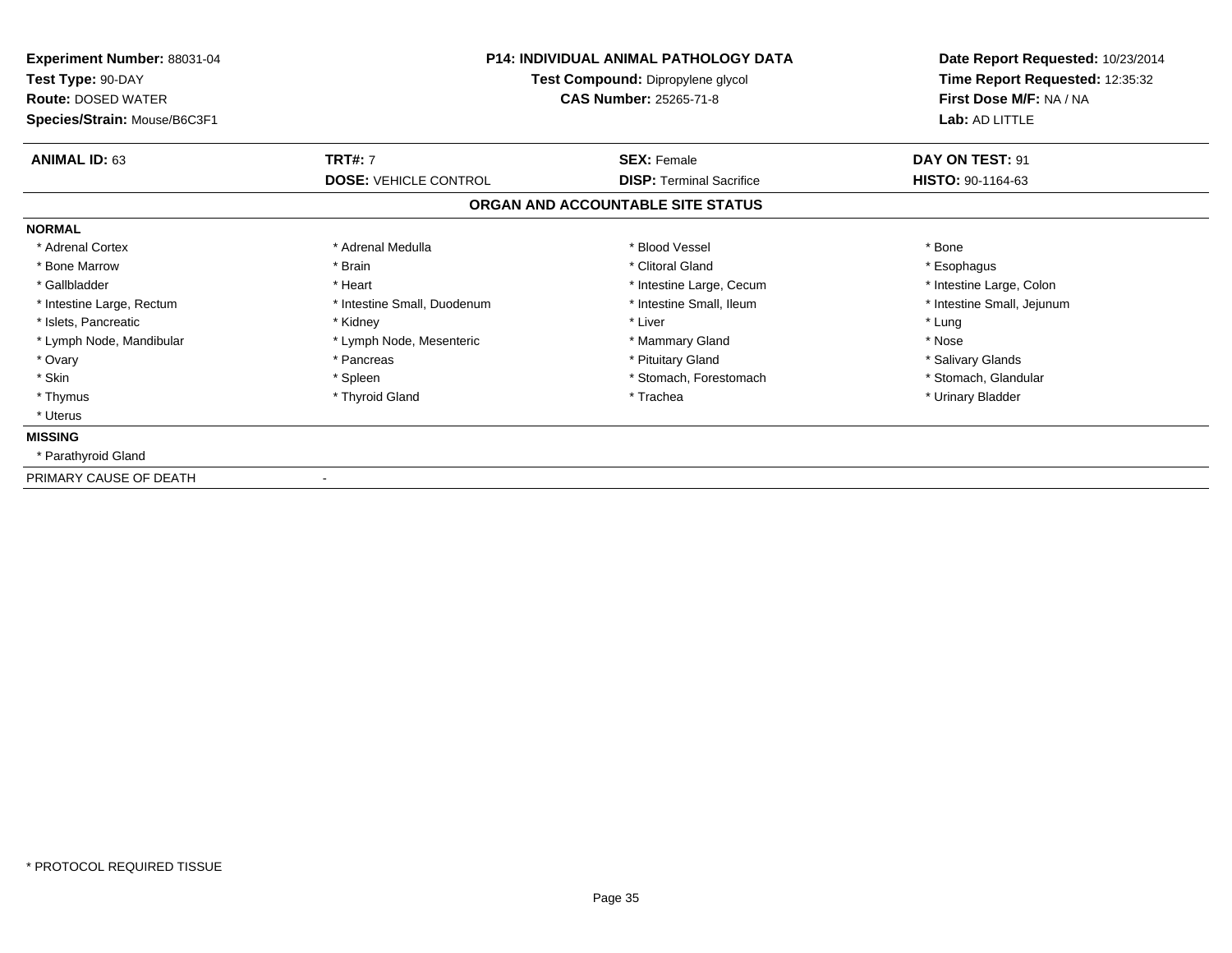| Experiment Number: 88031-04<br>Test Type: 90-DAY          |                              | <b>P14: INDIVIDUAL ANIMAL PATHOLOGY DATA</b><br>Test Compound: Dipropylene glycol<br>CAS Number: 25265-71-8 |                           |
|-----------------------------------------------------------|------------------------------|-------------------------------------------------------------------------------------------------------------|---------------------------|
| <b>Route: DOSED WATER</b><br>Species/Strain: Mouse/B6C3F1 |                              |                                                                                                             |                           |
| <b>ANIMAL ID: 64</b>                                      | <b>TRT#: 7</b>               | <b>SEX: Female</b>                                                                                          | DAY ON TEST: 91           |
|                                                           | <b>DOSE: VEHICLE CONTROL</b> | <b>DISP:</b> Terminal Sacrifice                                                                             | HISTO: 90-1164-64         |
|                                                           |                              | ORGAN AND ACCOUNTABLE SITE STATUS                                                                           |                           |
| <b>NORMAL</b>                                             |                              |                                                                                                             |                           |
| * Adrenal Cortex                                          | * Adrenal Medulla            | * Blood Vessel                                                                                              | * Bone                    |
| * Bone Marrow                                             | * Brain                      | * Esophagus                                                                                                 | * Gallbladder             |
| * Heart                                                   | * Intestine Large, Cecum     | * Intestine Large, Colon                                                                                    | * Intestine Large, Rectum |
| * Intestine Small, Duodenum                               | * Intestine Small, Ileum     | * Intestine Small, Jejunum                                                                                  | * Islets. Pancreatic      |
| * Kidney                                                  | * Liver                      | * Lung                                                                                                      | * Lymph Node, Mandibular  |
| * Lymph Node, Mesenteric                                  | * Mammary Gland              | * Ovary                                                                                                     | * Pancreas                |
| * Parathyroid Gland                                       | * Pituitary Gland            | * Salivary Glands                                                                                           | * Skin                    |
| * Spleen                                                  | * Stomach, Forestomach       | * Stomach, Glandular                                                                                        | * Thymus                  |
| * Thyroid Gland                                           | * Trachea                    | * Urinary Bladder                                                                                           |                           |
| <b>OBSERVATIONS</b>                                       |                              |                                                                                                             |                           |
| * Clitoral Gland                                          |                              | <b>Dilatation</b>                                                                                           | Mild                      |
| * Nose                                                    | <b>Respirat Epith</b>        | Degeneration                                                                                                | Hyaline, Minimal          |
|                                                           | <b>Respirat Epith</b>        | Inflammation                                                                                                | Chronic Active, Minimal   |
| * Uterus                                                  |                              | Hyperplasia                                                                                                 | Cystic, Minimal           |
| PRIMARY CAUSE OF DEATH                                    |                              |                                                                                                             |                           |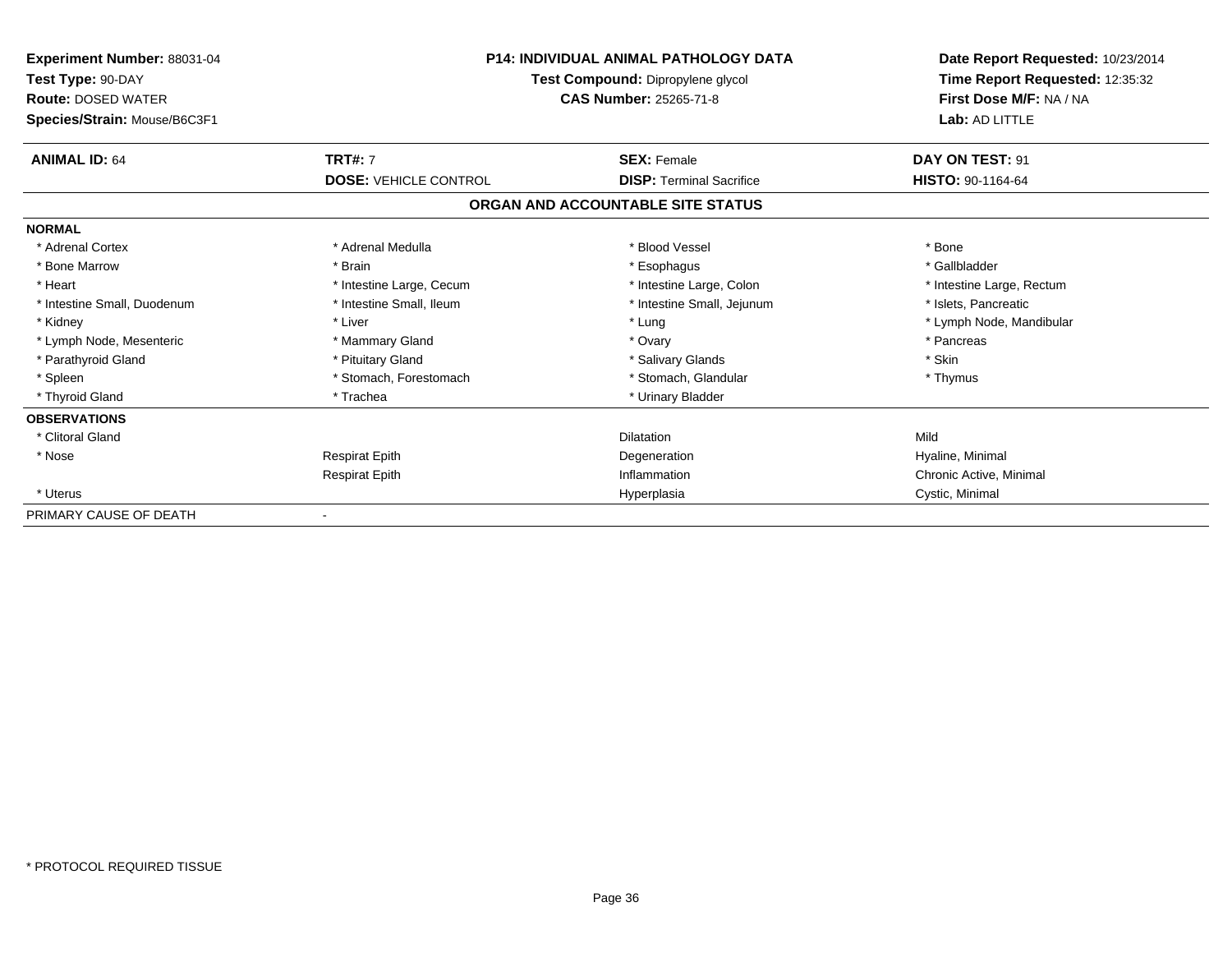| <b>P14: INDIVIDUAL ANIMAL PATHOLOGY DATA</b><br><b>Experiment Number: 88031-04</b><br>Test Type: 90-DAY<br>Test Compound: Dipropylene glycol<br><b>Route: DOSED WATER</b><br><b>CAS Number: 25265-71-8</b><br>Species/Strain: Mouse/B6C3F1 |                              | Date Report Requested: 10/23/2014<br>Time Report Requested: 12:35:32<br>First Dose M/F: NA / NA<br>Lab: AD LITTLE |                             |
|--------------------------------------------------------------------------------------------------------------------------------------------------------------------------------------------------------------------------------------------|------------------------------|-------------------------------------------------------------------------------------------------------------------|-----------------------------|
|                                                                                                                                                                                                                                            |                              |                                                                                                                   |                             |
| <b>ANIMAL ID: 65</b>                                                                                                                                                                                                                       | <b>TRT#: 7</b>               | <b>SEX: Female</b>                                                                                                | DAY ON TEST: 91             |
|                                                                                                                                                                                                                                            | <b>DOSE: VEHICLE CONTROL</b> | <b>DISP: Terminal Sacrifice</b>                                                                                   | HISTO: 90-1164-65           |
|                                                                                                                                                                                                                                            |                              | ORGAN AND ACCOUNTABLE SITE STATUS                                                                                 |                             |
| <b>NORMAL</b>                                                                                                                                                                                                                              |                              |                                                                                                                   |                             |
| * Adrenal Medulla                                                                                                                                                                                                                          | * Blood Vessel               | * Bone                                                                                                            | * Bone Marrow               |
| * Brain                                                                                                                                                                                                                                    | * Esophagus                  | * Gallbladder                                                                                                     | * Heart                     |
| * Intestine Large, Cecum                                                                                                                                                                                                                   | * Intestine Large, Colon     | * Intestine Large, Rectum                                                                                         | * Intestine Small, Duodenum |
| * Intestine Small, Ileum                                                                                                                                                                                                                   | * Intestine Small, Jejunum   | * Islets, Pancreatic                                                                                              | * Liver                     |
| * Lung                                                                                                                                                                                                                                     | * Lymph Node, Mandibular     | * Lymph Node, Mesenteric                                                                                          | * Mammary Gland             |
| * Ovary                                                                                                                                                                                                                                    | * Pancreas                   | * Parathyroid Gland                                                                                               | * Pituitary Gland           |
| * Salivary Glands                                                                                                                                                                                                                          | * Skin                       | * Spleen                                                                                                          | * Stomach, Forestomach      |
| * Stomach, Glandular                                                                                                                                                                                                                       | * Thymus                     | * Thyroid Gland                                                                                                   | * Trachea                   |
| * Urinary Bladder                                                                                                                                                                                                                          |                              |                                                                                                                   |                             |
| <b>OBSERVATIONS</b>                                                                                                                                                                                                                        |                              |                                                                                                                   |                             |
| * Adrenal Cortex                                                                                                                                                                                                                           | Subcapsular                  | Hyperplasia                                                                                                       | Minimal                     |
| * Clitoral Gland                                                                                                                                                                                                                           |                              | <b>Dilatation</b>                                                                                                 | Minimal                     |
| * Kidney                                                                                                                                                                                                                                   | Pelvis                       | Inflammation                                                                                                      | Chronic Active, Minimal     |
| * Nose                                                                                                                                                                                                                                     | Olfactory Epi                | Degeneration                                                                                                      | Hyaline, Minimal            |
| * Uterus                                                                                                                                                                                                                                   |                              | Hyperplasia                                                                                                       | Cystic, Minimal             |
| PRIMARY CAUSE OF DEATH                                                                                                                                                                                                                     |                              |                                                                                                                   |                             |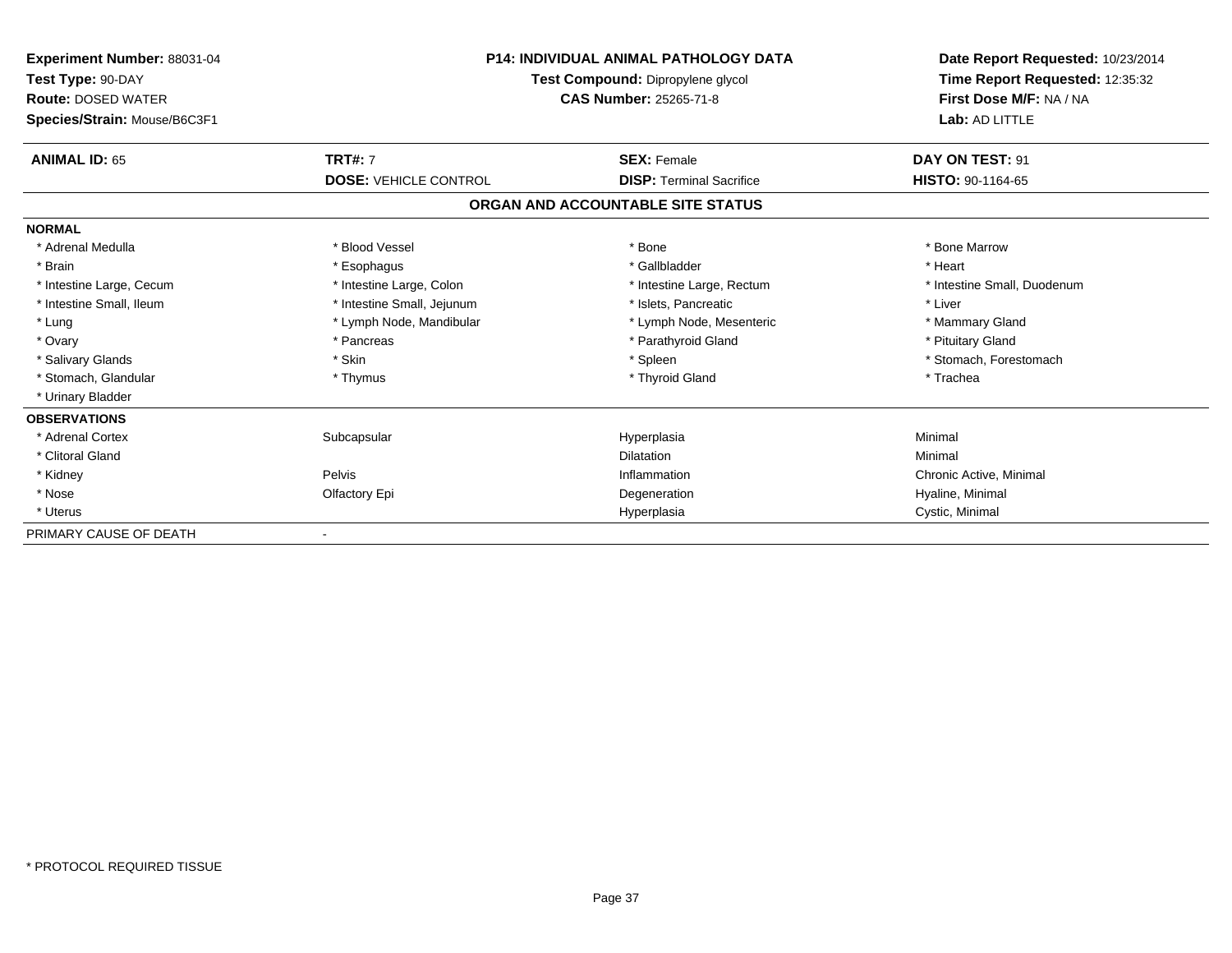| Experiment Number: 88031-04<br>Test Type: 90-DAY<br><b>Route: DOSED WATER</b><br>Species/Strain: Mouse/B6C3F1 | <b>P14: INDIVIDUAL ANIMAL PATHOLOGY DATA</b><br>Test Compound: Dipropylene glycol<br><b>CAS Number: 25265-71-8</b> |                                                       | Date Report Requested: 10/23/2014<br>Time Report Requested: 12:35:32<br>First Dose M/F: NA / NA<br>Lab: AD LITTLE |
|---------------------------------------------------------------------------------------------------------------|--------------------------------------------------------------------------------------------------------------------|-------------------------------------------------------|-------------------------------------------------------------------------------------------------------------------|
| <b>ANIMAL ID: 66</b>                                                                                          | <b>TRT#: 7</b><br><b>DOSE: VEHICLE CONTROL</b>                                                                     | <b>SEX: Female</b><br><b>DISP: Terminal Sacrifice</b> | DAY ON TEST: 91<br>HISTO: 90-1164-66                                                                              |
|                                                                                                               |                                                                                                                    | ORGAN AND ACCOUNTABLE SITE STATUS                     |                                                                                                                   |
| <b>NORMAL</b>                                                                                                 |                                                                                                                    |                                                       |                                                                                                                   |
| * Adrenal Cortex                                                                                              | * Adrenal Medulla                                                                                                  | * Blood Vessel                                        | * Bone                                                                                                            |
| * Bone Marrow                                                                                                 | * Brain                                                                                                            | * Esophagus                                           | * Gallbladder                                                                                                     |
| * Heart                                                                                                       | * Intestine Large, Cecum                                                                                           | * Intestine Large, Colon                              | * Intestine Large, Rectum                                                                                         |
| * Intestine Small, Duodenum                                                                                   | * Intestine Small, Ileum                                                                                           | * Intestine Small, Jejunum                            | * Islets, Pancreatic                                                                                              |
| * Kidney                                                                                                      | * Liver                                                                                                            | * Lung                                                | * Lymph Node, Mandibular                                                                                          |
| * Lymph Node, Mesenteric                                                                                      | * Mammary Gland                                                                                                    | * Ovary                                               | * Pancreas                                                                                                        |
| * Parathyroid Gland                                                                                           | * Pituitary Gland                                                                                                  | * Salivary Glands                                     | * Skin                                                                                                            |
| * Spleen                                                                                                      | * Stomach, Forestomach                                                                                             | * Stomach, Glandular                                  | * Thymus                                                                                                          |
| * Thyroid Gland                                                                                               | * Trachea                                                                                                          | * Urinary Bladder                                     | * Uterus                                                                                                          |
| <b>OBSERVATIONS</b>                                                                                           |                                                                                                                    |                                                       |                                                                                                                   |
| * Clitoral Gland                                                                                              |                                                                                                                    | <b>Dilatation</b>                                     | Mild                                                                                                              |
| * Nose                                                                                                        | <b>Respirat Epith</b>                                                                                              | Degeneration                                          | Hyaline, Minimal                                                                                                  |
| PRIMARY CAUSE OF DEATH                                                                                        |                                                                                                                    |                                                       |                                                                                                                   |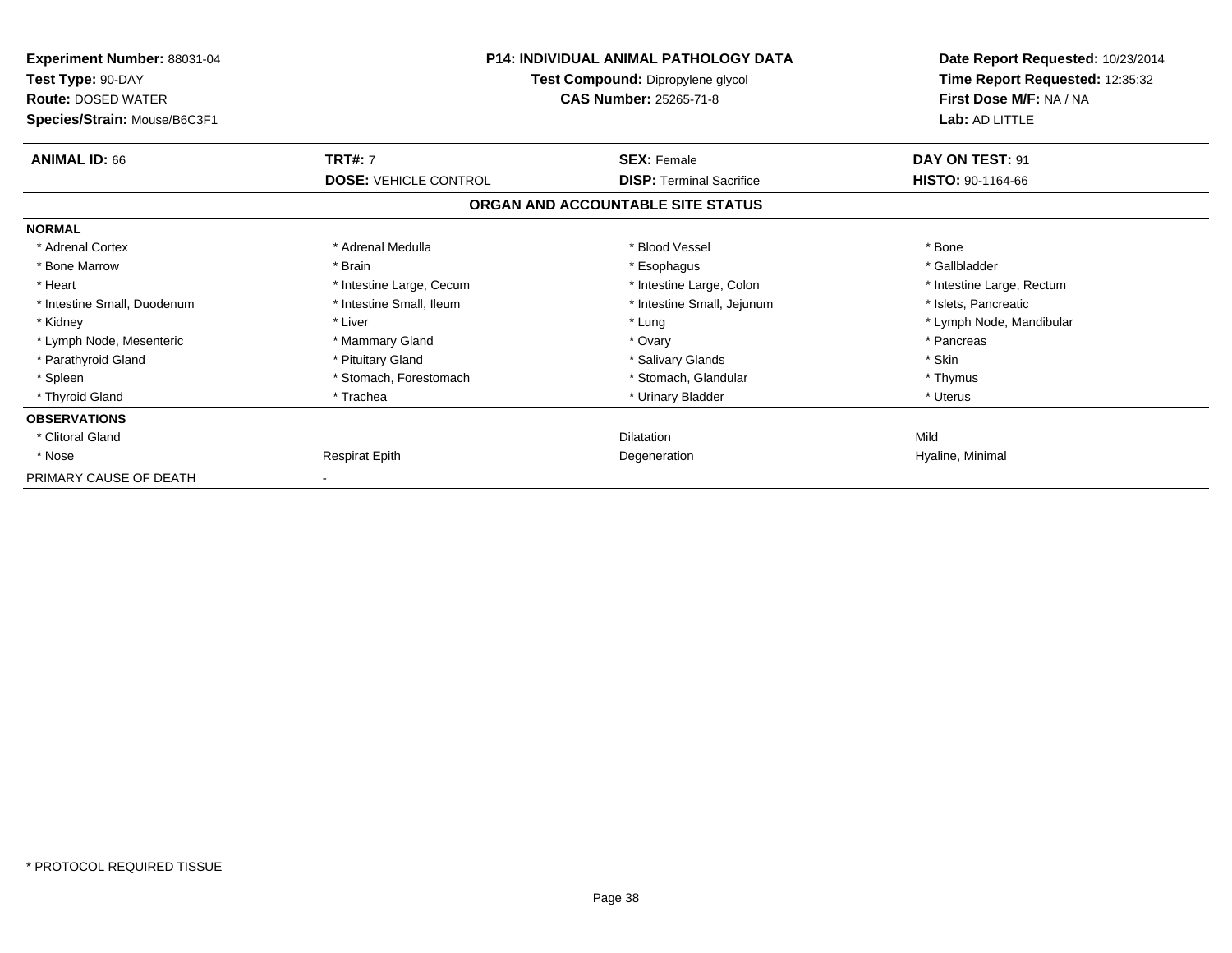| <b>Experiment Number: 88031-04</b><br>Test Type: 90-DAY<br><b>Route: DOSED WATER</b><br>Species/Strain: Mouse/B6C3F1 | <b>P14: INDIVIDUAL ANIMAL PATHOLOGY DATA</b><br>Test Compound: Dipropylene glycol<br><b>CAS Number: 25265-71-8</b> |                                   | Date Report Requested: 10/23/2014<br>Time Report Requested: 12:35:32<br>First Dose M/F: NA / NA<br>Lab: AD LITTLE |
|----------------------------------------------------------------------------------------------------------------------|--------------------------------------------------------------------------------------------------------------------|-----------------------------------|-------------------------------------------------------------------------------------------------------------------|
| <b>ANIMAL ID: 67</b>                                                                                                 | <b>TRT#: 7</b>                                                                                                     | <b>SEX: Female</b>                | DAY ON TEST: 91                                                                                                   |
|                                                                                                                      | <b>DOSE: VEHICLE CONTROL</b>                                                                                       | <b>DISP: Terminal Sacrifice</b>   | HISTO: 90-1164-67                                                                                                 |
|                                                                                                                      |                                                                                                                    | ORGAN AND ACCOUNTABLE SITE STATUS |                                                                                                                   |
| <b>NORMAL</b>                                                                                                        |                                                                                                                    |                                   |                                                                                                                   |
| * Adrenal Medulla                                                                                                    | * Blood Vessel                                                                                                     | * Bone                            | * Bone Marrow                                                                                                     |
| * Brain                                                                                                              | * Esophagus                                                                                                        | * Gallbladder                     | * Heart                                                                                                           |
| * Intestine Large, Cecum                                                                                             | * Intestine Large, Colon                                                                                           | * Intestine Large, Rectum         | * Intestine Small, Duodenum                                                                                       |
| * Intestine Small, Ileum                                                                                             | * Intestine Small, Jejunum                                                                                         | * Islets, Pancreatic              | * Kidney                                                                                                          |
| * Liver                                                                                                              | * Lung                                                                                                             | * Lymph Node, Mandibular          | * Lymph Node, Mesenteric                                                                                          |
| * Mammary Gland                                                                                                      | * Nose                                                                                                             | * Ovary                           | * Pancreas                                                                                                        |
| * Parathyroid Gland                                                                                                  | * Pituitary Gland                                                                                                  | * Skin                            | * Spleen                                                                                                          |
| * Stomach, Forestomach                                                                                               | * Stomach, Glandular                                                                                               | * Thymus                          | * Thyroid Gland                                                                                                   |
| * Trachea                                                                                                            | * Urinary Bladder                                                                                                  | * Uterus                          |                                                                                                                   |
| <b>OBSERVATIONS</b>                                                                                                  |                                                                                                                    |                                   |                                                                                                                   |
| * Adrenal Cortex                                                                                                     | Subcapsular                                                                                                        | Hyperplasia                       | Minimal                                                                                                           |
| * Clitoral Gland                                                                                                     |                                                                                                                    | <b>Dilatation</b>                 | Minimal                                                                                                           |
| * Salivary Glands                                                                                                    |                                                                                                                    | Inflammation                      | Chronic, Minimal                                                                                                  |
| PRIMARY CAUSE OF DEATH                                                                                               |                                                                                                                    |                                   |                                                                                                                   |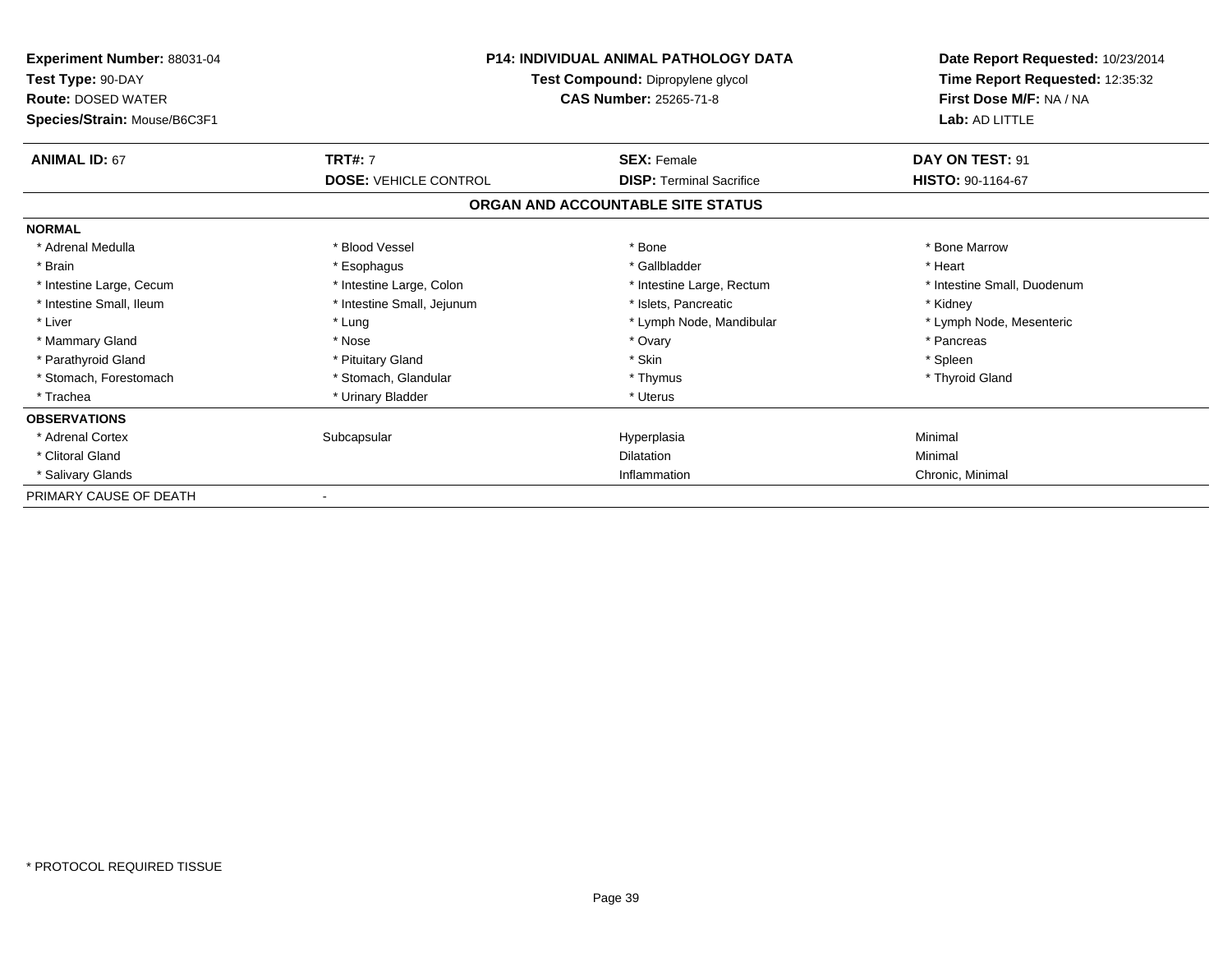| Experiment Number: 88031-04<br>Test Type: 90-DAY<br><b>Route: DOSED WATER</b><br>Species/Strain: Mouse/B6C3F1 | <b>P14: INDIVIDUAL ANIMAL PATHOLOGY DATA</b><br>Test Compound: Dipropylene glycol<br><b>CAS Number: 25265-71-8</b> |                                                       | Date Report Requested: 10/23/2014<br>Time Report Requested: 12:35:32<br>First Dose M/F: NA / NA<br>Lab: AD LITTLE |
|---------------------------------------------------------------------------------------------------------------|--------------------------------------------------------------------------------------------------------------------|-------------------------------------------------------|-------------------------------------------------------------------------------------------------------------------|
| <b>ANIMAL ID: 68</b>                                                                                          | <b>TRT#: 7</b><br><b>DOSE: VEHICLE CONTROL</b>                                                                     | <b>SEX: Female</b><br><b>DISP: Terminal Sacrifice</b> | DAY ON TEST: 91<br>HISTO: 90-1164-68                                                                              |
|                                                                                                               |                                                                                                                    | ORGAN AND ACCOUNTABLE SITE STATUS                     |                                                                                                                   |
| <b>NORMAL</b>                                                                                                 |                                                                                                                    |                                                       |                                                                                                                   |
| * Adrenal Cortex                                                                                              | * Adrenal Medulla                                                                                                  | * Blood Vessel                                        | * Bone                                                                                                            |
| * Bone Marrow                                                                                                 | * Brain                                                                                                            | * Esophagus                                           | * Gallbladder                                                                                                     |
| * Heart                                                                                                       | * Intestine Large, Cecum                                                                                           | * Intestine Large, Colon                              | * Intestine Large, Rectum                                                                                         |
| * Intestine Small, Duodenum                                                                                   | * Intestine Small, Ileum                                                                                           | * Intestine Small, Jejunum                            | * Islets, Pancreatic                                                                                              |
| * Kidney                                                                                                      | * Liver                                                                                                            | * Lung                                                | * Lymph Node, Mandibular                                                                                          |
| * Lymph Node, Mesenteric                                                                                      | * Mammary Gland                                                                                                    | * Nose                                                | * Ovary                                                                                                           |
| * Pancreas                                                                                                    | * Parathyroid Gland                                                                                                | * Pituitary Gland                                     | * Salivary Glands                                                                                                 |
| * Skin                                                                                                        | * Spleen                                                                                                           | * Stomach, Forestomach                                | * Stomach, Glandular                                                                                              |
| * Thymus                                                                                                      | * Thyroid Gland                                                                                                    | * Trachea                                             | * Urinary Bladder                                                                                                 |
| * Uterus                                                                                                      |                                                                                                                    |                                                       |                                                                                                                   |
| <b>OBSERVATIONS</b>                                                                                           |                                                                                                                    |                                                       |                                                                                                                   |
| * Clitoral Gland                                                                                              |                                                                                                                    | Dilatation                                            | Minimal                                                                                                           |
| PRIMARY CAUSE OF DEATH                                                                                        |                                                                                                                    |                                                       |                                                                                                                   |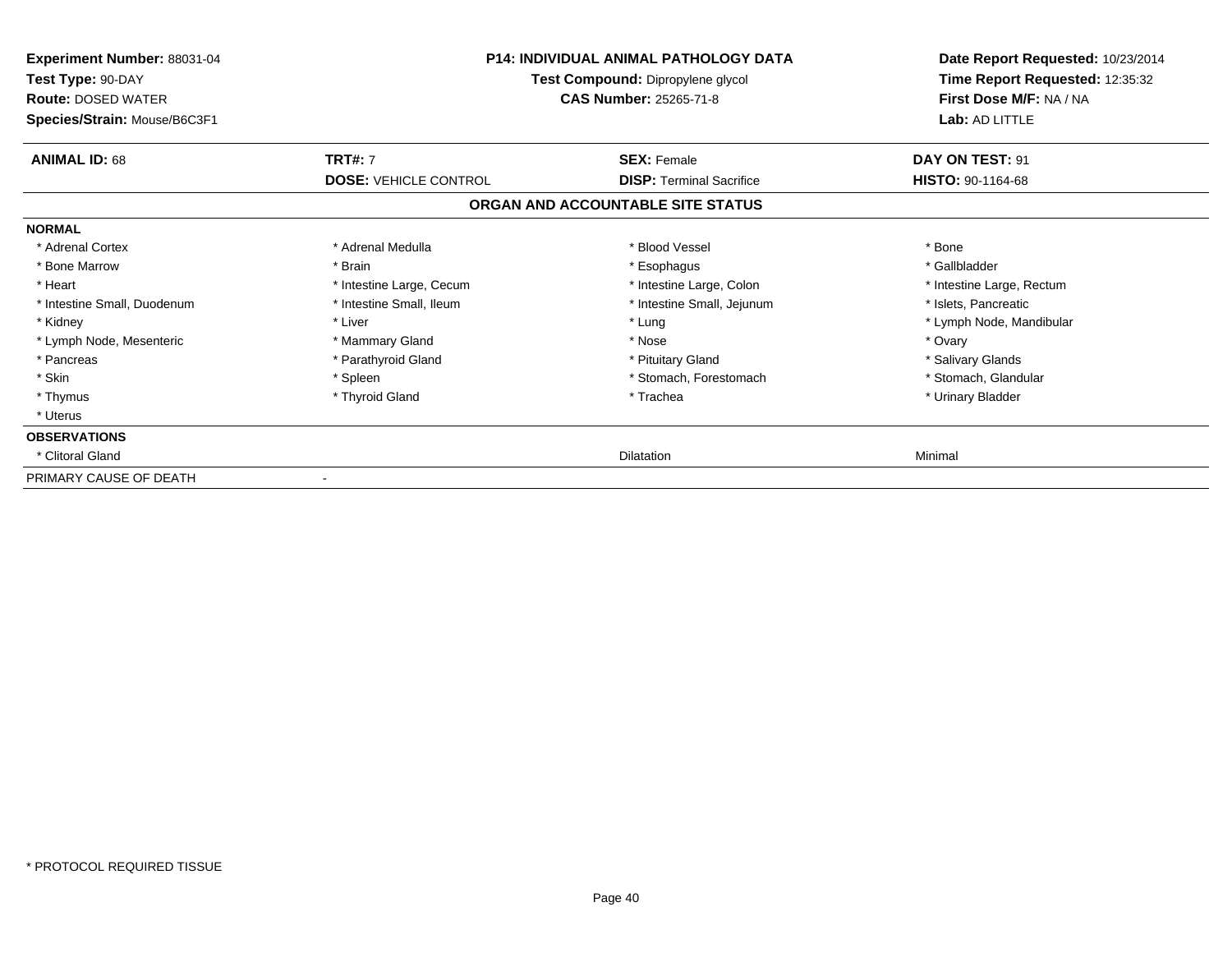| Experiment Number: 88031-04<br>Test Type: 90-DAY<br><b>Route: DOSED WATER</b> | <b>P14: INDIVIDUAL ANIMAL PATHOLOGY DATA</b><br>Test Compound: Dipropylene glycol<br><b>CAS Number: 25265-71-8</b> |                                   | Date Report Requested: 10/23/2014<br>Time Report Requested: 12:35:32<br>First Dose M/F: NA / NA |  |
|-------------------------------------------------------------------------------|--------------------------------------------------------------------------------------------------------------------|-----------------------------------|-------------------------------------------------------------------------------------------------|--|
| Species/Strain: Mouse/B6C3F1                                                  |                                                                                                                    |                                   | Lab: AD LITTLE                                                                                  |  |
| <b>ANIMAL ID: 69</b>                                                          | <b>TRT#: 7</b>                                                                                                     | <b>SEX: Female</b>                | DAY ON TEST: 91                                                                                 |  |
|                                                                               | <b>DOSE: VEHICLE CONTROL</b>                                                                                       | <b>DISP: Terminal Sacrifice</b>   | HISTO: 90-1164-69                                                                               |  |
|                                                                               |                                                                                                                    | ORGAN AND ACCOUNTABLE SITE STATUS |                                                                                                 |  |
| <b>NORMAL</b>                                                                 |                                                                                                                    |                                   |                                                                                                 |  |
| * Adrenal Cortex                                                              | * Adrenal Medulla                                                                                                  | * Blood Vessel                    | * Bone                                                                                          |  |
| * Bone Marrow                                                                 | * Brain                                                                                                            | * Clitoral Gland                  | * Esophagus                                                                                     |  |
| * Gallbladder                                                                 | * Heart                                                                                                            | * Intestine Large, Cecum          | * Intestine Large, Colon                                                                        |  |
| * Intestine Large, Rectum                                                     | * Intestine Small, Duodenum                                                                                        | * Intestine Small, Ileum          | * Intestine Small, Jejunum                                                                      |  |
| * Islets, Pancreatic                                                          | * Kidney                                                                                                           | * Liver                           | * Lung                                                                                          |  |
| * Lymph Node, Mandibular                                                      | * Lymph Node, Mesenteric                                                                                           | * Mammary Gland                   | * Nose                                                                                          |  |
| * Ovary                                                                       | * Pancreas                                                                                                         | * Pituitary Gland                 | * Salivary Glands                                                                               |  |
| * Skin                                                                        | * Spleen                                                                                                           | * Stomach, Forestomach            | * Stomach, Glandular                                                                            |  |
| * Thymus                                                                      | * Thyroid Gland                                                                                                    | * Trachea                         | * Urinary Bladder                                                                               |  |
| * Uterus                                                                      |                                                                                                                    |                                   |                                                                                                 |  |
| <b>MISSING</b>                                                                |                                                                                                                    |                                   |                                                                                                 |  |
| * Parathyroid Gland                                                           |                                                                                                                    |                                   |                                                                                                 |  |
| PRIMARY CAUSE OF DEATH                                                        |                                                                                                                    |                                   |                                                                                                 |  |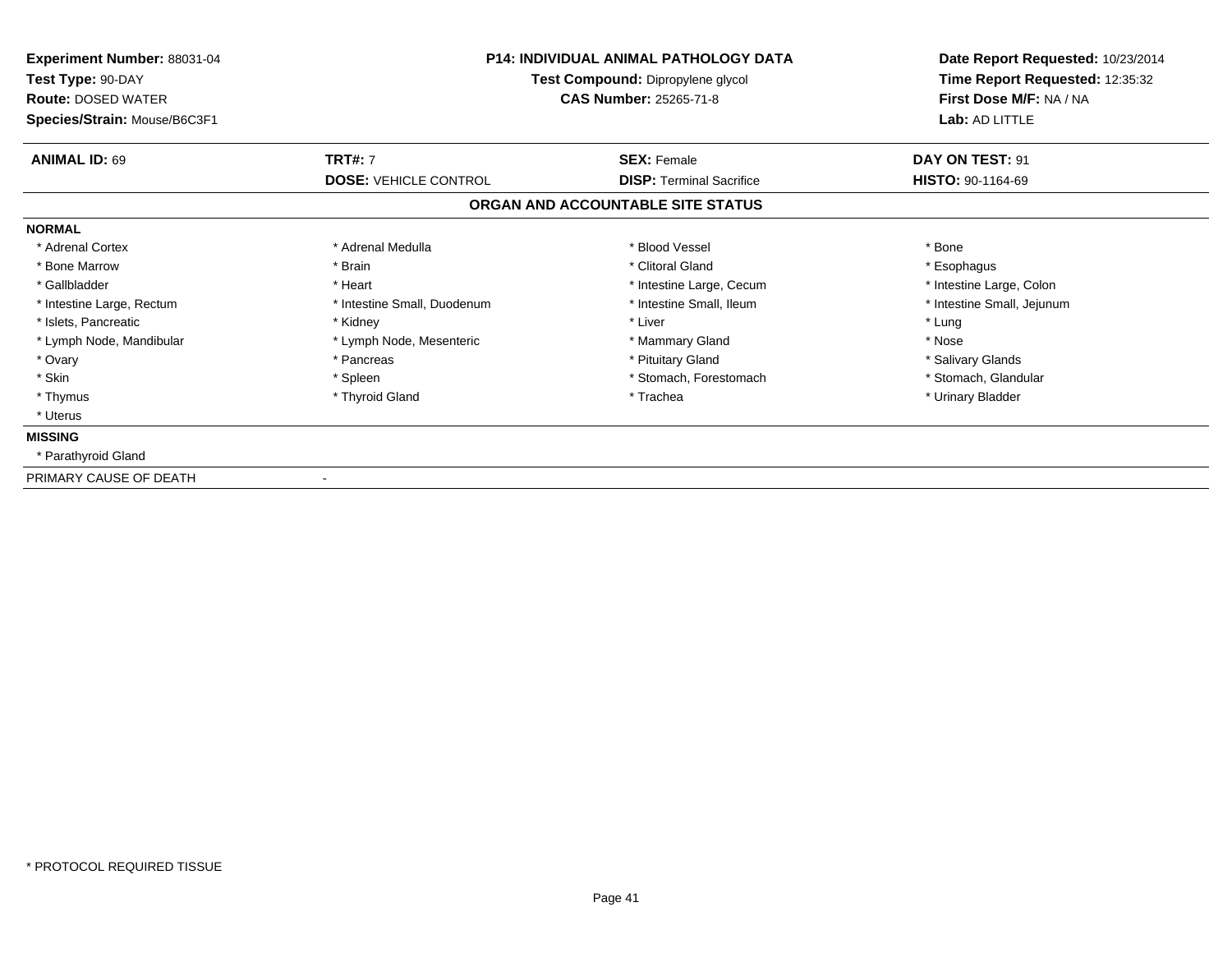| Experiment Number: 88031-04<br>Test Type: 90-DAY<br><b>Route: DOSED WATER</b><br>Species/Strain: Mouse/B6C3F1 |                              | <b>P14: INDIVIDUAL ANIMAL PATHOLOGY DATA</b><br>Test Compound: Dipropylene glycol<br><b>CAS Number: 25265-71-8</b> | Date Report Requested: 10/23/2014<br>Time Report Requested: 12:35:32<br>First Dose M/F: NA / NA<br>Lab: AD LITTLE |
|---------------------------------------------------------------------------------------------------------------|------------------------------|--------------------------------------------------------------------------------------------------------------------|-------------------------------------------------------------------------------------------------------------------|
| <b>ANIMAL ID: 70</b>                                                                                          | <b>TRT#: 7</b>               | <b>SEX: Female</b>                                                                                                 | DAY ON TEST: 91                                                                                                   |
|                                                                                                               | <b>DOSE: VEHICLE CONTROL</b> | <b>DISP: Terminal Sacrifice</b>                                                                                    | HISTO: 90-1164-70                                                                                                 |
|                                                                                                               |                              | ORGAN AND ACCOUNTABLE SITE STATUS                                                                                  |                                                                                                                   |
| <b>NORMAL</b>                                                                                                 |                              |                                                                                                                    |                                                                                                                   |
| * Adrenal Cortex                                                                                              | * Adrenal Medulla            | * Blood Vessel                                                                                                     | * Bone                                                                                                            |
| * Bone Marrow                                                                                                 | * Brain                      | * Clitoral Gland                                                                                                   | * Esophagus                                                                                                       |
| * Heart                                                                                                       | * Intestine Large, Cecum     | * Intestine Large, Colon                                                                                           | * Intestine Large, Rectum                                                                                         |
| * Intestine Small, Duodenum                                                                                   | * Intestine Small, Ileum     | * Intestine Small, Jejunum                                                                                         | * Islets, Pancreatic                                                                                              |
| * Kidney                                                                                                      | * Lung                       | * Lymph Node, Mandibular                                                                                           | * Lymph Node, Mesenteric                                                                                          |
| * Mammary Gland                                                                                               | * Ovary                      | * Parathyroid Gland                                                                                                | * Pituitary Gland                                                                                                 |
| * Salivary Glands                                                                                             | * Spleen                     | * Stomach, Forestomach                                                                                             | * Stomach, Glandular                                                                                              |
| * Thymus                                                                                                      | * Thyroid Gland              | * Urinary Bladder                                                                                                  | * Uterus                                                                                                          |
| <b>MISSING</b>                                                                                                |                              |                                                                                                                    |                                                                                                                   |
| * Gallbladder                                                                                                 |                              |                                                                                                                    |                                                                                                                   |
| <b>INSUFFICIENT TISSUE</b>                                                                                    |                              |                                                                                                                    |                                                                                                                   |
| * Trachea                                                                                                     |                              |                                                                                                                    |                                                                                                                   |
| <b>OBSERVATIONS</b>                                                                                           |                              |                                                                                                                    |                                                                                                                   |
| * Liver                                                                                                       |                              | Inflammation                                                                                                       | Chronic Active, Minimal                                                                                           |
| * Nose                                                                                                        | <b>Respirat Epith</b>        | Degeneration                                                                                                       | Hyaline, Minimal                                                                                                  |
| * Pancreas                                                                                                    |                              | Inflammation                                                                                                       | Chronic Active, Minimal                                                                                           |
| * Skin                                                                                                        | <b>Subcut Tiss</b>           | Inflammation                                                                                                       | Chronic Active, Mild                                                                                              |
| [Inflammation TGLS = $1-11$ ]                                                                                 |                              |                                                                                                                    |                                                                                                                   |
| PRIMARY CAUSE OF DEATH                                                                                        | ٠                            |                                                                                                                    |                                                                                                                   |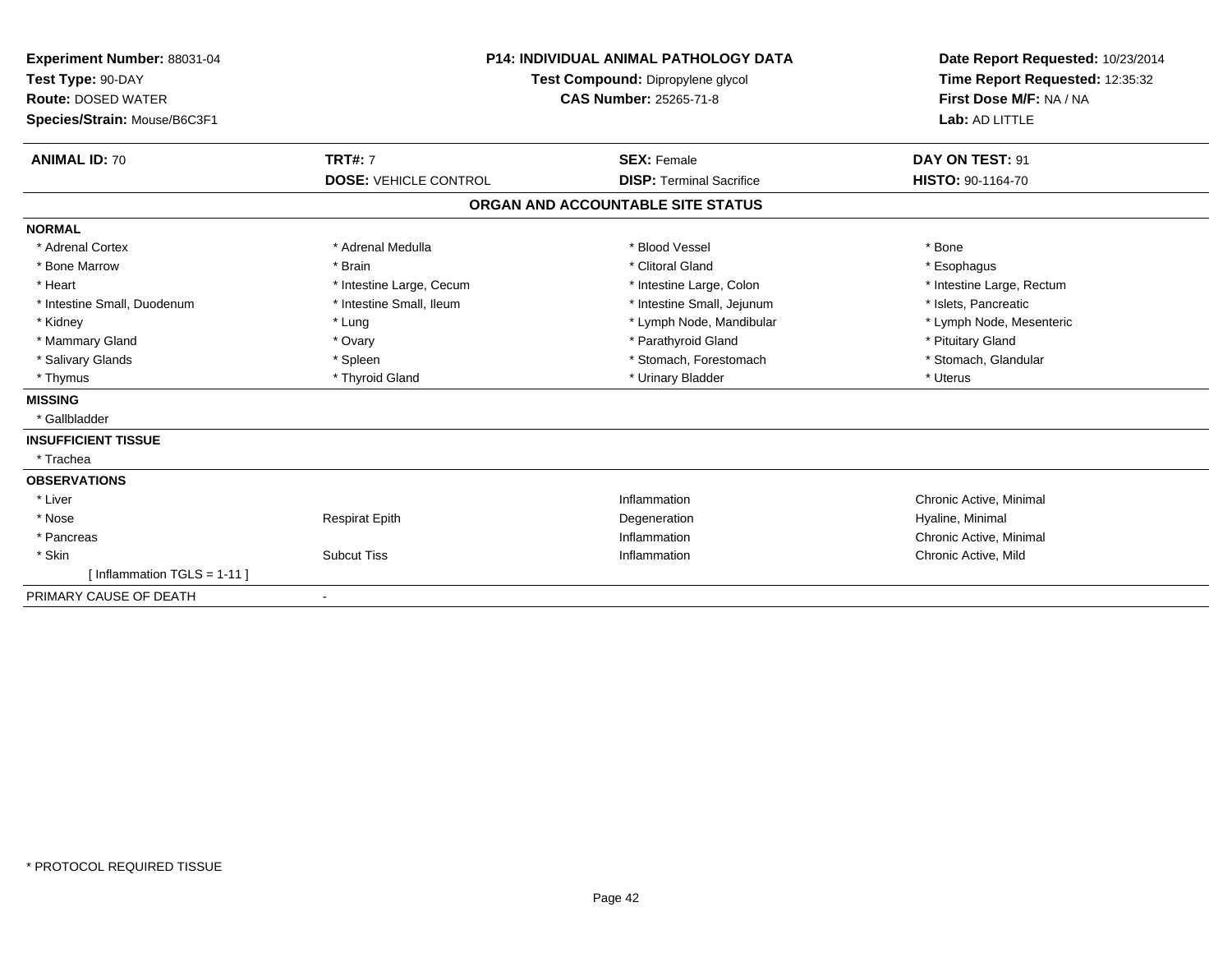| <b>Experiment Number: 88031-04</b><br>Test Type: 90-DAY<br><b>Route: DOSED WATER</b><br>Species/Strain: Mouse/B6C3F1 |                   | <b>P14: INDIVIDUAL ANIMAL PATHOLOGY DATA</b> | Date Report Requested: 10/23/2014 |
|----------------------------------------------------------------------------------------------------------------------|-------------------|----------------------------------------------|-----------------------------------|
|                                                                                                                      |                   | Test Compound: Dipropylene glycol            | Time Report Requested: 12:35:32   |
|                                                                                                                      |                   | <b>CAS Number: 25265-71-8</b>                | First Dose M/F: NA / NA           |
|                                                                                                                      |                   |                                              | Lab: AD LITTLE                    |
| <b>ANIMAL ID: 86</b>                                                                                                 | TRT#: 9           | <b>SEX: Female</b>                           | DAY ON TEST: 91                   |
|                                                                                                                      | <b>DOSE: 1.0%</b> | <b>DISP:</b> Terminal Sacrifice              | <b>HISTO: 90-1164-86</b>          |
|                                                                                                                      |                   | ORGAN AND ACCOUNTABLE SITE STATUS            |                                   |
| <b>NORMAL</b>                                                                                                        |                   |                                              |                                   |
| Uterus                                                                                                               |                   |                                              |                                   |
| PRIMARY CAUSE OF DEATH                                                                                               |                   |                                              |                                   |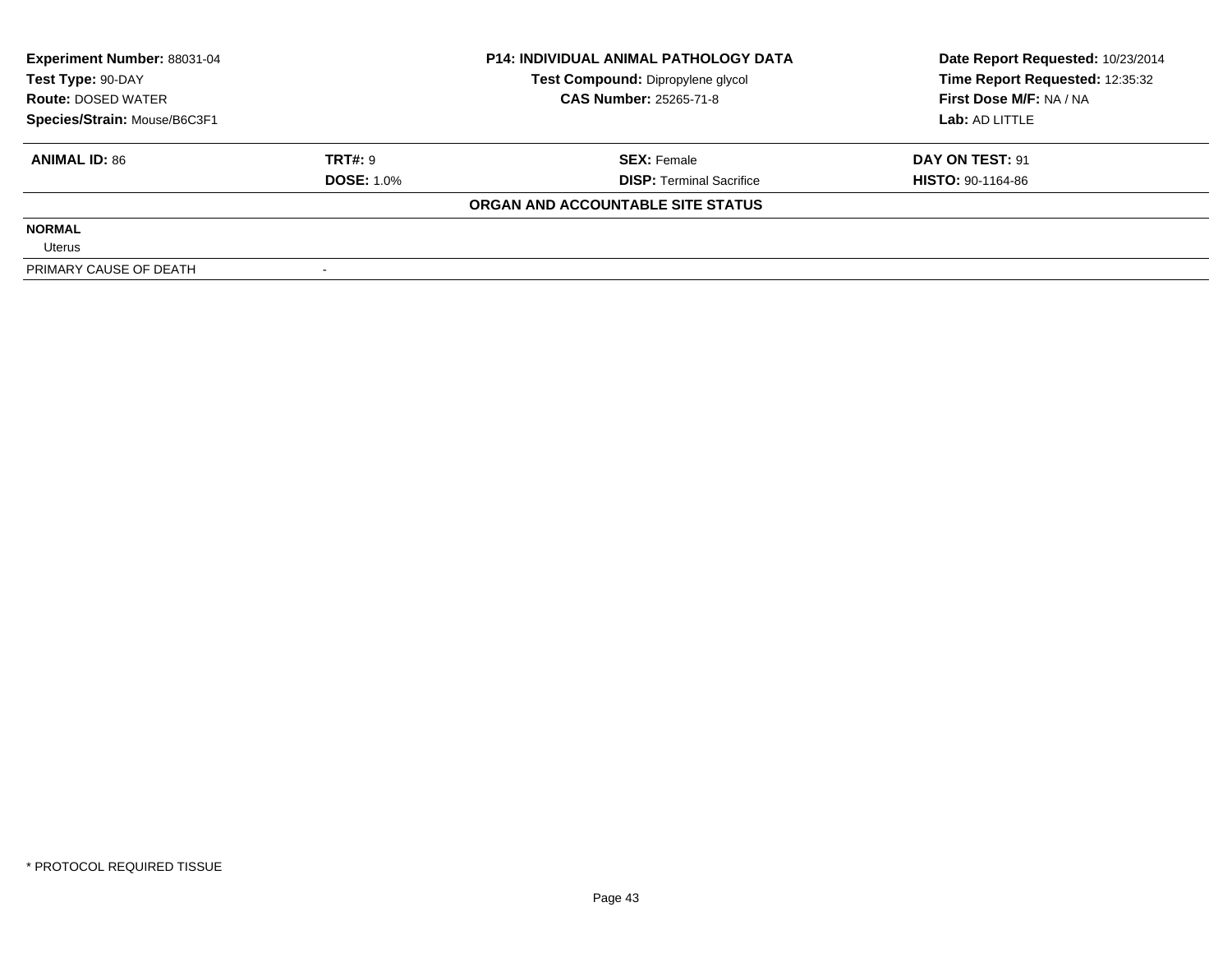| Experiment Number: 88031-04<br>Test Type: 90-DAY<br><b>Route: DOSED WATER</b><br>Species/Strain: Mouse/B6C3F1 | <b>P14: INDIVIDUAL ANIMAL PATHOLOGY DATA</b><br>Test Compound: Dipropylene glycol<br><b>CAS Number: 25265-71-8</b> |                                   | Date Report Requested: 10/23/2014<br>Time Report Requested: 12:35:32<br>First Dose M/F: NA / NA<br>Lab: AD LITTLE |
|---------------------------------------------------------------------------------------------------------------|--------------------------------------------------------------------------------------------------------------------|-----------------------------------|-------------------------------------------------------------------------------------------------------------------|
| <b>ANIMAL ID: 91</b>                                                                                          | <b>TRT#: 10</b>                                                                                                    | <b>SEX: Female</b>                | DAY ON TEST: 35                                                                                                   |
|                                                                                                               | <b>DOSE: 2.0%</b>                                                                                                  | <b>DISP: Natural Death</b>        | <b>HISTO: 90-1164-91</b>                                                                                          |
|                                                                                                               |                                                                                                                    | ORGAN AND ACCOUNTABLE SITE STATUS |                                                                                                                   |
| <b>NORMAL</b>                                                                                                 |                                                                                                                    |                                   |                                                                                                                   |
| <b>Adrenal Cortex</b>                                                                                         | Adrenal Medulla                                                                                                    | <b>Blood Vessel</b>               | <b>Bone</b>                                                                                                       |
| <b>Bone Marrow</b>                                                                                            | <b>Brain</b>                                                                                                       | <b>Clitoral Gland</b>             | Esophagus                                                                                                         |
| Gallbladder                                                                                                   | Heart                                                                                                              | Intestine Large, Colon            | Intestine Large, Rectum                                                                                           |
| Intestine Small, Ileum                                                                                        | Islets. Pancreatic                                                                                                 | Kidney                            | Liver                                                                                                             |
| Lung                                                                                                          | Lymph Node, Mandibular                                                                                             | Lymph Node, Mesenteric            | <b>Mammary Gland</b>                                                                                              |
| Nose                                                                                                          | Ovary                                                                                                              | Pancreas                          | <b>Pituitary Gland</b>                                                                                            |
| <b>Salivary Glands</b>                                                                                        | Skin                                                                                                               | Spleen                            | Stomach, Glandular                                                                                                |
| Thymus                                                                                                        | <b>Thyroid Gland</b>                                                                                               | Trachea                           | <b>Urinary Bladder</b>                                                                                            |
| <b>Uterus</b>                                                                                                 |                                                                                                                    |                                   |                                                                                                                   |
| <b>MISSING</b>                                                                                                |                                                                                                                    |                                   |                                                                                                                   |
| Parathyroid Gland                                                                                             |                                                                                                                    |                                   |                                                                                                                   |
| <b>AUTO PRECLUDES DIAG.</b>                                                                                   |                                                                                                                    |                                   |                                                                                                                   |
| Intestine Large, Cecum                                                                                        | Intestine Small, Duodenum                                                                                          | Intestine Small, Jejunum          |                                                                                                                   |
| <b>INSUFFICIENT TISSUE</b>                                                                                    |                                                                                                                    |                                   |                                                                                                                   |
| Stomach, Forestomach                                                                                          |                                                                                                                    |                                   |                                                                                                                   |
| PRIMARY CAUSE OF DEATH                                                                                        | $\blacksquare$                                                                                                     |                                   |                                                                                                                   |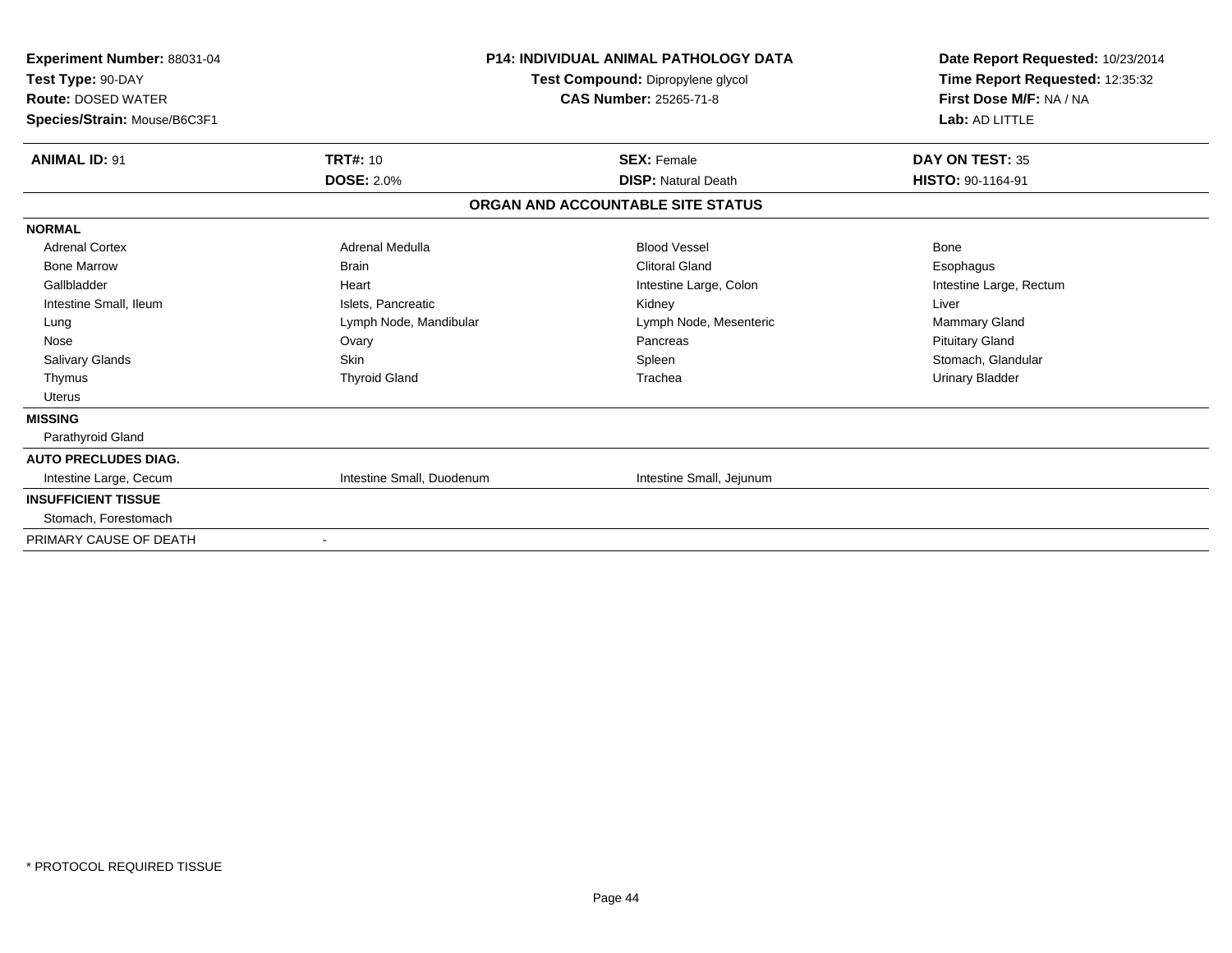| Experiment Number: 88031-04<br>Test Type: 90-DAY<br><b>Route: DOSED WATER</b><br>Species/Strain: Mouse/B6C3F1 |                   | <b>P14: INDIVIDUAL ANIMAL PATHOLOGY DATA</b><br>Test Compound: Dipropylene glycol<br><b>CAS Number: 25265-71-8</b> | Date Report Requested: 10/23/2014<br>Time Report Requested: 12:35:32<br>First Dose M/F: NA / NA<br>Lab: AD LITTLE |
|---------------------------------------------------------------------------------------------------------------|-------------------|--------------------------------------------------------------------------------------------------------------------|-------------------------------------------------------------------------------------------------------------------|
| <b>ANIMAL ID: 101</b>                                                                                         | <b>TRT#: 11</b>   | <b>SEX: Female</b>                                                                                                 | DAY ON TEST: 91                                                                                                   |
|                                                                                                               | <b>DOSE: 4.0%</b> | <b>DISP:</b> Terminal Sacrifice                                                                                    | <b>HISTO: 90-1164-101</b>                                                                                         |
|                                                                                                               |                   | ORGAN AND ACCOUNTABLE SITE STATUS                                                                                  |                                                                                                                   |
| <b>NORMAL</b>                                                                                                 |                   |                                                                                                                    |                                                                                                                   |
| * Liver                                                                                                       |                   |                                                                                                                    |                                                                                                                   |
| <b>OBSERVATIONS</b>                                                                                           |                   |                                                                                                                    |                                                                                                                   |
| Lymph Node, Mandibular                                                                                        |                   | Hyperplasia                                                                                                        | Lymphoid, Mild                                                                                                    |
| [Hyperplasia TGLS = $1-2$ ]                                                                                   |                   |                                                                                                                    |                                                                                                                   |
| PRIMARY CAUSE OF DEATH                                                                                        |                   |                                                                                                                    |                                                                                                                   |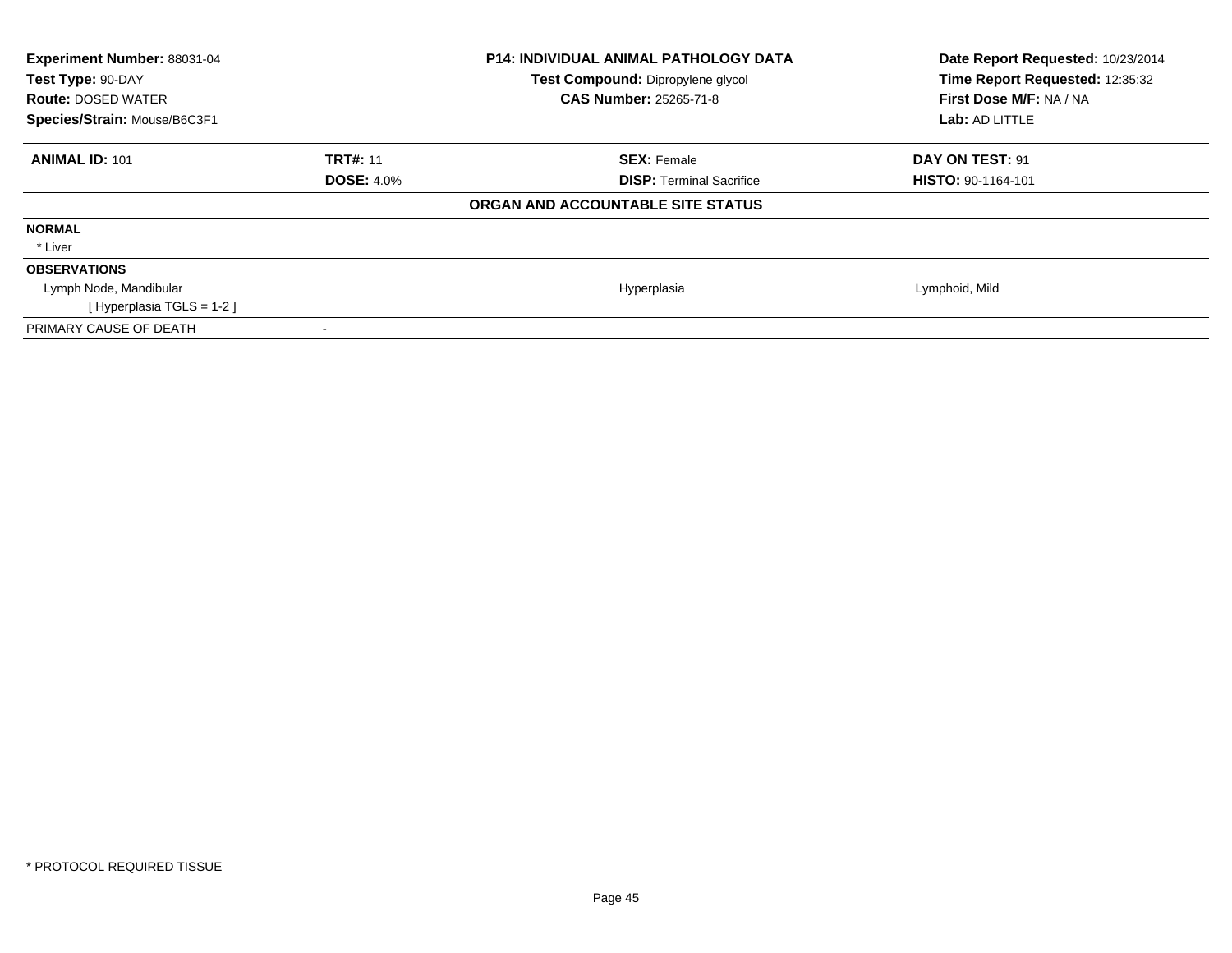| <b>Experiment Number: 88031-04</b><br>Test Type: 90-DAY<br><b>Route: DOSED WATER</b><br>Species/Strain: Mouse/B6C3F1 |                   | <b>P14: INDIVIDUAL ANIMAL PATHOLOGY DATA</b> | Date Report Requested: 10/23/2014 |
|----------------------------------------------------------------------------------------------------------------------|-------------------|----------------------------------------------|-----------------------------------|
|                                                                                                                      |                   | Test Compound: Dipropylene glycol            | Time Report Requested: 12:35:32   |
|                                                                                                                      |                   | <b>CAS Number: 25265-71-8</b>                | First Dose M/F: NA / NA           |
|                                                                                                                      |                   |                                              | Lab: AD LITTLE                    |
| <b>ANIMAL ID: 102</b>                                                                                                | <b>TRT#: 11</b>   | <b>SEX:</b> Female                           | DAY ON TEST: 91                   |
|                                                                                                                      | <b>DOSE: 4.0%</b> | <b>DISP:</b> Terminal Sacrifice              | <b>HISTO: 90-1164-102</b>         |
|                                                                                                                      |                   | ORGAN AND ACCOUNTABLE SITE STATUS            |                                   |
| <b>NORMAL</b>                                                                                                        |                   |                                              |                                   |
| * Liver                                                                                                              |                   |                                              |                                   |
| PRIMARY CAUSE OF DEATH                                                                                               |                   |                                              |                                   |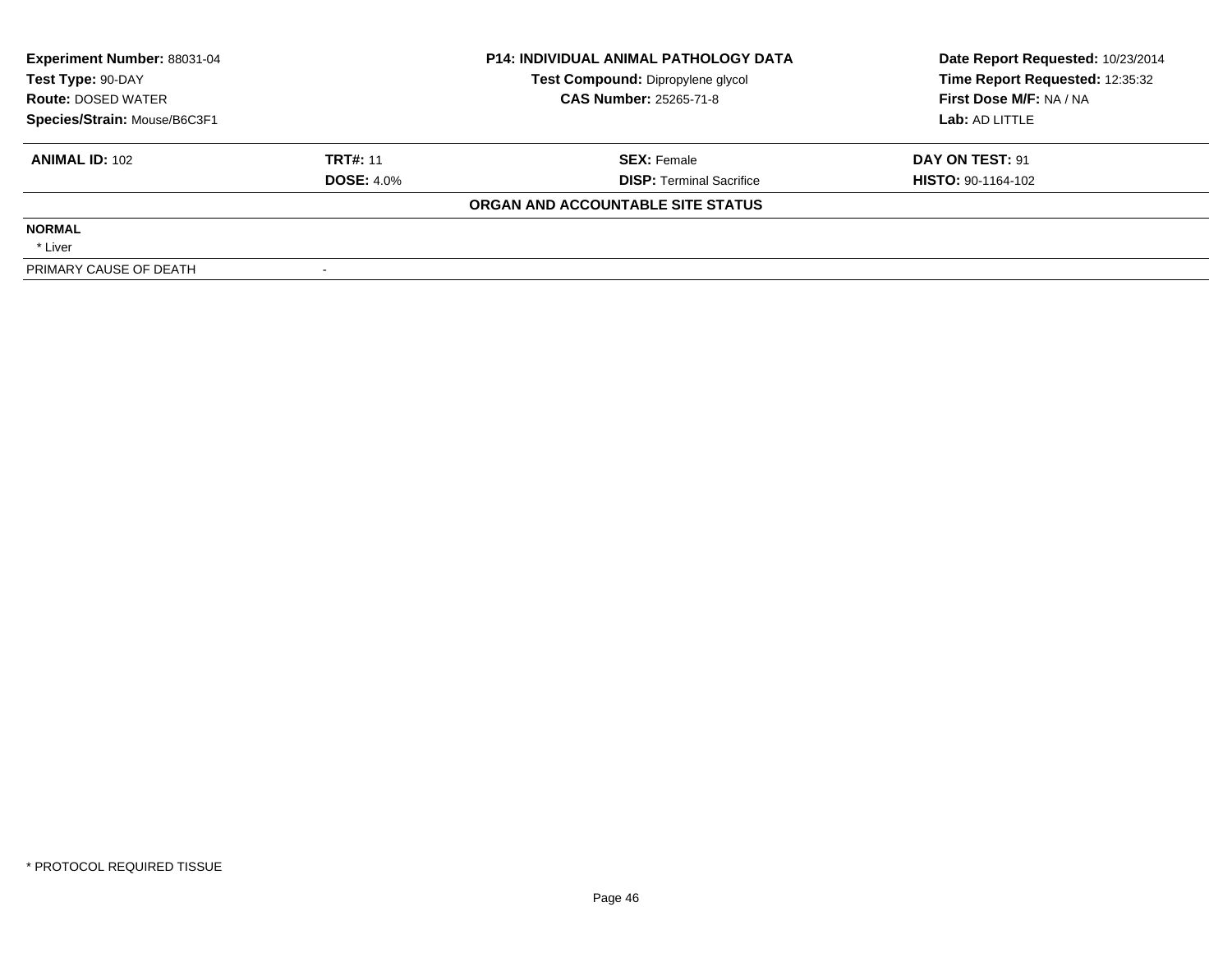| <b>Experiment Number: 88031-04</b><br>Test Type: 90-DAY<br><b>Route: DOSED WATER</b><br>Species/Strain: Mouse/B6C3F1 |                   | <b>P14: INDIVIDUAL ANIMAL PATHOLOGY DATA</b> | Date Report Requested: 10/23/2014 |
|----------------------------------------------------------------------------------------------------------------------|-------------------|----------------------------------------------|-----------------------------------|
|                                                                                                                      |                   | Test Compound: Dipropylene glycol            | Time Report Requested: 12:35:32   |
|                                                                                                                      |                   | <b>CAS Number: 25265-71-8</b>                | First Dose M/F: NA / NA           |
|                                                                                                                      |                   |                                              | Lab: AD LITTLE                    |
| <b>ANIMAL ID: 103</b>                                                                                                | <b>TRT#: 11</b>   | <b>SEX:</b> Female                           | DAY ON TEST: 91                   |
|                                                                                                                      | <b>DOSE: 4.0%</b> | <b>DISP:</b> Terminal Sacrifice              | <b>HISTO: 90-1164-103</b>         |
|                                                                                                                      |                   | ORGAN AND ACCOUNTABLE SITE STATUS            |                                   |
| <b>NORMAL</b>                                                                                                        |                   |                                              |                                   |
| * Liver                                                                                                              |                   |                                              |                                   |
| PRIMARY CAUSE OF DEATH                                                                                               |                   |                                              |                                   |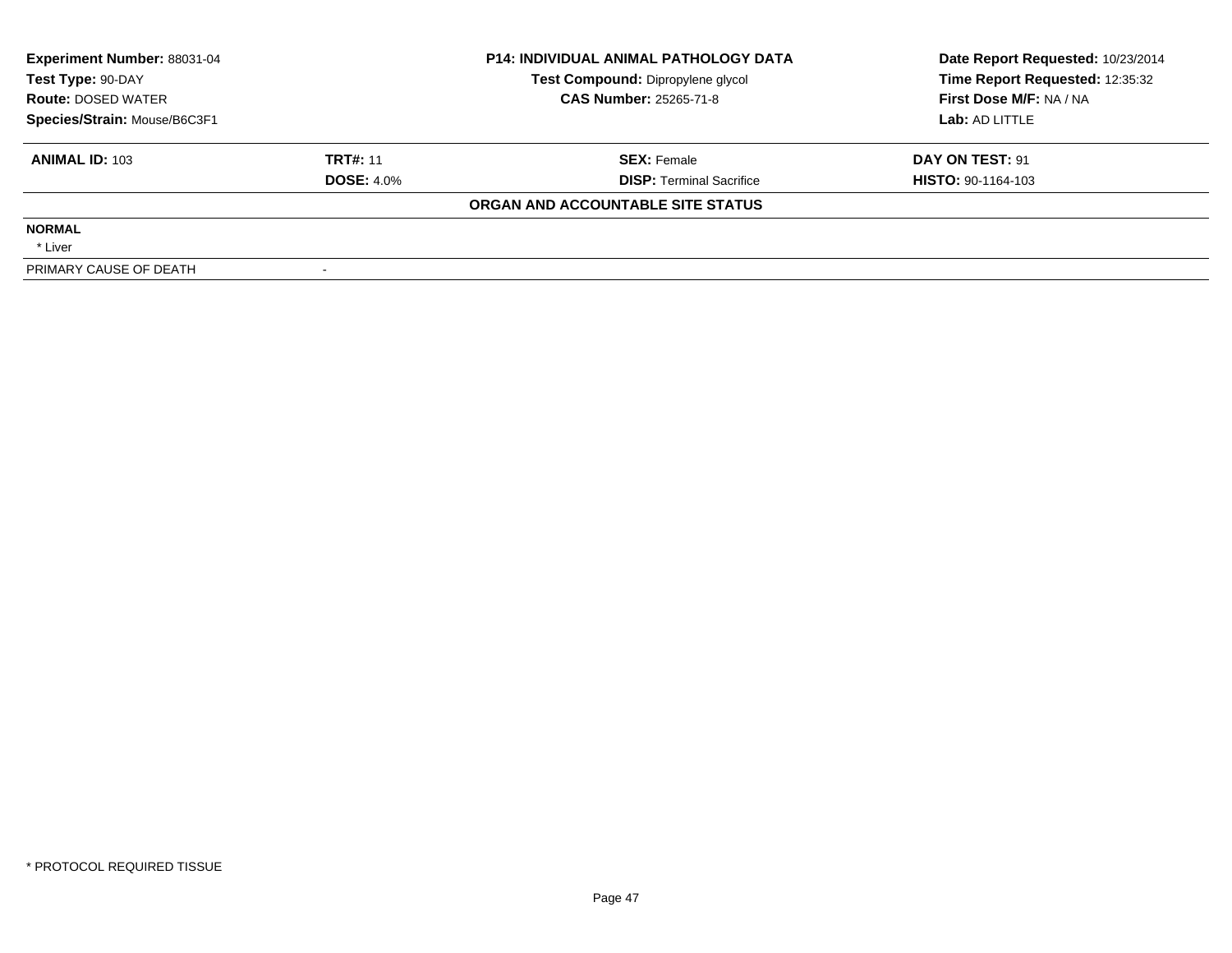| <b>Experiment Number: 88031-04</b><br>Test Type: 90-DAY<br><b>Route: DOSED WATER</b><br>Species/Strain: Mouse/B6C3F1 |                   | <b>P14: INDIVIDUAL ANIMAL PATHOLOGY DATA</b> | Date Report Requested: 10/23/2014 |  |
|----------------------------------------------------------------------------------------------------------------------|-------------------|----------------------------------------------|-----------------------------------|--|
|                                                                                                                      |                   | Test Compound: Dipropylene glycol            | Time Report Requested: 12:35:32   |  |
|                                                                                                                      |                   | <b>CAS Number: 25265-71-8</b>                | First Dose M/F: NA / NA           |  |
|                                                                                                                      |                   |                                              | Lab: AD LITTLE                    |  |
| <b>ANIMAL ID: 104</b>                                                                                                | <b>TRT#: 11</b>   | <b>SEX:</b> Female                           | DAY ON TEST: 91                   |  |
|                                                                                                                      | <b>DOSE: 4.0%</b> | <b>DISP:</b> Terminal Sacrifice              | HISTO: 90-1164-104                |  |
|                                                                                                                      |                   | ORGAN AND ACCOUNTABLE SITE STATUS            |                                   |  |
| <b>NORMAL</b>                                                                                                        |                   |                                              |                                   |  |
| * Liver                                                                                                              |                   |                                              |                                   |  |
| PRIMARY CAUSE OF DEATH                                                                                               |                   |                                              |                                   |  |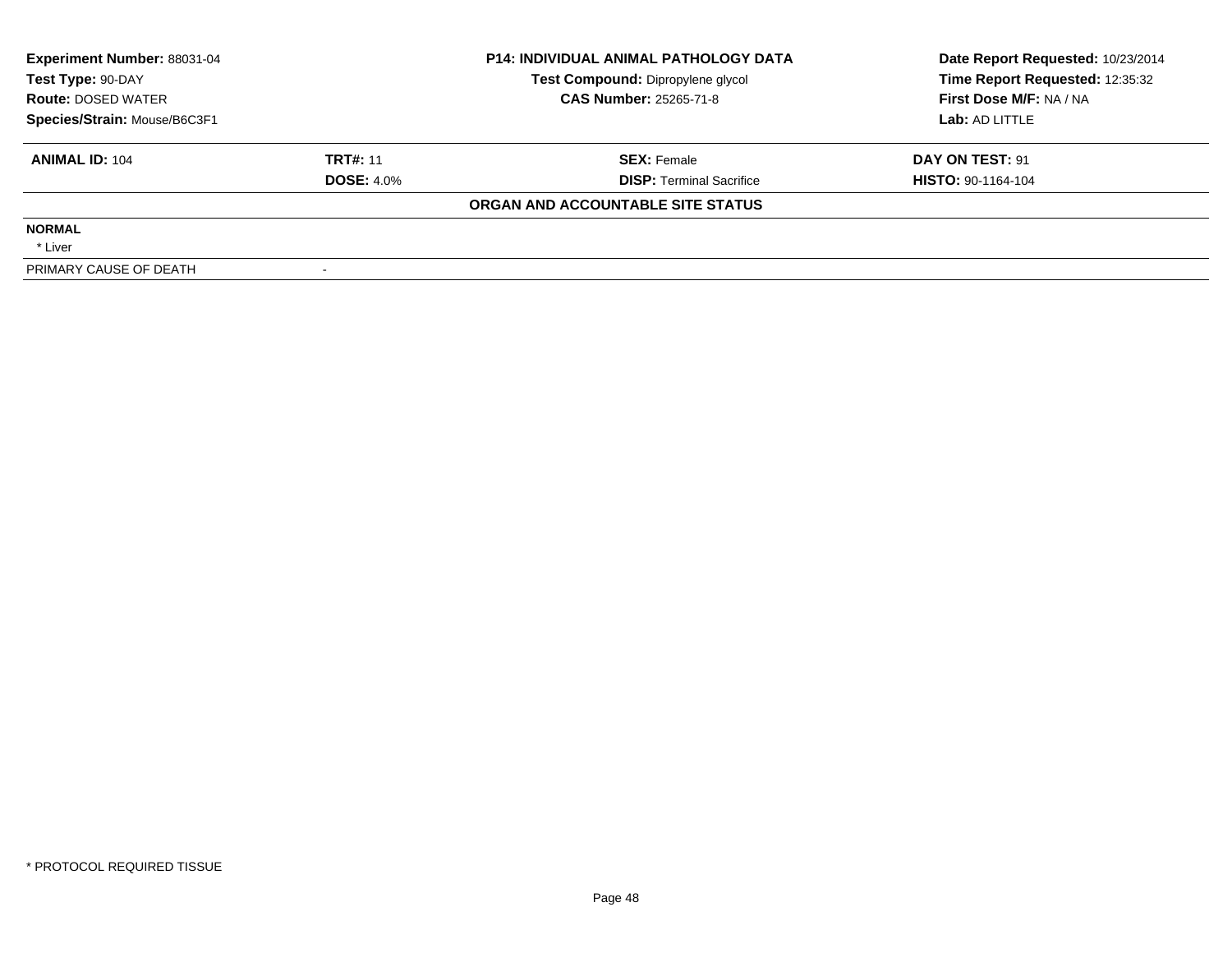| Experiment Number: 88031-04<br>Test Type: 90-DAY<br><b>Route: DOSED WATER</b><br>Species/Strain: Mouse/B6C3F1 |                   | <b>P14: INDIVIDUAL ANIMAL PATHOLOGY DATA</b> | Date Report Requested: 10/23/2014 |  |
|---------------------------------------------------------------------------------------------------------------|-------------------|----------------------------------------------|-----------------------------------|--|
|                                                                                                               |                   | Test Compound: Dipropylene glycol            | Time Report Requested: 12:35:32   |  |
|                                                                                                               |                   | <b>CAS Number: 25265-71-8</b>                | First Dose M/F: NA / NA           |  |
|                                                                                                               |                   |                                              | Lab: AD LITTLE                    |  |
| <b>ANIMAL ID: 105</b>                                                                                         | <b>TRT#: 11</b>   | <b>SEX: Female</b>                           | DAY ON TEST: 91                   |  |
|                                                                                                               | <b>DOSE: 4.0%</b> | <b>DISP: Terminal Sacrifice</b>              | <b>HISTO: 90-1164-105</b>         |  |
|                                                                                                               |                   | ORGAN AND ACCOUNTABLE SITE STATUS            |                                   |  |
| <b>NORMAL</b>                                                                                                 |                   |                                              |                                   |  |
| * Liver                                                                                                       |                   |                                              |                                   |  |
| PRIMARY CAUSE OF DEATH                                                                                        |                   |                                              |                                   |  |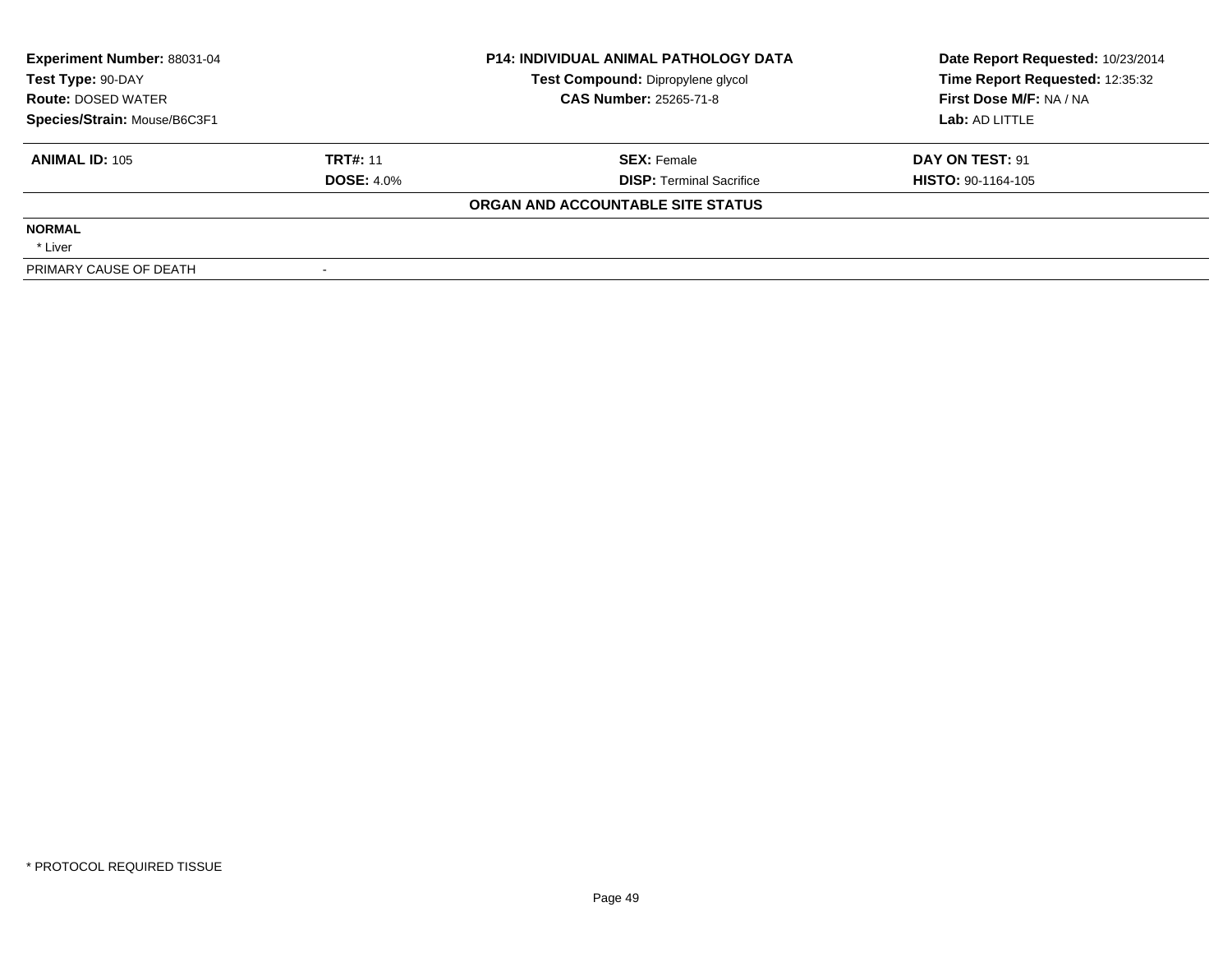| <b>Experiment Number: 88031-04</b><br>Test Type: 90-DAY<br><b>Route: DOSED WATER</b> |                   | <b>P14: INDIVIDUAL ANIMAL PATHOLOGY DATA</b> | Date Report Requested: 10/23/2014 |  |
|--------------------------------------------------------------------------------------|-------------------|----------------------------------------------|-----------------------------------|--|
|                                                                                      |                   | Test Compound: Dipropylene glycol            | Time Report Requested: 12:35:32   |  |
|                                                                                      |                   | <b>CAS Number: 25265-71-8</b>                | First Dose M/F: NA / NA           |  |
| Species/Strain: Mouse/B6C3F1                                                         |                   |                                              | Lab: AD LITTLE                    |  |
| <b>ANIMAL ID: 106</b>                                                                | <b>TRT#: 11</b>   | <b>SEX:</b> Female                           | DAY ON TEST: 91                   |  |
|                                                                                      | <b>DOSE: 4.0%</b> | <b>DISP:</b> Terminal Sacrifice              | <b>HISTO: 90-1164-106</b>         |  |
|                                                                                      |                   | ORGAN AND ACCOUNTABLE SITE STATUS            |                                   |  |
| <b>NORMAL</b>                                                                        |                   |                                              |                                   |  |
| * Liver                                                                              |                   |                                              |                                   |  |
| PRIMARY CAUSE OF DEATH                                                               |                   |                                              |                                   |  |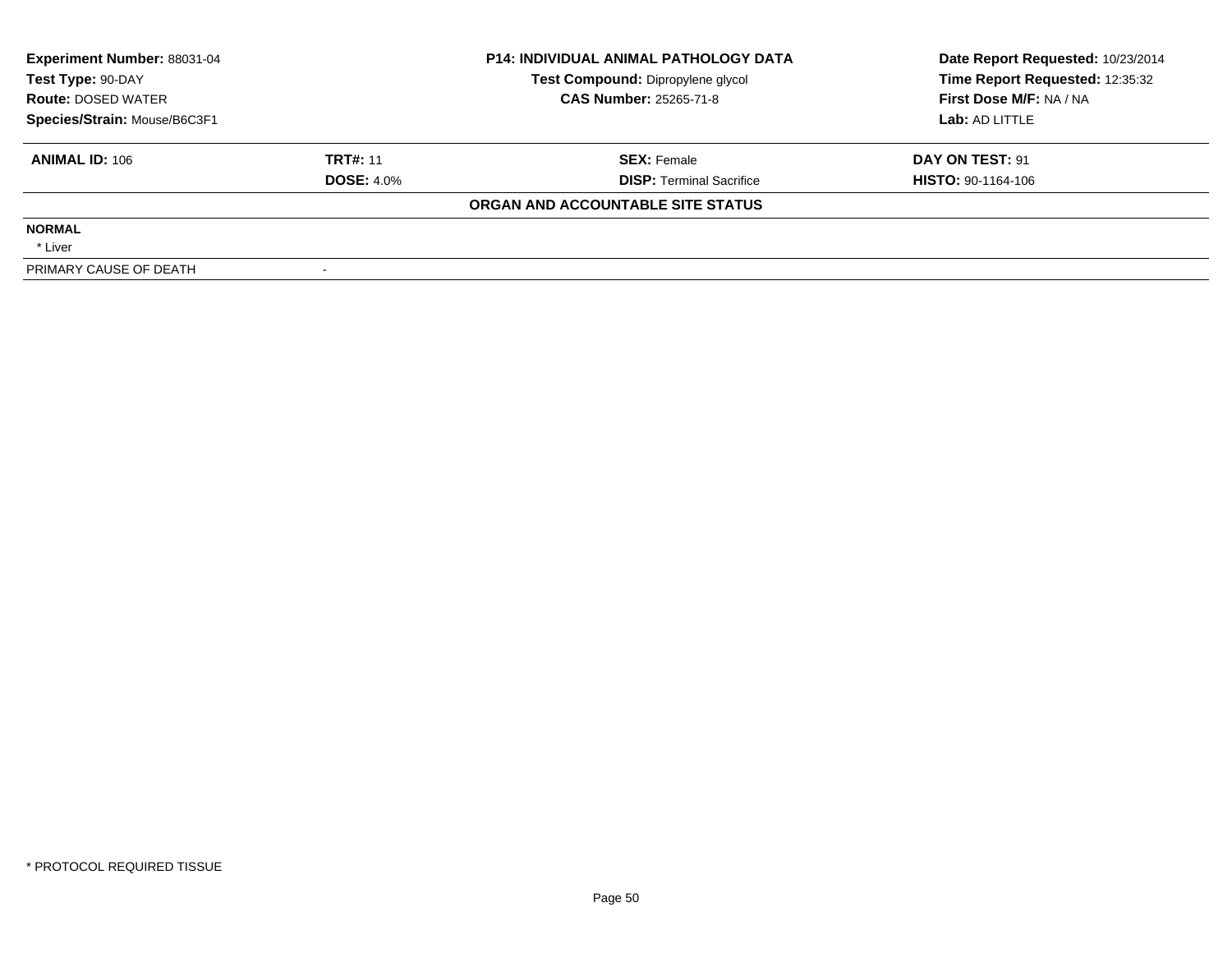| Experiment Number: 88031-04<br>Test Type: 90-DAY<br><b>Route: DOSED WATER</b><br>Species/Strain: Mouse/B6C3F1 |                   | <b>P14: INDIVIDUAL ANIMAL PATHOLOGY DATA</b> | Date Report Requested: 10/23/2014 |  |
|---------------------------------------------------------------------------------------------------------------|-------------------|----------------------------------------------|-----------------------------------|--|
|                                                                                                               |                   | Test Compound: Dipropylene glycol            | Time Report Requested: 12:35:32   |  |
|                                                                                                               |                   | <b>CAS Number: 25265-71-8</b>                | First Dose M/F: NA / NA           |  |
|                                                                                                               |                   |                                              | Lab: AD LITTLE                    |  |
| <b>ANIMAL ID: 107</b>                                                                                         | <b>TRT#: 11</b>   | <b>SEX: Female</b>                           | DAY ON TEST: 91                   |  |
|                                                                                                               | <b>DOSE: 4.0%</b> | <b>DISP: Terminal Sacrifice</b>              | <b>HISTO: 90-1164-107</b>         |  |
|                                                                                                               |                   | ORGAN AND ACCOUNTABLE SITE STATUS            |                                   |  |
| <b>NORMAL</b>                                                                                                 |                   |                                              |                                   |  |
| * Liver                                                                                                       |                   |                                              |                                   |  |
| PRIMARY CAUSE OF DEATH                                                                                        |                   |                                              |                                   |  |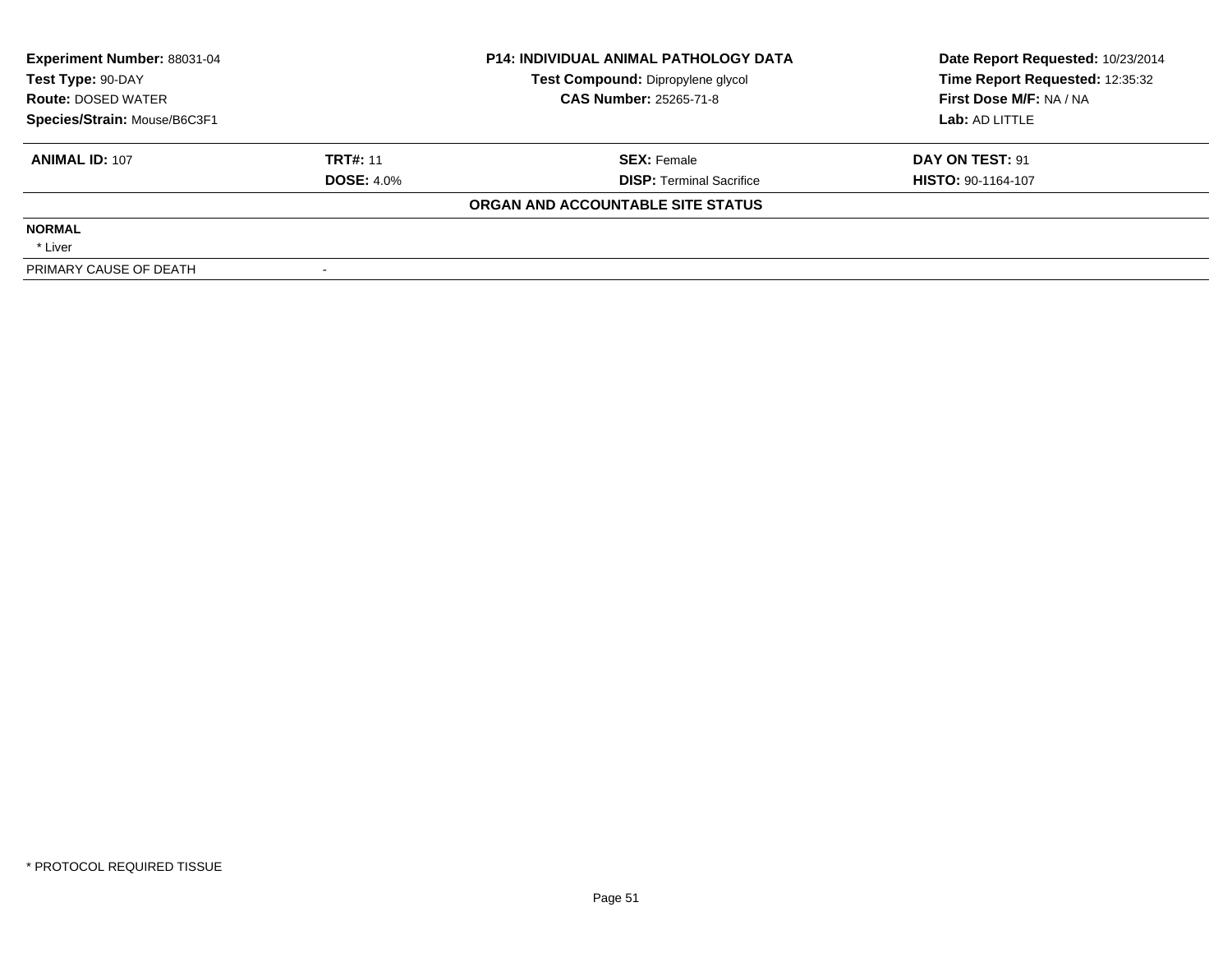| <b>Experiment Number: 88031-04</b><br>Test Type: 90-DAY<br><b>Route: DOSED WATER</b> |                   | <b>P14: INDIVIDUAL ANIMAL PATHOLOGY DATA</b> | Date Report Requested: 10/23/2014 |  |
|--------------------------------------------------------------------------------------|-------------------|----------------------------------------------|-----------------------------------|--|
|                                                                                      |                   | Test Compound: Dipropylene glycol            | Time Report Requested: 12:35:32   |  |
|                                                                                      |                   | <b>CAS Number: 25265-71-8</b>                | First Dose M/F: NA / NA           |  |
| Species/Strain: Mouse/B6C3F1                                                         |                   |                                              | Lab: AD LITTLE                    |  |
| <b>ANIMAL ID: 108</b>                                                                | <b>TRT#: 11</b>   | <b>SEX:</b> Female                           | DAY ON TEST: 91                   |  |
|                                                                                      | <b>DOSE: 4.0%</b> | <b>DISP:</b> Terminal Sacrifice              | <b>HISTO: 90-1164-108</b>         |  |
|                                                                                      |                   | ORGAN AND ACCOUNTABLE SITE STATUS            |                                   |  |
| <b>NORMAL</b>                                                                        |                   |                                              |                                   |  |
| * Liver                                                                              |                   |                                              |                                   |  |
| PRIMARY CAUSE OF DEATH                                                               |                   |                                              |                                   |  |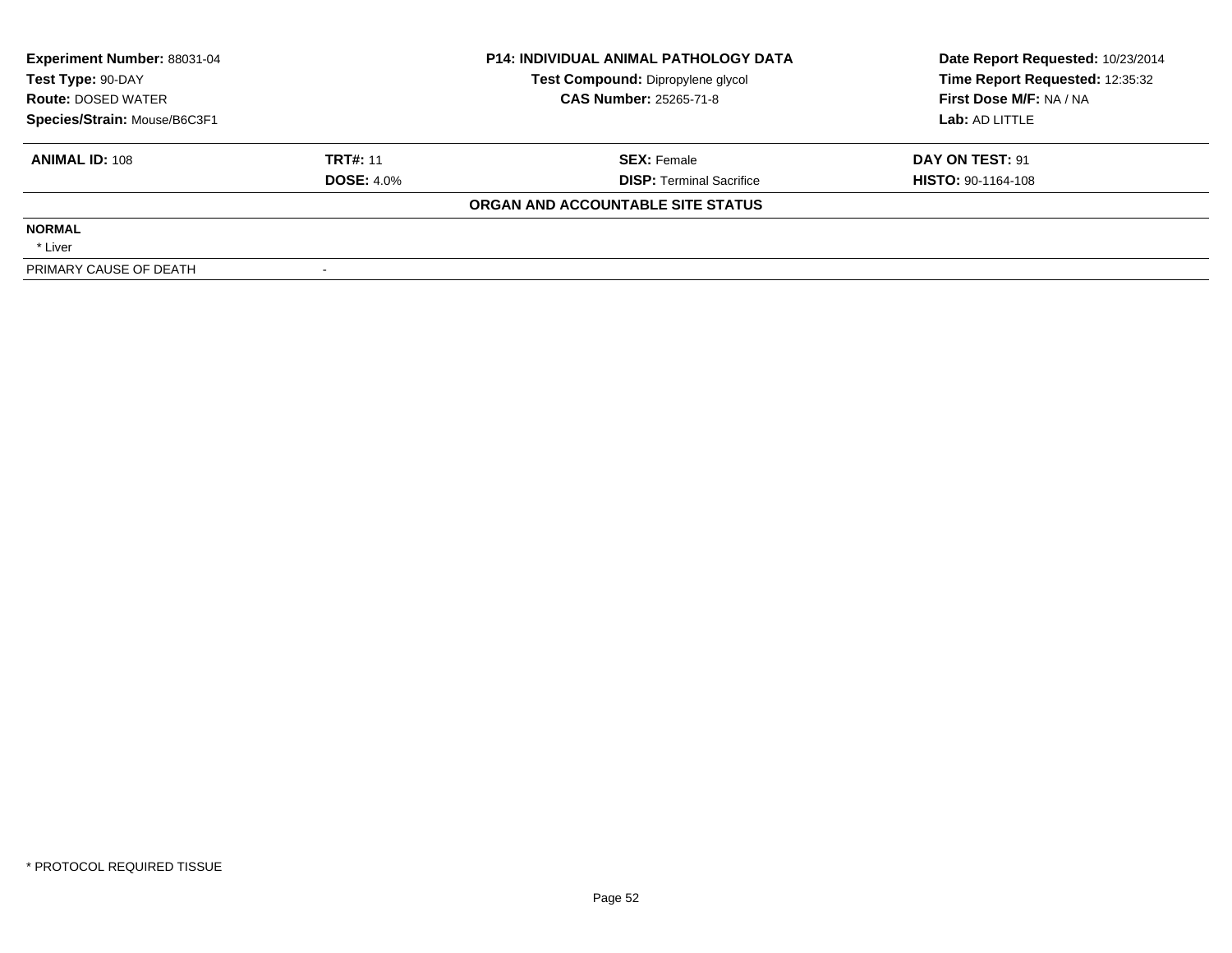| <b>Experiment Number: 88031-04</b><br>Test Type: 90-DAY<br><b>Route: DOSED WATER</b> |                   | <b>P14: INDIVIDUAL ANIMAL PATHOLOGY DATA</b> | Date Report Requested: 10/23/2014 |  |
|--------------------------------------------------------------------------------------|-------------------|----------------------------------------------|-----------------------------------|--|
|                                                                                      |                   | Test Compound: Dipropylene glycol            | Time Report Requested: 12:35:32   |  |
|                                                                                      |                   | <b>CAS Number: 25265-71-8</b>                | First Dose M/F: NA / NA           |  |
| Species/Strain: Mouse/B6C3F1                                                         |                   |                                              | Lab: AD LITTLE                    |  |
| <b>ANIMAL ID: 109</b>                                                                | <b>TRT#: 11</b>   | <b>SEX:</b> Female                           | DAY ON TEST: 91                   |  |
|                                                                                      | <b>DOSE: 4.0%</b> | <b>DISP:</b> Terminal Sacrifice              | <b>HISTO: 90-1164-109</b>         |  |
|                                                                                      |                   | ORGAN AND ACCOUNTABLE SITE STATUS            |                                   |  |
| <b>NORMAL</b>                                                                        |                   |                                              |                                   |  |
| * Liver                                                                              |                   |                                              |                                   |  |
| PRIMARY CAUSE OF DEATH                                                               |                   |                                              |                                   |  |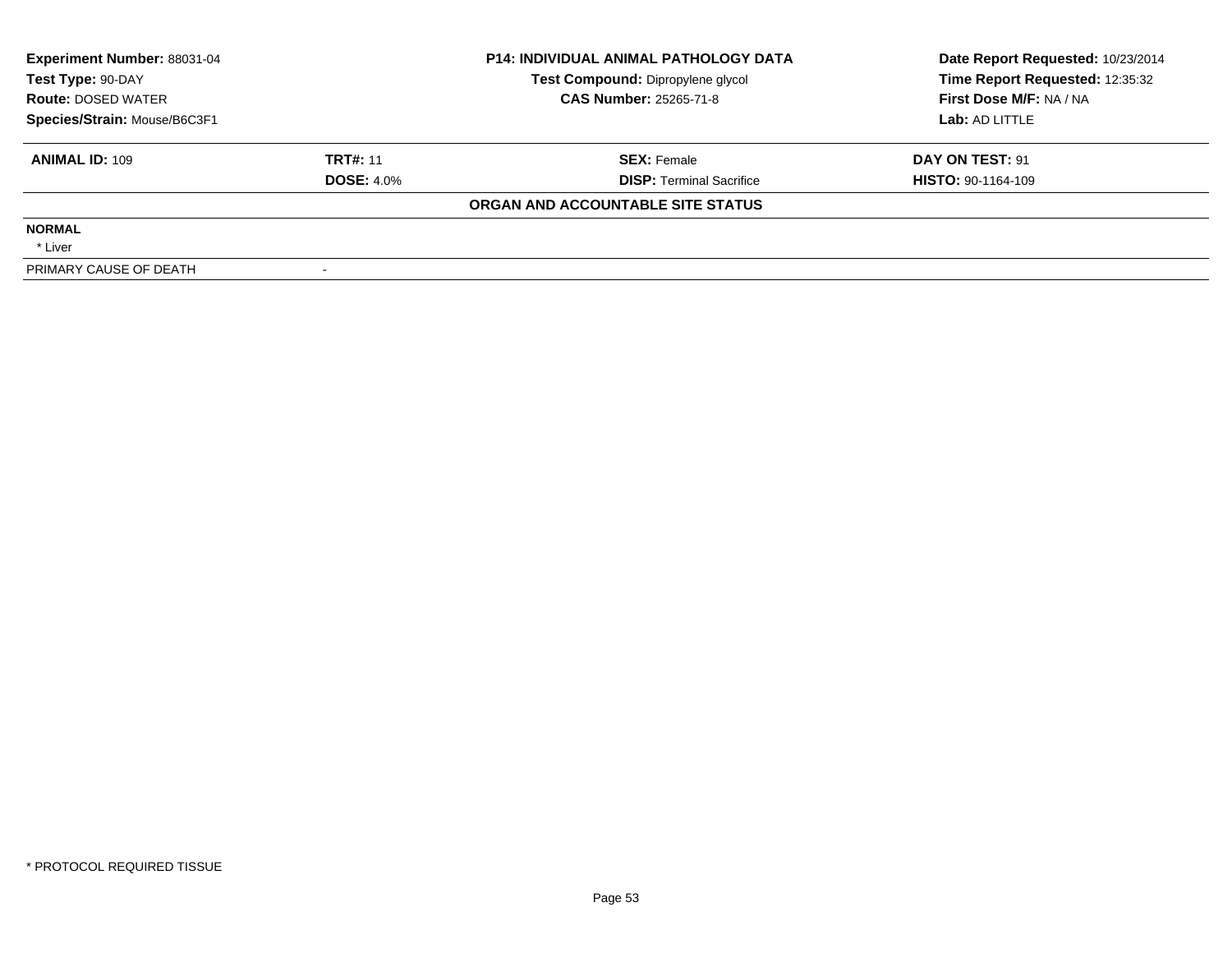| Experiment Number: 88031-04<br>Test Type: 90-DAY<br><b>Route: DOSED WATER</b><br>Species/Strain: Mouse/B6C3F1 |                   | <b>P14: INDIVIDUAL ANIMAL PATHOLOGY DATA</b><br>Test Compound: Dipropylene glycol | Date Report Requested: 10/23/2014<br>Time Report Requested: 12:35:32 |
|---------------------------------------------------------------------------------------------------------------|-------------------|-----------------------------------------------------------------------------------|----------------------------------------------------------------------|
|                                                                                                               |                   | <b>CAS Number: 25265-71-8</b>                                                     | First Dose M/F: NA / NA                                              |
|                                                                                                               |                   |                                                                                   | Lab: AD LITTLE                                                       |
| <b>ANIMAL ID: 110</b>                                                                                         | <b>TRT#: 11</b>   | <b>SEX: Female</b>                                                                | DAY ON TEST: 91                                                      |
|                                                                                                               | <b>DOSE: 4.0%</b> | <b>DISP:</b> Terminal Sacrifice                                                   | <b>HISTO: 90-1164-110</b>                                            |
|                                                                                                               |                   | ORGAN AND ACCOUNTABLE SITE STATUS                                                 |                                                                      |
| <b>NORMAL</b>                                                                                                 |                   |                                                                                   |                                                                      |
| * Liver                                                                                                       |                   |                                                                                   |                                                                      |
| PRIMARY CAUSE OF DEATH                                                                                        |                   |                                                                                   |                                                                      |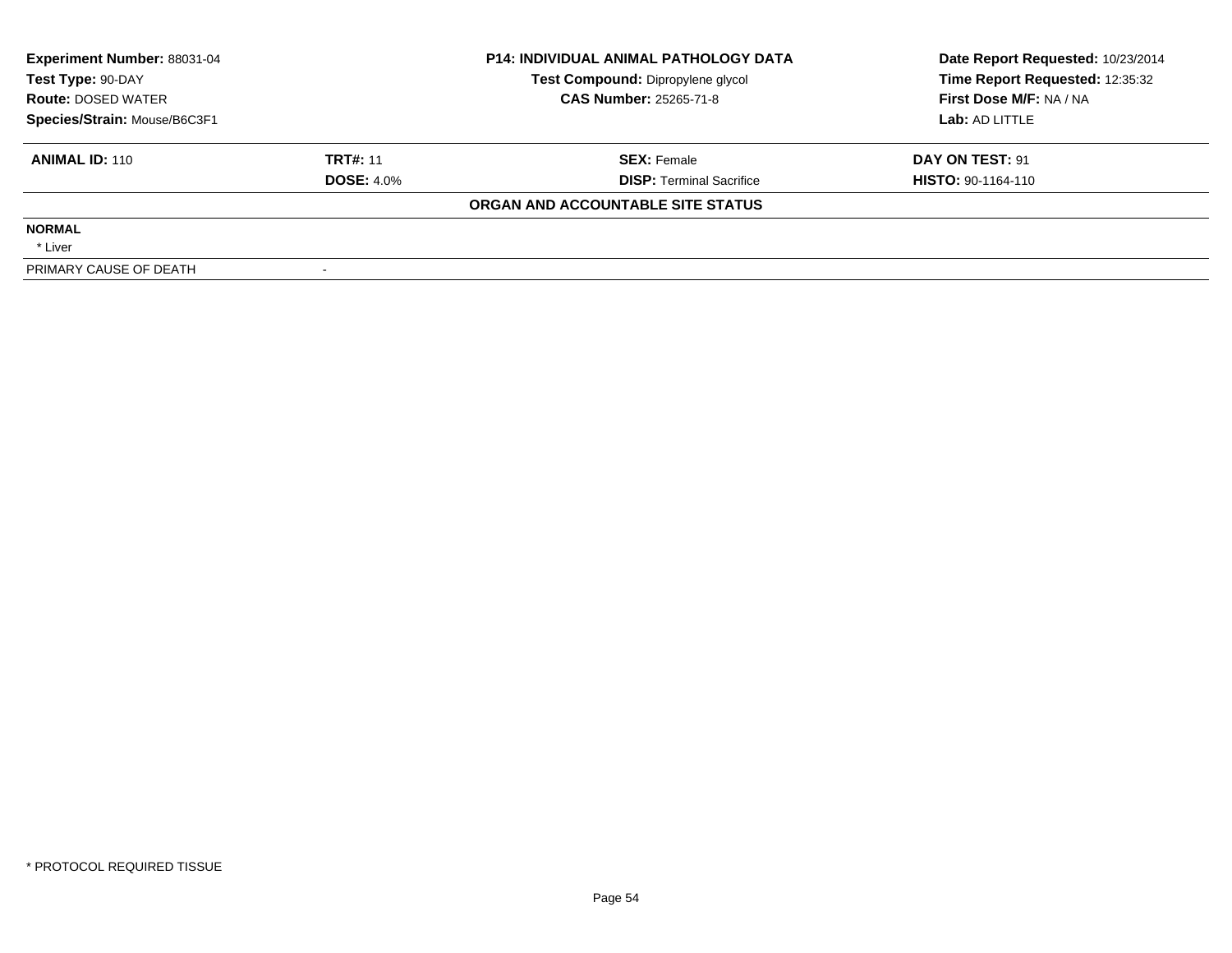| Experiment Number: 88031-04<br>Test Type: 90-DAY<br><b>Route: DOSED WATER</b><br>Species/Strain: Mouse/B6C3F1 |                          | <b>P14: INDIVIDUAL ANIMAL PATHOLOGY DATA</b><br>Test Compound: Dipropylene glycol<br><b>CAS Number: 25265-71-8</b> | Date Report Requested: 10/23/2014<br>Time Report Requested: 12:35:32<br>First Dose M/F: NA / NA<br>Lab: AD LITTLE |  |
|---------------------------------------------------------------------------------------------------------------|--------------------------|--------------------------------------------------------------------------------------------------------------------|-------------------------------------------------------------------------------------------------------------------|--|
| <b>ANIMAL ID: 111</b>                                                                                         | <b>TRT#: 12</b>          | <b>SEX: Female</b>                                                                                                 | DAY ON TEST: 91                                                                                                   |  |
|                                                                                                               | <b>DOSE: 8.0%</b>        | <b>DISP: Terminal Sacrifice</b>                                                                                    | HISTO: 90-1164-111                                                                                                |  |
|                                                                                                               |                          | ORGAN AND ACCOUNTABLE SITE STATUS                                                                                  |                                                                                                                   |  |
| <b>NORMAL</b>                                                                                                 |                          |                                                                                                                    |                                                                                                                   |  |
| * Adrenal Cortex                                                                                              | * Adrenal Medulla        | * Blood Vessel                                                                                                     | * Bone                                                                                                            |  |
| * Bone Marrow                                                                                                 | * Brain                  | * Esophagus                                                                                                        | * Gallbladder                                                                                                     |  |
| * Heart                                                                                                       | * Intestine Large, Cecum | * Intestine Large, Colon                                                                                           | * Intestine Large, Rectum                                                                                         |  |
| * Intestine Small, Duodenum                                                                                   | * Intestine Small, Ileum | * Intestine Small, Jejunum                                                                                         | * Islets, Pancreatic                                                                                              |  |
| * Kidney                                                                                                      | * Lung                   | * Lymph Node, Mandibular                                                                                           | * Lymph Node, Mesenteric                                                                                          |  |
| * Mammary Gland                                                                                               | * Nose                   | * Ovary                                                                                                            | * Pancreas                                                                                                        |  |
| * Parathyroid Gland                                                                                           | * Pituitary Gland        | * Salivary Glands                                                                                                  | * Skin                                                                                                            |  |
| * Spleen                                                                                                      | * Stomach, Forestomach   | * Stomach, Glandular                                                                                               | * Thymus                                                                                                          |  |
| * Thyroid Gland                                                                                               | * Trachea                | * Urinary Bladder                                                                                                  | * Uterus                                                                                                          |  |
| <b>OBSERVATIONS</b>                                                                                           |                          |                                                                                                                    |                                                                                                                   |  |
| * Clitoral Gland                                                                                              |                          | <b>Dilatation</b>                                                                                                  | Minimal                                                                                                           |  |
| * Liver                                                                                                       | Centrilobular            | Hypertrophy                                                                                                        | Minimal                                                                                                           |  |
| PRIMARY CAUSE OF DEATH                                                                                        |                          |                                                                                                                    |                                                                                                                   |  |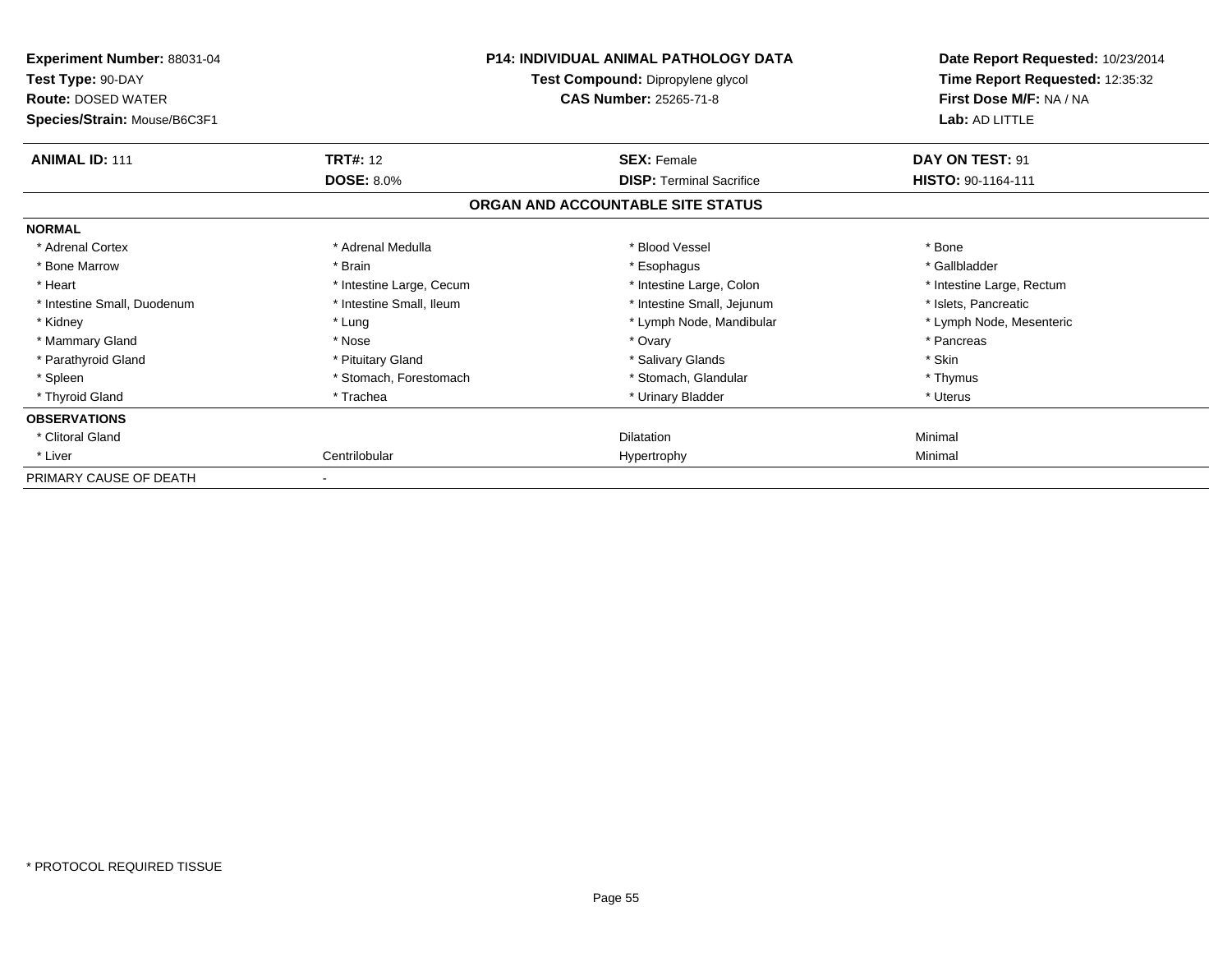| Experiment Number: 88031-04<br>Test Type: 90-DAY<br><b>Route: DOSED WATER</b> |                          | <b>P14: INDIVIDUAL ANIMAL PATHOLOGY DATA</b><br>Test Compound: Dipropylene glycol<br><b>CAS Number: 25265-71-8</b> | Date Report Requested: 10/23/2014<br>Time Report Requested: 12:35:32<br>First Dose M/F: NA / NA |
|-------------------------------------------------------------------------------|--------------------------|--------------------------------------------------------------------------------------------------------------------|-------------------------------------------------------------------------------------------------|
| Species/Strain: Mouse/B6C3F1                                                  |                          |                                                                                                                    | Lab: AD LITTLE                                                                                  |
| <b>ANIMAL ID: 112</b>                                                         | <b>TRT#: 12</b>          | <b>SEX: Female</b>                                                                                                 | DAY ON TEST: 91                                                                                 |
|                                                                               | <b>DOSE: 8.0%</b>        | <b>DISP: Terminal Sacrifice</b>                                                                                    | HISTO: 90-1164-112                                                                              |
|                                                                               |                          | ORGAN AND ACCOUNTABLE SITE STATUS                                                                                  |                                                                                                 |
| <b>NORMAL</b>                                                                 |                          |                                                                                                                    |                                                                                                 |
| * Adrenal Cortex                                                              | * Adrenal Medulla        | * Blood Vessel                                                                                                     | * Bone                                                                                          |
| * Bone Marrow                                                                 | * Brain                  | * Esophagus                                                                                                        | * Gallbladder                                                                                   |
| * Heart                                                                       | * Intestine Large, Cecum | * Intestine Large, Colon                                                                                           | * Intestine Large, Rectum                                                                       |
| * Intestine Small, Duodenum                                                   | * Intestine Small, Ileum | * Intestine Small, Jejunum                                                                                         | * Islets, Pancreatic                                                                            |
| * Kidney                                                                      | * Lung                   | * Lymph Node, Mandibular                                                                                           | * Lymph Node, Mesenteric                                                                        |
| * Mammary Gland                                                               | * Nose                   | * Ovary                                                                                                            | * Pancreas                                                                                      |
| * Parathyroid Gland                                                           | * Pituitary Gland        | * Salivary Glands                                                                                                  | * Skin                                                                                          |
| * Spleen                                                                      | * Stomach, Forestomach   | * Stomach, Glandular                                                                                               | * Thymus                                                                                        |
| * Thyroid Gland                                                               | * Trachea                | * Urinary Bladder                                                                                                  |                                                                                                 |
| <b>OBSERVATIONS</b>                                                           |                          |                                                                                                                    |                                                                                                 |
| * Clitoral Gland                                                              |                          | <b>Dilatation</b>                                                                                                  | Mild                                                                                            |
| * Liver                                                                       | Centrilobular            | Hypertrophy                                                                                                        | Minimal                                                                                         |
|                                                                               |                          | Inflammation                                                                                                       | Chronic Active, Minimal                                                                         |
| * Uterus                                                                      |                          | Hyperplasia                                                                                                        | Cystic, Mild                                                                                    |
| PRIMARY CAUSE OF DEATH                                                        |                          |                                                                                                                    |                                                                                                 |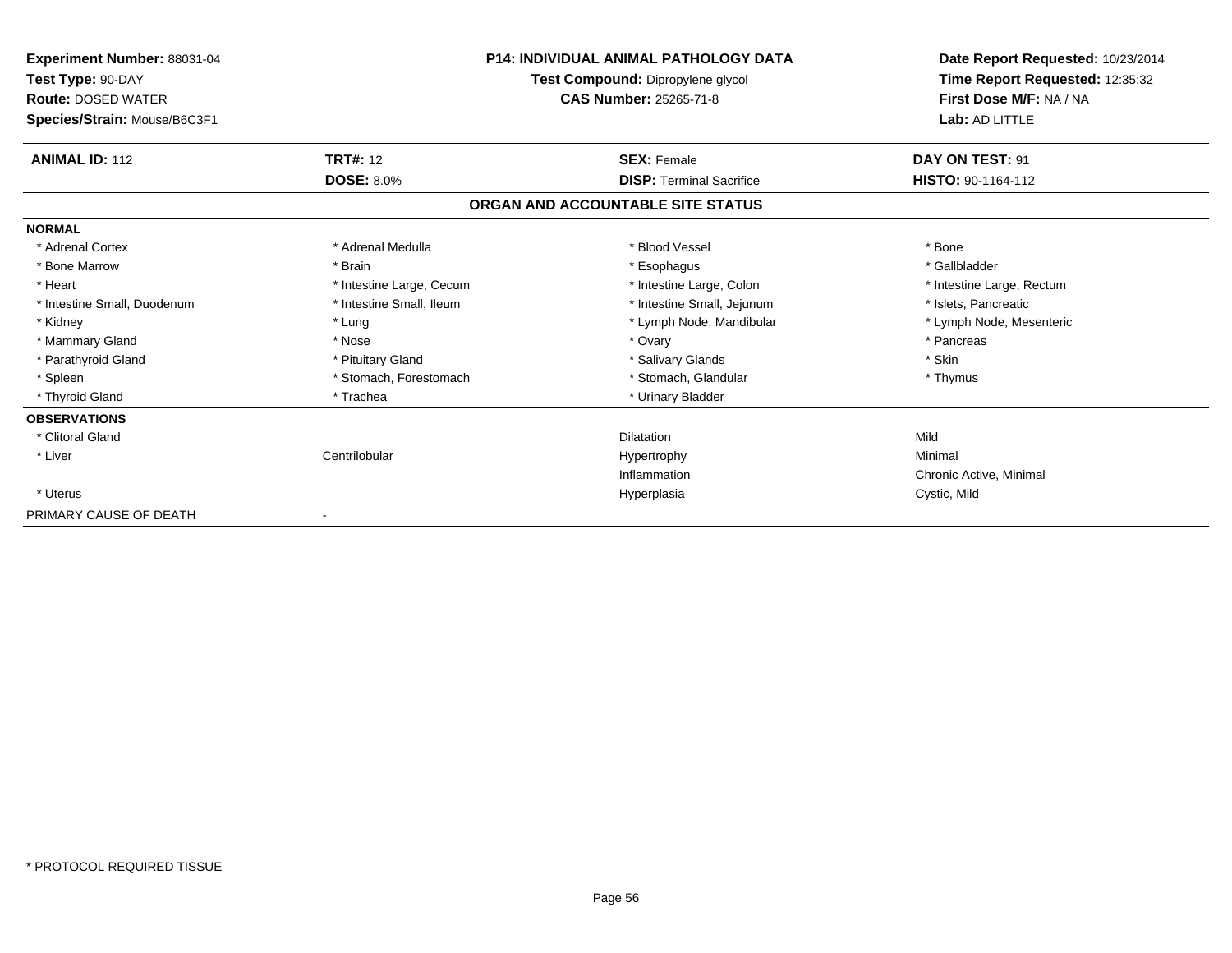| Experiment Number: 88031-04<br>Test Type: 90-DAY<br><b>Route: DOSED WATER</b><br>Species/Strain: Mouse/B6C3F1 |                          | <b>P14: INDIVIDUAL ANIMAL PATHOLOGY DATA</b><br>Test Compound: Dipropylene glycol<br><b>CAS Number: 25265-71-8</b> | Date Report Requested: 10/23/2014<br>Time Report Requested: 12:35:32<br>First Dose M/F: NA / NA<br>Lab: AD LITTLE |  |
|---------------------------------------------------------------------------------------------------------------|--------------------------|--------------------------------------------------------------------------------------------------------------------|-------------------------------------------------------------------------------------------------------------------|--|
| <b>ANIMAL ID: 113</b>                                                                                         | <b>TRT#: 12</b>          | <b>SEX: Female</b>                                                                                                 | DAY ON TEST: 91                                                                                                   |  |
|                                                                                                               | <b>DOSE: 8.0%</b>        | <b>DISP: Terminal Sacrifice</b>                                                                                    | HISTO: 90-1164-113                                                                                                |  |
|                                                                                                               |                          | ORGAN AND ACCOUNTABLE SITE STATUS                                                                                  |                                                                                                                   |  |
| <b>NORMAL</b>                                                                                                 |                          |                                                                                                                    |                                                                                                                   |  |
| * Adrenal Cortex                                                                                              | * Adrenal Medulla        | * Bone                                                                                                             | * Bone Marrow                                                                                                     |  |
| * Brain                                                                                                       | * Clitoral Gland         | * Esophagus                                                                                                        | * Gallbladder                                                                                                     |  |
| * Heart                                                                                                       | * Intestine Large, Cecum | * Intestine Large, Colon                                                                                           | * Intestine Large, Rectum                                                                                         |  |
| * Intestine Small, Duodenum                                                                                   | * Intestine Small, Ileum | * Intestine Small, Jejunum                                                                                         | * Islets, Pancreatic                                                                                              |  |
| * Kidney                                                                                                      | * Lung                   | * Lymph Node, Mandibular                                                                                           | * Lymph Node, Mesenteric                                                                                          |  |
| * Mammary Gland                                                                                               | * Nose                   | * Ovary                                                                                                            | * Pancreas                                                                                                        |  |
| * Parathyroid Gland                                                                                           | * Pituitary Gland        | * Salivary Glands                                                                                                  | * Skin                                                                                                            |  |
| * Spleen                                                                                                      | * Stomach, Forestomach   | * Stomach, Glandular                                                                                               | * Thymus                                                                                                          |  |
| * Thyroid Gland                                                                                               | * Trachea                | * Urinary Bladder                                                                                                  | * Uterus                                                                                                          |  |
| <b>MISSING</b>                                                                                                |                          |                                                                                                                    |                                                                                                                   |  |
| * Blood Vessel                                                                                                |                          |                                                                                                                    |                                                                                                                   |  |
| <b>OBSERVATIONS</b>                                                                                           |                          |                                                                                                                    |                                                                                                                   |  |
| * Liver                                                                                                       | Centrilobular            | Hypertrophy                                                                                                        | Minimal                                                                                                           |  |
| PRIMARY CAUSE OF DEATH                                                                                        |                          |                                                                                                                    |                                                                                                                   |  |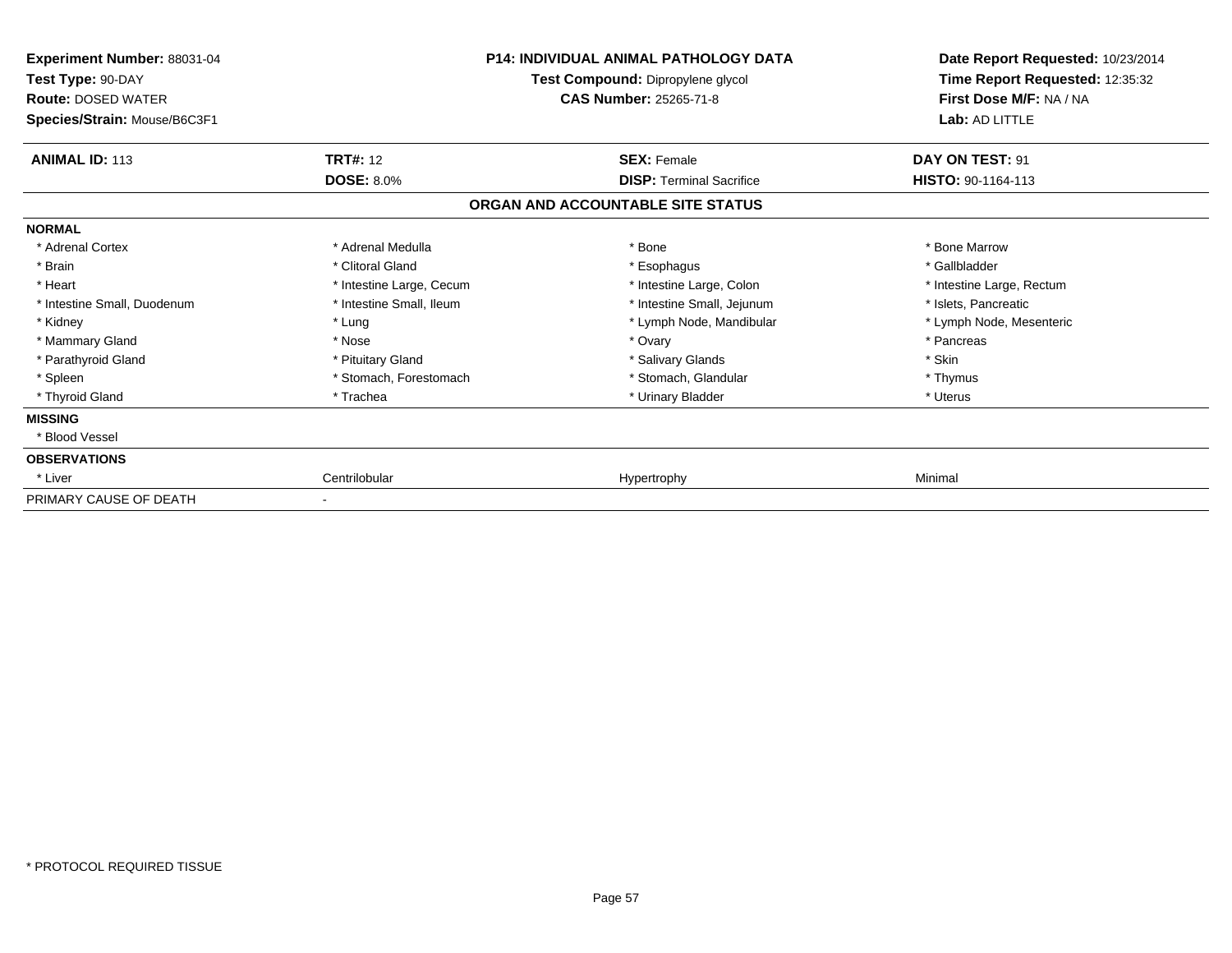| Experiment Number: 88031-04<br>Test Type: 90-DAY<br><b>Route: DOSED WATER</b><br>Species/Strain: Mouse/B6C3F1 |                            | <b>P14: INDIVIDUAL ANIMAL PATHOLOGY DATA</b><br>Test Compound: Dipropylene glycol<br>CAS Number: 25265-71-8 | Date Report Requested: 10/23/2014<br>Time Report Requested: 12:35:32<br>First Dose M/F: NA / NA<br>Lab: AD LITTLE |
|---------------------------------------------------------------------------------------------------------------|----------------------------|-------------------------------------------------------------------------------------------------------------|-------------------------------------------------------------------------------------------------------------------|
| <b>ANIMAL ID: 114</b>                                                                                         | <b>TRT#: 12</b>            | <b>SEX: Female</b>                                                                                          | DAY ON TEST: 14                                                                                                   |
|                                                                                                               | <b>DOSE: 8.0%</b>          | <b>DISP:</b> Moribund Sacrifice                                                                             | HISTO: 90-1164-114                                                                                                |
|                                                                                                               |                            | ORGAN AND ACCOUNTABLE SITE STATUS                                                                           |                                                                                                                   |
| <b>NORMAL</b>                                                                                                 |                            |                                                                                                             |                                                                                                                   |
| * Adrenal Cortex                                                                                              | * Blood Vessel             | * Bone                                                                                                      | * Brain                                                                                                           |
| * Clitoral Gland                                                                                              | * Esophagus                | * Gallbladder                                                                                               | * Heart                                                                                                           |
| * Intestine Large, Cecum                                                                                      | * Intestine Large, Colon   | * Intestine Large, Rectum                                                                                   | * Intestine Small, Duodenum                                                                                       |
| * Intestine Small, Ileum                                                                                      | * Intestine Small, Jejunum | * Islets, Pancreatic                                                                                        | * Kidney                                                                                                          |
| * Lung                                                                                                        | * Lymph Node, Mandibular   | * Nose                                                                                                      | * Ovary                                                                                                           |
| * Pancreas                                                                                                    | * Parathyroid Gland        | * Salivary Glands                                                                                           | * Skin                                                                                                            |
| * Stomach, Forestomach                                                                                        | * Stomach, Glandular       | * Thyroid Gland                                                                                             | * Trachea                                                                                                         |
| * Urinary Bladder                                                                                             | * Uterus                   |                                                                                                             |                                                                                                                   |
| <b>MISSING</b>                                                                                                |                            |                                                                                                             |                                                                                                                   |
| * Adrenal Medulla                                                                                             | * Lymph Node, Mesenteric   | * Mammary Gland                                                                                             | * Pituitary Gland                                                                                                 |
| * Thymus                                                                                                      |                            |                                                                                                             |                                                                                                                   |
| <b>OBSERVATIONS</b>                                                                                           |                            |                                                                                                             |                                                                                                                   |
| * Bone Marrow                                                                                                 |                            | Atrophy                                                                                                     | Minimal                                                                                                           |
|                                                                                                               |                            | Congestion                                                                                                  | Moderate                                                                                                          |
| * Liver                                                                                                       | Hepatocyte                 | <b>Necrosis</b>                                                                                             | Minimal                                                                                                           |
| * Spleen                                                                                                      |                            | Atrophy                                                                                                     | Mild                                                                                                              |
| PRIMARY CAUSE OF DEATH                                                                                        |                            |                                                                                                             |                                                                                                                   |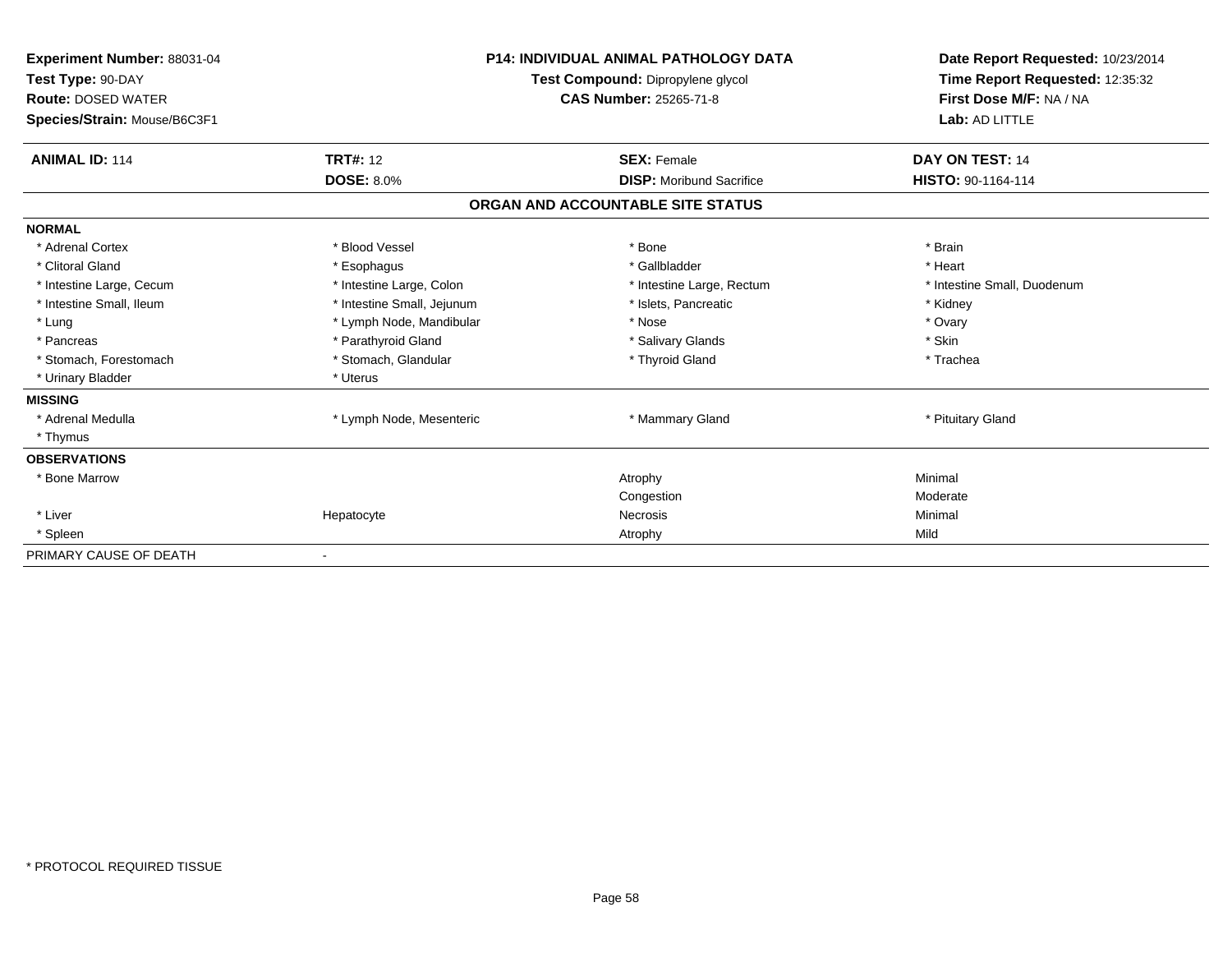| Experiment Number: 88031-04<br>Test Type: 90-DAY<br><b>Route: DOSED WATER</b><br>Species/Strain: Mouse/B6C3F1 |                          | <b>P14: INDIVIDUAL ANIMAL PATHOLOGY DATA</b><br>Test Compound: Dipropylene glycol<br><b>CAS Number: 25265-71-8</b> | Date Report Requested: 10/23/2014<br>Time Report Requested: 12:35:32<br>First Dose M/F: NA / NA<br>Lab: AD LITTLE |  |
|---------------------------------------------------------------------------------------------------------------|--------------------------|--------------------------------------------------------------------------------------------------------------------|-------------------------------------------------------------------------------------------------------------------|--|
| <b>ANIMAL ID: 115</b>                                                                                         | <b>TRT#: 12</b>          | <b>SEX: Female</b>                                                                                                 | DAY ON TEST: 91                                                                                                   |  |
|                                                                                                               | <b>DOSE: 8.0%</b>        | <b>DISP: Terminal Sacrifice</b>                                                                                    | HISTO: 90-1164-115                                                                                                |  |
|                                                                                                               |                          | ORGAN AND ACCOUNTABLE SITE STATUS                                                                                  |                                                                                                                   |  |
| <b>NORMAL</b>                                                                                                 |                          |                                                                                                                    |                                                                                                                   |  |
| * Adrenal Cortex                                                                                              | * Adrenal Medulla        | * Blood Vessel                                                                                                     | * Bone                                                                                                            |  |
| * Bone Marrow                                                                                                 | * Brain                  | * Esophagus                                                                                                        | * Gallbladder                                                                                                     |  |
| * Heart                                                                                                       | * Intestine Large, Cecum | * Intestine Large, Colon                                                                                           | * Intestine Large, Rectum                                                                                         |  |
| * Intestine Small, Duodenum                                                                                   | * Intestine Small, Ileum | * Intestine Small, Jejunum                                                                                         | * Islets, Pancreatic                                                                                              |  |
| * Kidney                                                                                                      | * Lung                   | * Lymph Node, Mandibular                                                                                           | * Lymph Node, Mesenteric                                                                                          |  |
| * Mammary Gland                                                                                               | * Nose                   | * Ovary                                                                                                            | * Pancreas                                                                                                        |  |
| * Parathyroid Gland                                                                                           | * Pituitary Gland        | * Salivary Glands                                                                                                  | * Skin                                                                                                            |  |
| * Spleen                                                                                                      | * Stomach, Forestomach   | * Stomach, Glandular                                                                                               | * Thymus                                                                                                          |  |
| * Thyroid Gland                                                                                               | * Trachea                | * Urinary Bladder                                                                                                  | * Uterus                                                                                                          |  |
| <b>OBSERVATIONS</b>                                                                                           |                          |                                                                                                                    |                                                                                                                   |  |
| * Clitoral Gland                                                                                              |                          | <b>Dilatation</b>                                                                                                  | Minimal                                                                                                           |  |
| * Liver                                                                                                       | Centrilobular            | Hypertrophy                                                                                                        | Minimal                                                                                                           |  |
| PRIMARY CAUSE OF DEATH                                                                                        |                          |                                                                                                                    |                                                                                                                   |  |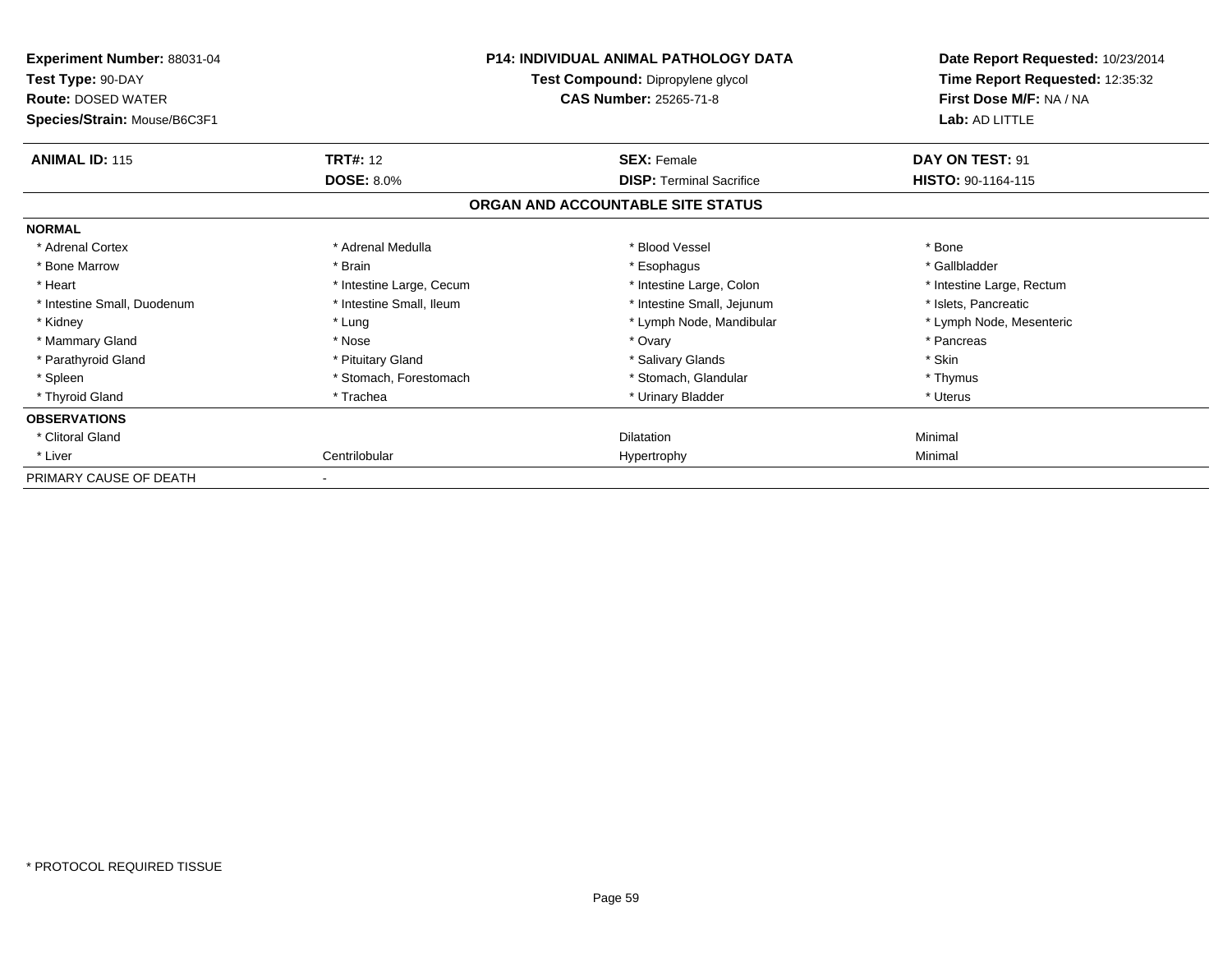| <b>Experiment Number: 88031-04</b><br>Test Type: 90-DAY<br><b>Route: DOSED WATER</b><br>Species/Strain: Mouse/B6C3F1 |                                      | <b>P14: INDIVIDUAL ANIMAL PATHOLOGY DATA</b><br>Test Compound: Dipropylene glycol<br><b>CAS Number: 25265-71-8</b> | Date Report Requested: 10/23/2014<br>Time Report Requested: 12:35:32<br>First Dose M/F: NA / NA<br>Lab: AD LITTLE |
|----------------------------------------------------------------------------------------------------------------------|--------------------------------------|--------------------------------------------------------------------------------------------------------------------|-------------------------------------------------------------------------------------------------------------------|
| <b>ANIMAL ID: 116</b>                                                                                                | <b>TRT#: 12</b><br><b>DOSE: 8.0%</b> | <b>SEX: Female</b>                                                                                                 | DAY ON TEST: 91<br><b>HISTO: 90-1164-116</b>                                                                      |
|                                                                                                                      |                                      | <b>DISP: Terminal Sacrifice</b><br>ORGAN AND ACCOUNTABLE SITE STATUS                                               |                                                                                                                   |
| <b>NORMAL</b>                                                                                                        |                                      |                                                                                                                    |                                                                                                                   |
| * Adrenal Cortex                                                                                                     | * Adrenal Medulla                    | * Blood Vessel                                                                                                     | * Bone                                                                                                            |
| * Bone Marrow                                                                                                        | * Brain                              | * Clitoral Gland                                                                                                   | * Esophagus                                                                                                       |
| * Gallbladder                                                                                                        | * Heart                              | * Intestine Large, Cecum                                                                                           | * Intestine Large, Colon                                                                                          |
| * Intestine Large, Rectum                                                                                            | * Intestine Small, Duodenum          | * Intestine Small, Ileum                                                                                           | * Intestine Small, Jejunum                                                                                        |
| * Islets, Pancreatic                                                                                                 | * Kidney                             | * Lung                                                                                                             | * Lymph Node, Mandibular                                                                                          |
| * Lymph Node, Mesenteric                                                                                             | * Mammary Gland                      | * Nose                                                                                                             | * Ovary                                                                                                           |
| * Pancreas                                                                                                           | * Parathyroid Gland                  | * Pituitary Gland                                                                                                  | * Skin                                                                                                            |
| * Spleen                                                                                                             | * Stomach, Forestomach               | * Stomach, Glandular                                                                                               | * Thymus                                                                                                          |
| * Thyroid Gland                                                                                                      | * Trachea                            | * Urinary Bladder                                                                                                  | * Uterus                                                                                                          |
| <b>OBSERVATIONS</b>                                                                                                  |                                      |                                                                                                                    |                                                                                                                   |
| * Liver                                                                                                              | Centrilobular                        | Hypertrophy                                                                                                        | Minimal                                                                                                           |
|                                                                                                                      |                                      | <b>Necrosis</b>                                                                                                    | Minimal                                                                                                           |
| * Salivary Glands                                                                                                    |                                      | Inflammation                                                                                                       | Chronic, Minimal                                                                                                  |
| PRIMARY CAUSE OF DEATH                                                                                               |                                      |                                                                                                                    |                                                                                                                   |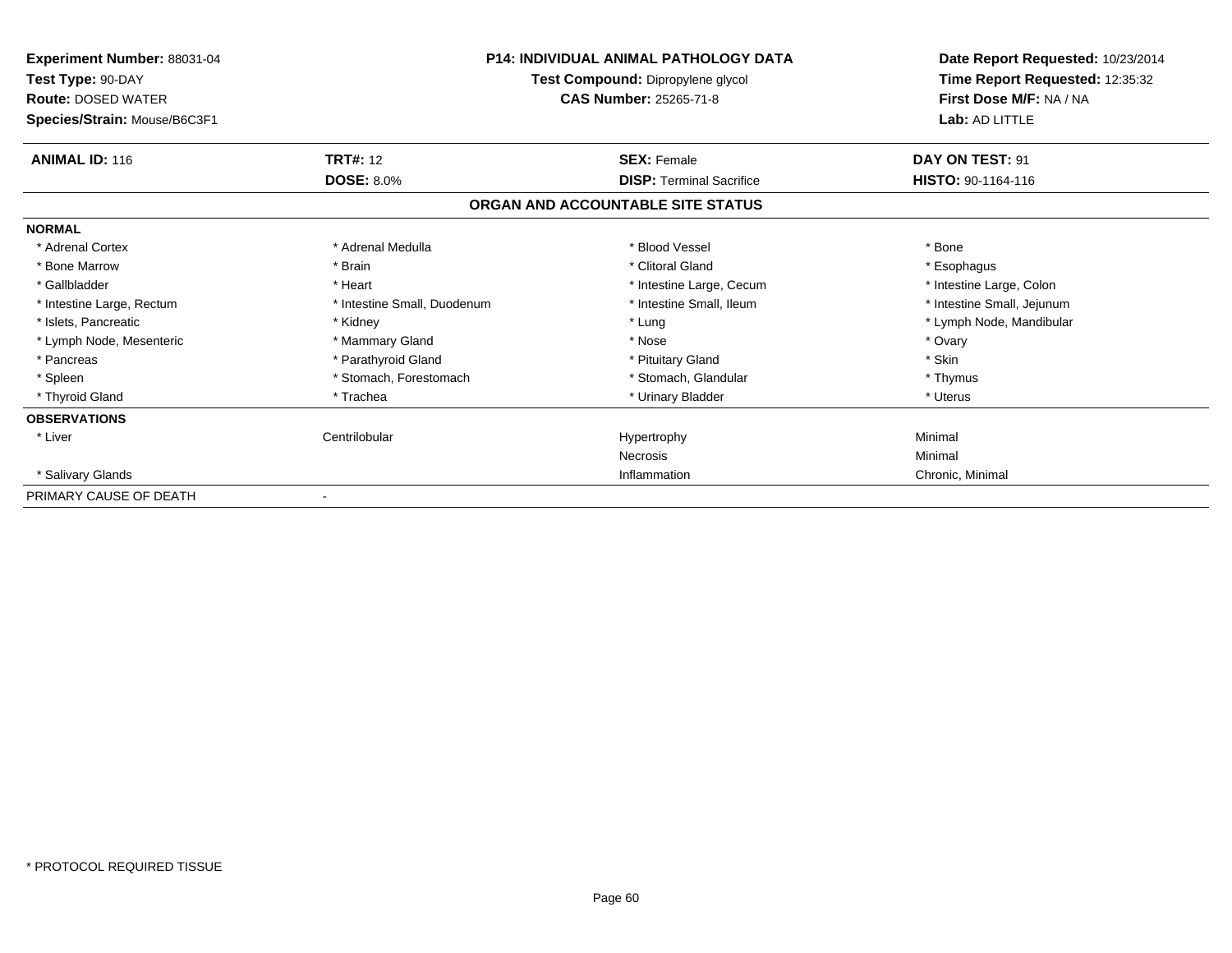| Experiment Number: 88031-04<br>Test Type: 90-DAY<br><b>Route: DOSED WATER</b><br>Species/Strain: Mouse/B6C3F1 |                             | <b>P14: INDIVIDUAL ANIMAL PATHOLOGY DATA</b><br>Test Compound: Dipropylene glycol<br><b>CAS Number: 25265-71-8</b> | Date Report Requested: 10/23/2014<br>Time Report Requested: 12:35:32<br>First Dose M/F: NA / NA<br>Lab: AD LITTLE |
|---------------------------------------------------------------------------------------------------------------|-----------------------------|--------------------------------------------------------------------------------------------------------------------|-------------------------------------------------------------------------------------------------------------------|
| <b>ANIMAL ID: 117</b>                                                                                         | <b>TRT#: 12</b>             | <b>SEX: Female</b>                                                                                                 | DAY ON TEST: 91                                                                                                   |
|                                                                                                               | <b>DOSE: 8.0%</b>           | <b>DISP: Terminal Sacrifice</b>                                                                                    | HISTO: 90-1164-117                                                                                                |
|                                                                                                               |                             | ORGAN AND ACCOUNTABLE SITE STATUS                                                                                  |                                                                                                                   |
| <b>NORMAL</b>                                                                                                 |                             |                                                                                                                    |                                                                                                                   |
| * Adrenal Cortex                                                                                              | * Adrenal Medulla           | * Blood Vessel                                                                                                     | * Bone                                                                                                            |
| * Bone Marrow                                                                                                 | * Brain                     | * Clitoral Gland                                                                                                   | * Esophagus                                                                                                       |
| * Gallbladder                                                                                                 | * Heart                     | * Intestine Large, Cecum                                                                                           | * Intestine Large, Colon                                                                                          |
| * Intestine Large, Rectum                                                                                     | * Intestine Small, Duodenum | * Intestine Small, Ileum                                                                                           | * Intestine Small, Jejunum                                                                                        |
| * Islets, Pancreatic                                                                                          | * Kidney                    | * Lung                                                                                                             | * Lymph Node, Mandibular                                                                                          |
| * Lymph Node, Mesenteric                                                                                      | * Mammary Gland             | * Nose                                                                                                             | * Ovary                                                                                                           |
| * Pancreas                                                                                                    | * Parathyroid Gland         | * Pituitary Gland                                                                                                  | * Salivary Glands                                                                                                 |
| * Skin                                                                                                        | * Spleen                    | * Stomach, Forestomach                                                                                             | * Stomach, Glandular                                                                                              |
| * Thymus                                                                                                      | * Thyroid Gland             | * Trachea                                                                                                          | * Urinary Bladder                                                                                                 |
| * Uterus                                                                                                      |                             |                                                                                                                    |                                                                                                                   |
| <b>OBSERVATIONS</b>                                                                                           |                             |                                                                                                                    |                                                                                                                   |
| * Liver                                                                                                       | Centrilobular               | Hypertrophy                                                                                                        | Mild                                                                                                              |
| PRIMARY CAUSE OF DEATH                                                                                        |                             |                                                                                                                    |                                                                                                                   |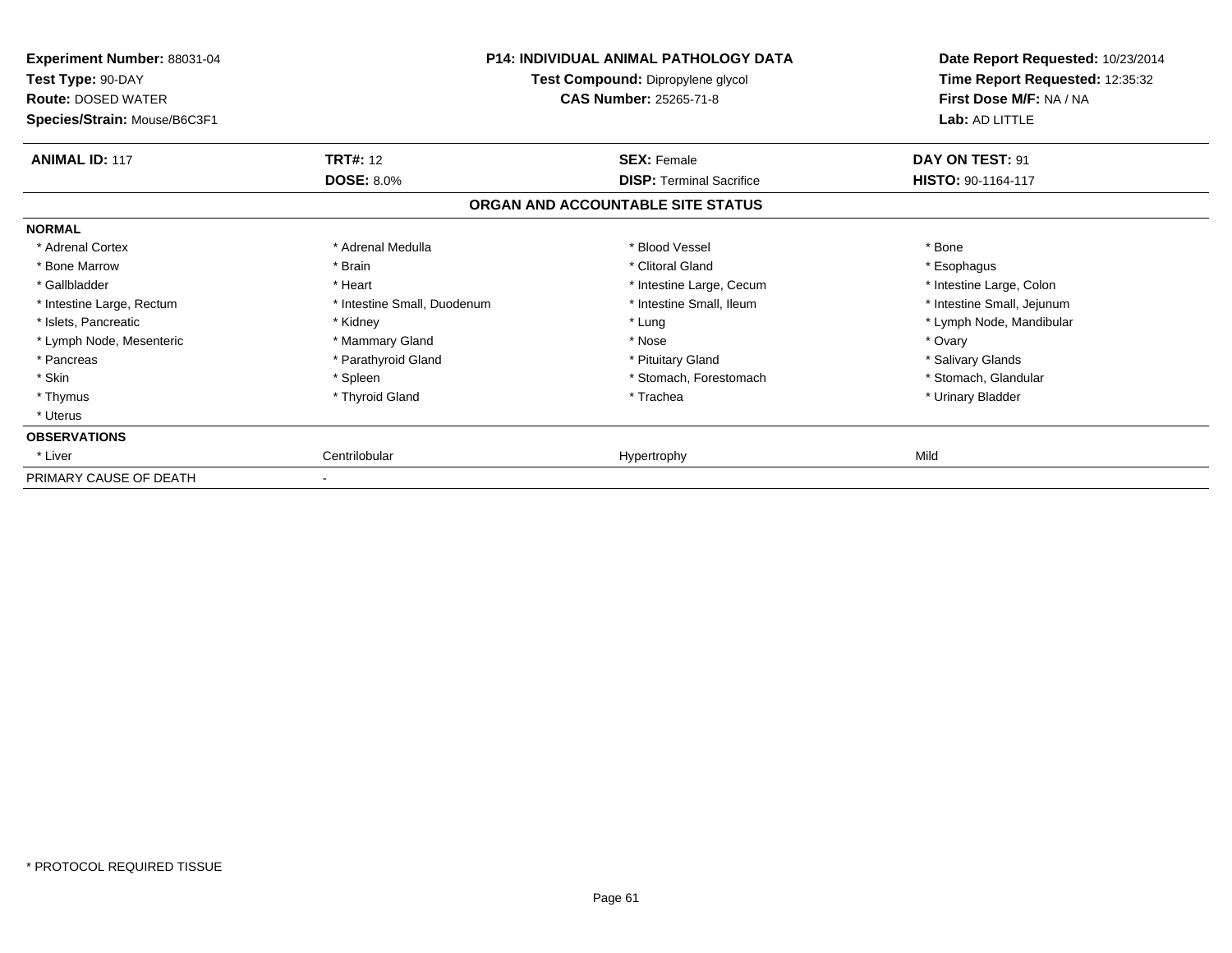| <b>Experiment Number: 88031-04</b><br>Test Type: 90-DAY<br><b>Route: DOSED WATER</b><br>Species/Strain: Mouse/B6C3F1 | <b>P14: INDIVIDUAL ANIMAL PATHOLOGY DATA</b><br>Test Compound: Dipropylene glycol<br><b>CAS Number: 25265-71-8</b> |                                   | Date Report Requested: 10/23/2014<br>Time Report Requested: 12:35:32<br>First Dose M/F: NA / NA<br>Lab: AD LITTLE |
|----------------------------------------------------------------------------------------------------------------------|--------------------------------------------------------------------------------------------------------------------|-----------------------------------|-------------------------------------------------------------------------------------------------------------------|
| <b>ANIMAL ID: 118</b>                                                                                                | <b>TRT#: 12</b>                                                                                                    | <b>SEX: Female</b>                | DAY ON TEST: 91                                                                                                   |
|                                                                                                                      | <b>DOSE: 8.0%</b>                                                                                                  | <b>DISP: Terminal Sacrifice</b>   | HISTO: 90-1164-118                                                                                                |
|                                                                                                                      |                                                                                                                    | ORGAN AND ACCOUNTABLE SITE STATUS |                                                                                                                   |
| <b>NORMAL</b>                                                                                                        |                                                                                                                    |                                   |                                                                                                                   |
| * Adrenal Cortex                                                                                                     | * Adrenal Medulla                                                                                                  | * Bone                            | * Bone Marrow                                                                                                     |
| * Brain                                                                                                              | * Esophagus                                                                                                        | * Gallbladder                     | * Heart                                                                                                           |
| * Intestine Large, Cecum                                                                                             | * Intestine Large, Colon                                                                                           | * Intestine Large, Rectum         | * Intestine Small, Duodenum                                                                                       |
| * Intestine Small, Ileum                                                                                             | * Intestine Small, Jejunum                                                                                         | * Islets, Pancreatic              | * Lung                                                                                                            |
| * Lymph Node, Mandibular                                                                                             | * Lymph Node, Mesenteric                                                                                           | * Mammary Gland                   | * Nose                                                                                                            |
| * Ovary                                                                                                              | * Pancreas                                                                                                         | * Pituitary Gland                 | * Salivary Glands                                                                                                 |
| * Skin                                                                                                               | * Spleen                                                                                                           | * Stomach, Forestomach            | * Stomach, Glandular                                                                                              |
| * Thymus                                                                                                             | * Thyroid Gland                                                                                                    | * Trachea                         | * Uterus                                                                                                          |
| <b>MISSING</b>                                                                                                       |                                                                                                                    |                                   |                                                                                                                   |
| * Blood Vessel                                                                                                       | * Parathyroid Gland                                                                                                |                                   |                                                                                                                   |
| <b>OBSERVATIONS</b>                                                                                                  |                                                                                                                    |                                   |                                                                                                                   |
| * Clitoral Gland                                                                                                     |                                                                                                                    | <b>Dilatation</b>                 | Mild                                                                                                              |
| * Kidney                                                                                                             | Pelvis                                                                                                             | Inflammation                      | Chronic Active, Minimal                                                                                           |
| * Liver                                                                                                              | Centrilobular                                                                                                      | Hypertrophy                       | Minimal                                                                                                           |
| * Urinary Bladder                                                                                                    |                                                                                                                    | Inflammation                      | Chronic, Minimal                                                                                                  |
| PRIMARY CAUSE OF DEATH                                                                                               |                                                                                                                    |                                   |                                                                                                                   |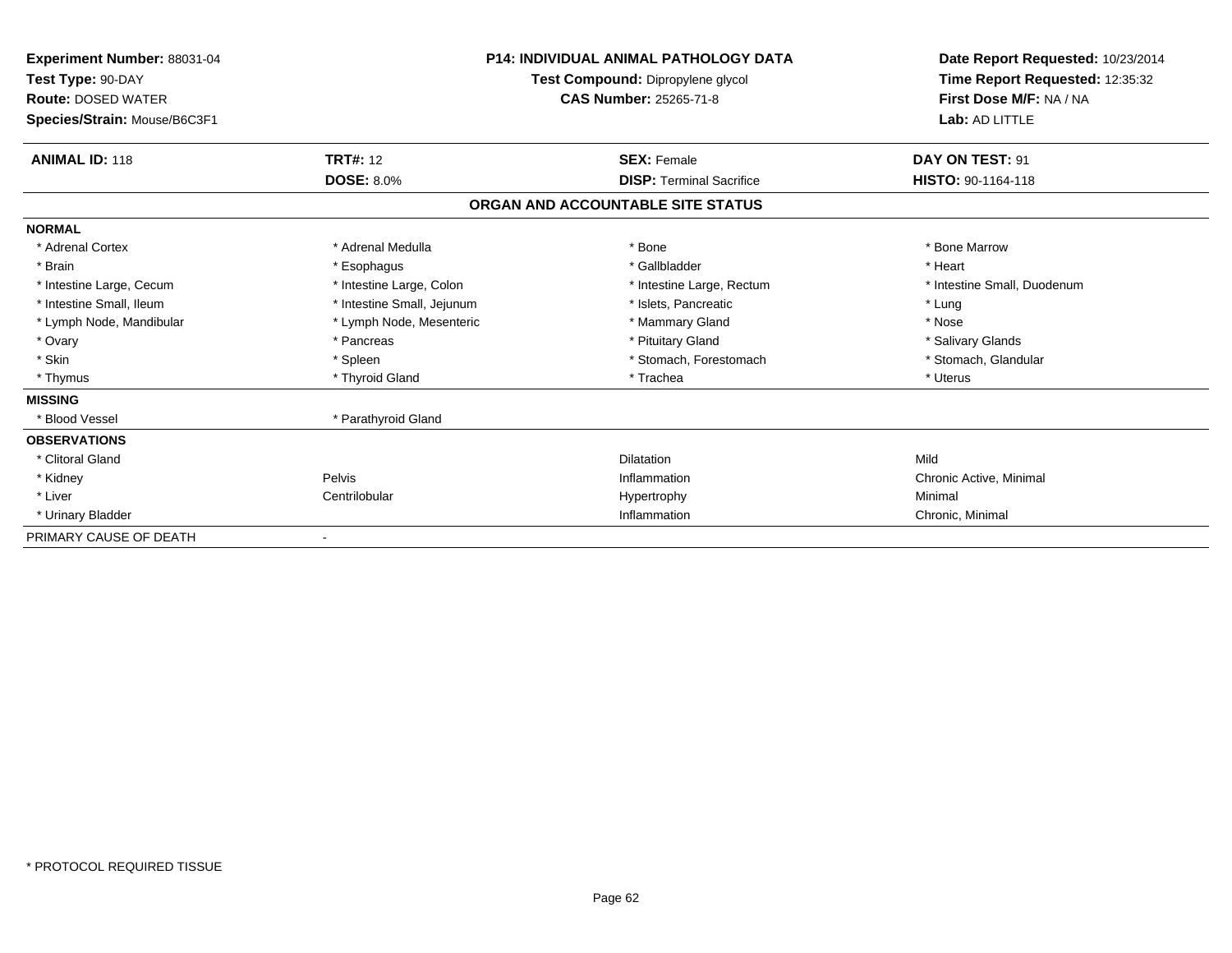| Experiment Number: 88031-04<br>Test Type: 90-DAY<br><b>Route: DOSED WATER</b><br>Species/Strain: Mouse/B6C3F1 |                             | <b>P14: INDIVIDUAL ANIMAL PATHOLOGY DATA</b><br>Test Compound: Dipropylene glycol<br><b>CAS Number: 25265-71-8</b> | Date Report Requested: 10/23/2014<br>Time Report Requested: 12:35:32<br>First Dose M/F: NA / NA<br>Lab: AD LITTLE |
|---------------------------------------------------------------------------------------------------------------|-----------------------------|--------------------------------------------------------------------------------------------------------------------|-------------------------------------------------------------------------------------------------------------------|
| <b>ANIMAL ID: 119</b>                                                                                         | <b>TRT#: 12</b>             | <b>SEX: Female</b>                                                                                                 | DAY ON TEST: 91                                                                                                   |
|                                                                                                               | <b>DOSE: 8.0%</b>           | <b>DISP: Terminal Sacrifice</b>                                                                                    | <b>HISTO: 90-1164-119</b>                                                                                         |
|                                                                                                               |                             | ORGAN AND ACCOUNTABLE SITE STATUS                                                                                  |                                                                                                                   |
| <b>NORMAL</b>                                                                                                 |                             |                                                                                                                    |                                                                                                                   |
| * Adrenal Cortex                                                                                              | * Adrenal Medulla           | * Blood Vessel                                                                                                     | * Bone                                                                                                            |
| * Bone Marrow                                                                                                 | * Brain                     | * Clitoral Gland                                                                                                   | * Esophagus                                                                                                       |
| * Gallbladder                                                                                                 | * Heart                     | * Intestine Large, Cecum                                                                                           | * Intestine Large, Colon                                                                                          |
| * Intestine Large, Rectum                                                                                     | * Intestine Small, Duodenum | * Intestine Small, Ileum                                                                                           | * Intestine Small, Jejunum                                                                                        |
| * Islets, Pancreatic                                                                                          | * Kidney                    | * Lung                                                                                                             | * Lymph Node, Mandibular                                                                                          |
| * Lymph Node, Mesenteric                                                                                      | * Mammary Gland             | * Nose                                                                                                             | * Ovary                                                                                                           |
| * Pancreas                                                                                                    | * Parathyroid Gland         | * Pituitary Gland                                                                                                  | * Salivary Glands                                                                                                 |
| * Skin                                                                                                        | * Spleen                    | * Stomach, Forestomach                                                                                             | * Stomach, Glandular                                                                                              |
| * Thymus                                                                                                      | * Thyroid Gland             | * Trachea                                                                                                          | * Urinary Bladder                                                                                                 |
| * Uterus                                                                                                      |                             |                                                                                                                    |                                                                                                                   |
| <b>OBSERVATIONS</b>                                                                                           |                             |                                                                                                                    |                                                                                                                   |
| * Liver                                                                                                       | Centrilobular               | Hypertrophy                                                                                                        | Minimal                                                                                                           |
| PRIMARY CAUSE OF DEATH                                                                                        |                             |                                                                                                                    |                                                                                                                   |